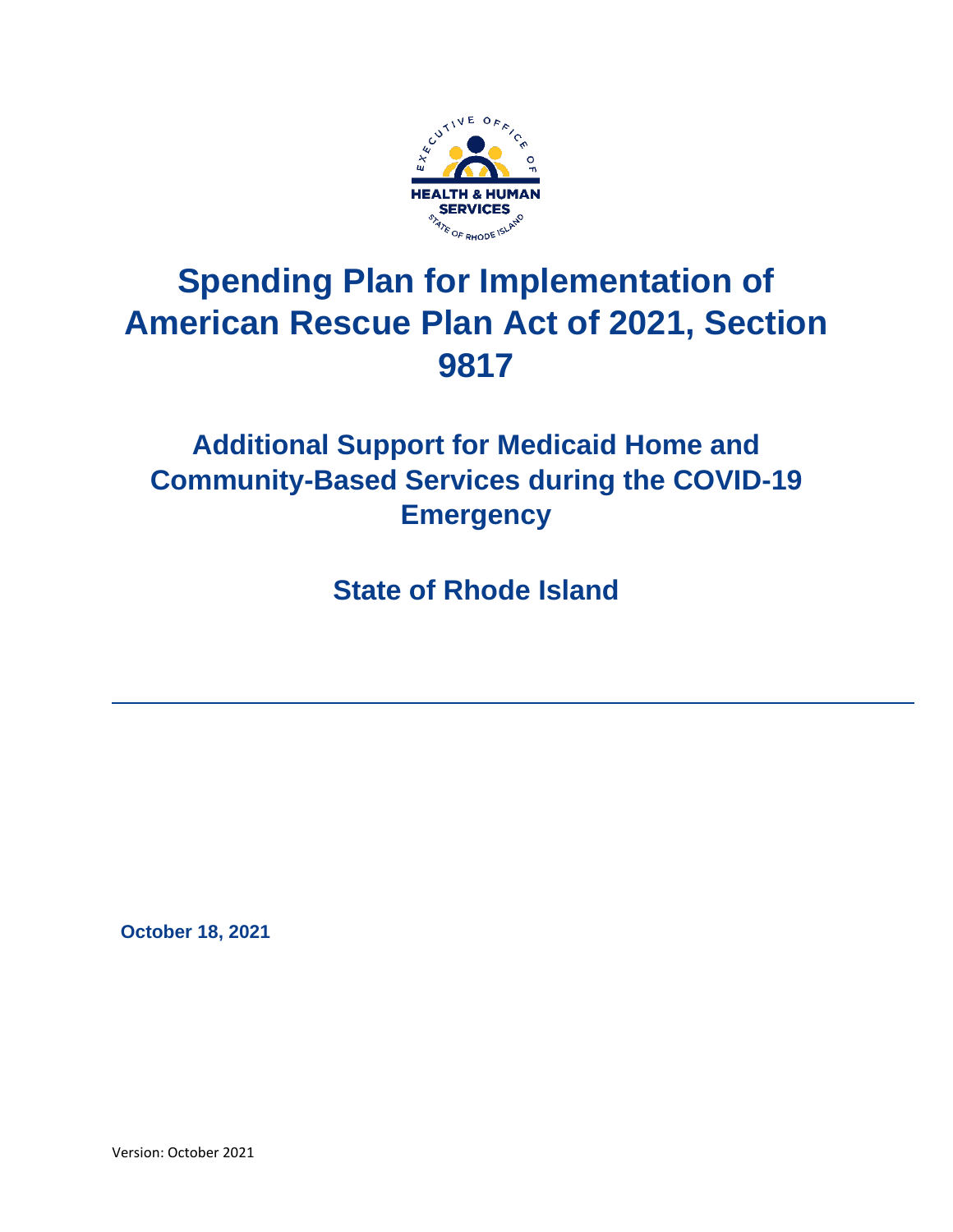## **Table of Contents**

| • Building Infrastructure to Expand Our Care Continuum and Provider Capacity24 |  |
|--------------------------------------------------------------------------------|--|
|                                                                                |  |
|                                                                                |  |
|                                                                                |  |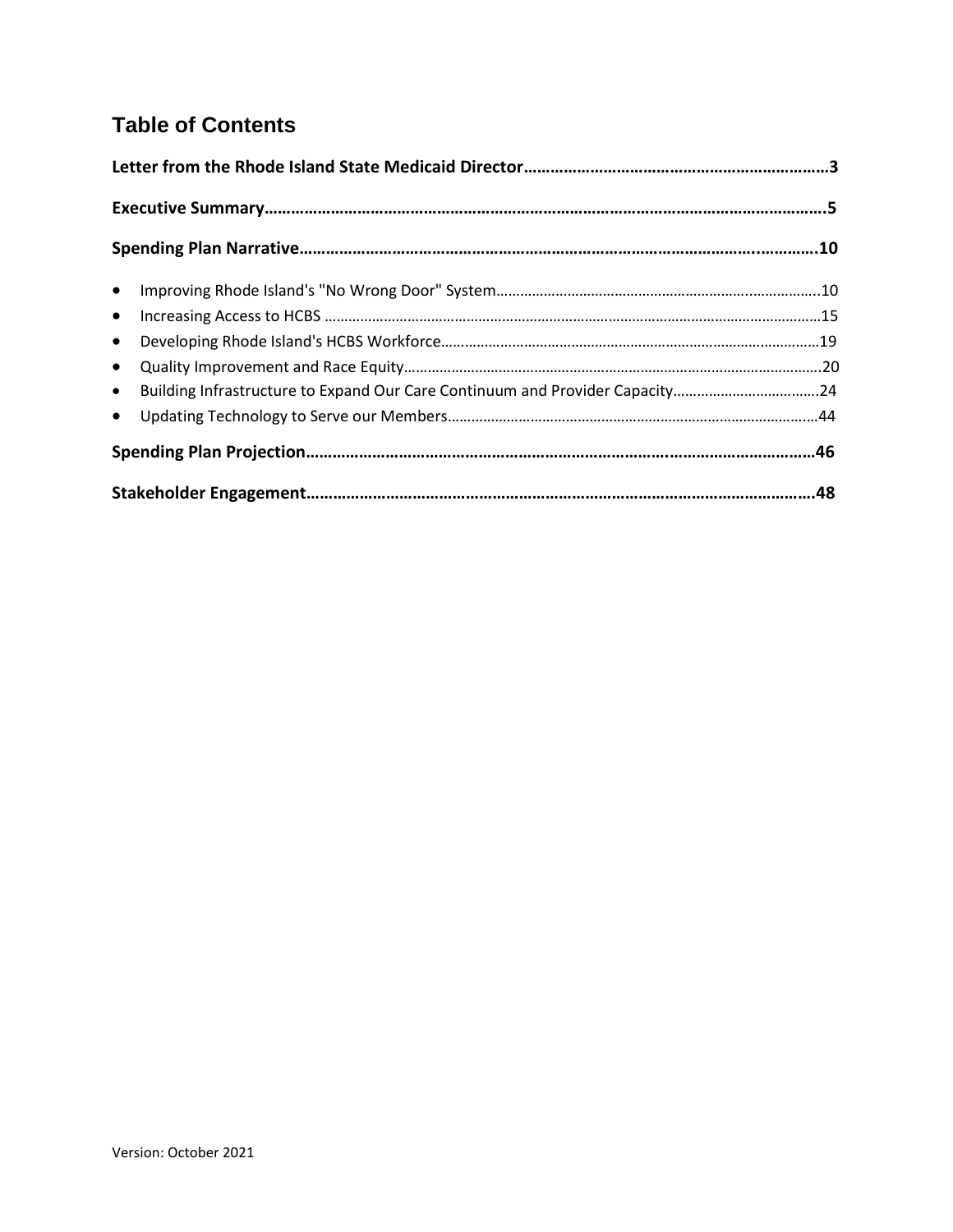# **Letter from the Rhode Island State Medicaid Director**

I am pleased to submit this October quarterly spending plan to the Centers of Medicaid and Medicare Services (CMS) for review regarding the implementation of the American Rescue Plan Act (ARPA) Section 9817 for the provision of enhanced Home and Community Based (HCBS) FMAP.

Working across the departments and divisions of our Executive Office of Health and Human Services (EOHHS), and having received significant stakeholder feedback, we believe that the investments laid out in this plan will make a material impact in the lives of Rhode Islanders, and in the stability, reach and quality of our HCBS programs.

This initial plan incorporates programs in four main service areas covered under Rhode Island's HCBS Services and 1115 Global Waiver: 1) LTSS HCBS Services directed at individuals 65 and over; 2) LTSS HCBS Services directed at individuals with intellectual or developmental disabilities and physical disabilities 18 and over; 3) Adult behavioral health services; and 4) Children's behavioral health and child welfare services. Enhancements across this service array recognize the connected nature of our healthcare system, and the integrated way in which our beneficiaries receive care in the community.

Per CMS instructions, we have kept the initial spending plan in tact, and added updates within each section clearly marked. In that way, CMS and other stakeholders can see the original plan, progress made against that plan, and any changes to the original plan based on CMS feedback or further State work.

Since our initial spending plan, we have focused on making initial progress in five key project areas that we have deemed most critical: workforce recruitment and retention, no-wrong door enhancement, I/DD provider capacity enhancements, supporting mobile crisis and developing CCBHCs models. We determined that these projects were the most high-impact and "shovel ready" projects to begin work. As we continue in this process, we aim to implement work in the above with claimed enhanced FMAP, as well as begin prioritizing development of other initiatives including self-directed expansion, equity and quality challenge grants, and assistive technology and report supports.

For many of our behavioral health investments, we are eager to hear from CMS on whether these uses are deemed approved based on the additional information provided in our letter dated September 13, 2021. For those programs that CMS did not specifically ask questions about, we assume that they are approved.

Beyond approval as an applicable use of funds, our program design must take into consideration the potential to receive additional federal financial participation (FFP) from CMS. This will maximize funding and help us do more in Rhode Island. We anticipate asking CMS more questions as to what may be permissible to accelerate our progress.

Finally, we also anticipate working with CMS on how to best delivery necessary workforce and other funding through Medicaid Managed Care. This will be particularly important for our behavioral health providers who have low fee-for-service volume. Fee-for-service temporary rate increase SPA submissions are currently on track to be submitted to CMS on November 1, 2021.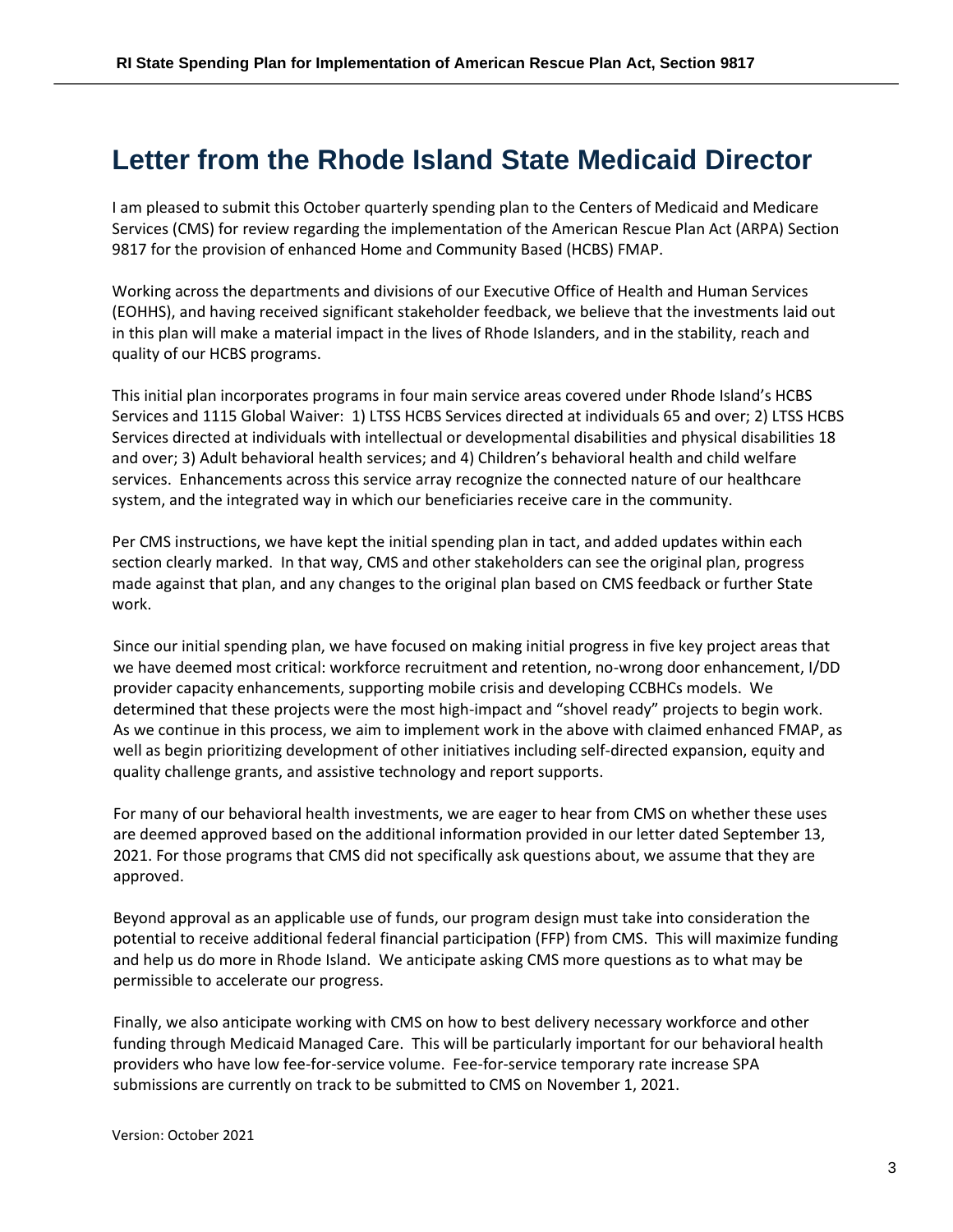We continued ground our decision making in our core values of choice, community engagement, and race equity.

In accordance with SMD# 21-003, as part of Rhode Island's application I continue to assure that…

- The state is using the federal funds attributable to the increased FMAP to supplement and not supplant existing state funds expended for Medicaid HCBS in effect as of April 1, 2021;
- The state is using the state funds equivalent to the amount of federal funds attributable to the increased FMAP to implement or supplement the implementation of one or more activities to enhance, expand, or strengthen HCBS under the Medicaid program;
- The state is not imposing stricter eligibility standards, methodologies, or procedures for HCBS programs and services than were in place on April 1, 2021;
- The state is preserving covered HCBS, including the services themselves and the amount, duration, and scope of those services, in effect as of April 1, 2021; and
- The state is maintaining HCBS provider payments at a rate no less than those in place as of April 1, 2021; and
- That I, Benjamin Shaffer, as the State Medicaid Program Director is the designated point of contact for the narrative submissions, and that Katie Alijewicz, Rhode Island Medicaid Chief Financial Officer, is the designated state point of contact for the quarterly spending plan.

Sincerely,

Beyonin Hille

Benjamin Shaffer Medicaid Program Director Executive Office of Health and Human Services State of Rhode Island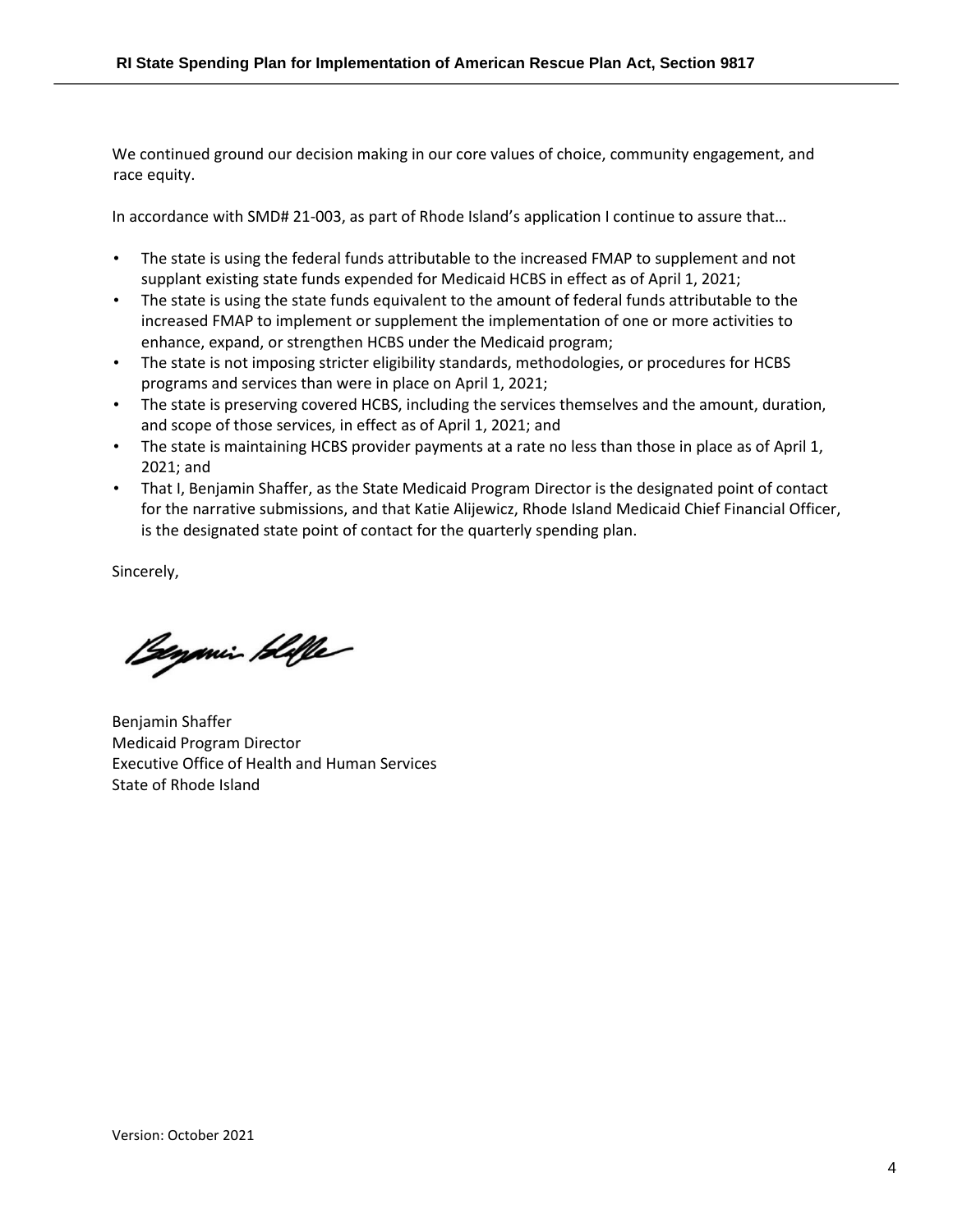# **Executive Summary**

The greatest challenge we face in health and human services today is to think about how we can build back a better, more equitable, healthcare system after the COVID-19 pandemic and be prepared for the changing needs and desires of Rhode Islanders. It is our collective challenge and opportunity to direct the maximum potential amount of \$144M one-time, enhanced HCBS FMAP funding to address what we learned from the public health emergency (PHE), address system inequities and meet the complete needs of Rhode Island Medicaid members needing HCBS services.

We build these proposed investments on a strong foundation of previous work. Over the last three years, before and during the PHE, the Rhode Island General Assembly, Governor's Office, the Executive Office of Health and Human Services (EOHHS), its sister agencies and partners have:

- Designed and began building an updated No Wrong Door (NWD) system to increase awareness of HCBS services, leveraging an update interagency governance structure for Long Term Services and Supports.
- Launched innovative HCBS programs such as the Independent Provider program to bring new levels of choice and self-direction to Medicaid members.
- Distributed over \$20M in workers supports for congregate care and home care workers during COVID-19 to ensure that no one working in these areas during the height of COVID was making less than \$15/hr.
- Passed and signed new safe-staffing legislation for nursing facilities.
- Implemented a \$20M LTSS Resiliency initiative with funding across 10 different programs to support LTSS providers, workers and expand HCBS options during the PHE, including a \$9M nursing facility change and transformation program.
- Launched the DigiAge initiative through the Office of Healthy Aging to provide devices, connectivity, and training for older Rhode Islanders.
- Created a community-based emergency department alternative for residents experiencing a behavioral health crisis.
- Increased behavioral health and substance use provider capacity in cultural competency and telehealth.
- Passed additional state budget investments in HCBS, including increases in shift-differentials for home care workers, raises in DD worker rates, moving to acuity-based payment for assisted living residences, rewarding home care workers and agencies who achieve training in behavioral health, increase shared living rates, and increase the HCBS maintenance of need allowance.

From this foundation and vision, we can both build on the momentum of redesigning our Long-Term Services and Supports (LTSS) program, expanding HCBS access, and our programmatic successes with CARES Act supported initiatives and learn from our administration of these funds.

In addition to our own policy work and analysis, which we will highlight throughout this plan, we sought broad-based stakeholder feedback during this process. We administered a survey that received over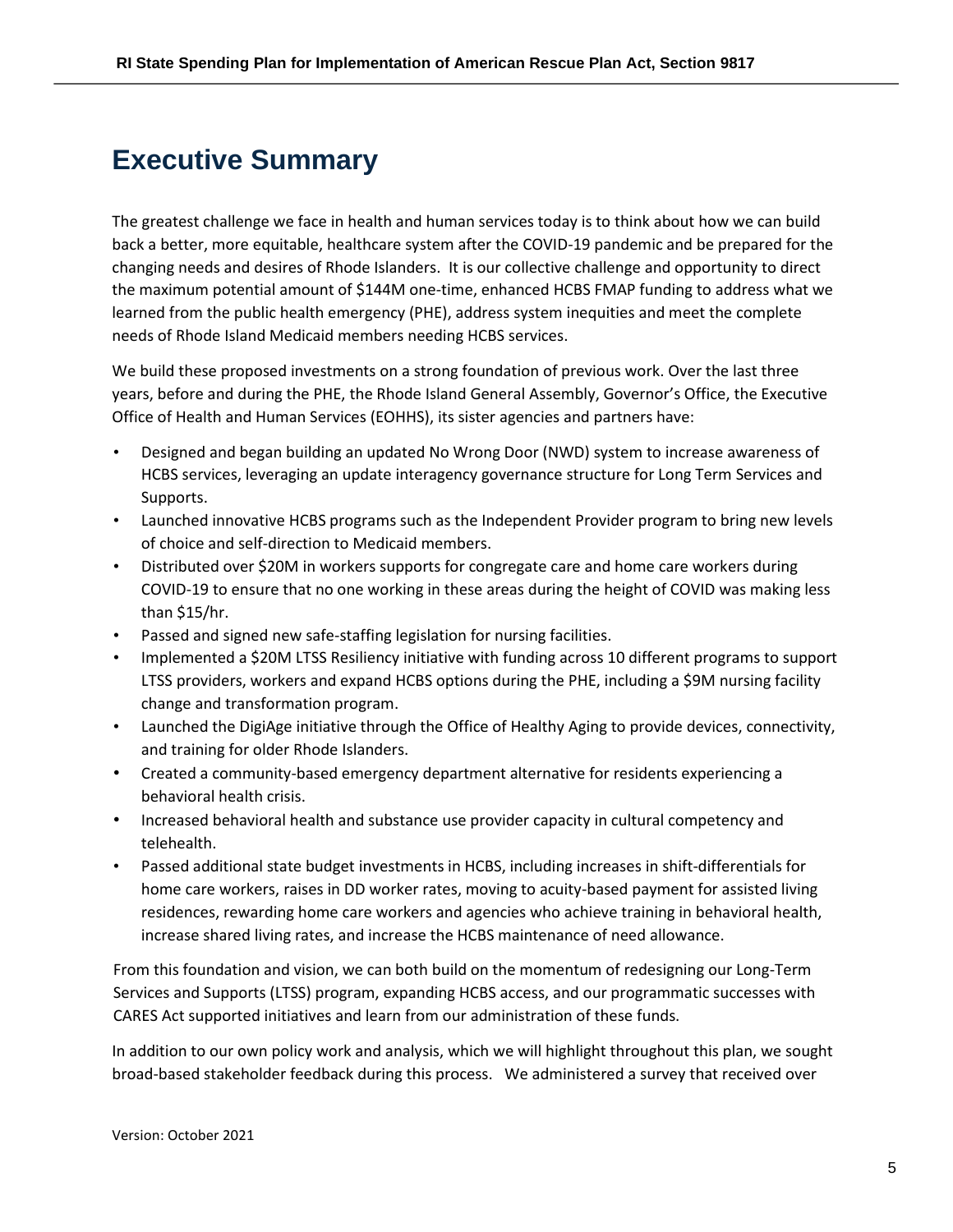600 total responses, 30% of whom identified as direct care workers. More information is provided in the "Stakeholder Feedback" section of this submission and available on th[e EOHHS website.](https://eohhs.ri.gov/initiatives/american-rescue-plan-act/home-and-community-based-services-hcbs-enhancement)

Through this planning process and building off the CMS Rebalancing Toolkit, we have developed six key areas of investment across four services areas:

# **Enhanced HCBS FMAP: Proposed Investment Areas**

State will be organizing its initial CMS plan to spend within the following investment areas, across all service categories (LTSS, I/DD, Children's Behavioral Health, Adult Behavioral Health).

| Area                                                                   | <b>LTSS</b>                                                                                                                                                                                                                                           | I/DD | <b>CBH/Child Welfare</b> | <b>Adult BH</b>               |
|------------------------------------------------------------------------|-------------------------------------------------------------------------------------------------------------------------------------------------------------------------------------------------------------------------------------------------------|------|--------------------------|-------------------------------|
| No Wrong Door                                                          | How can we continue progress to ensure that no matter what "door" through which a Rhode Islander seeks<br>information on LTSS or behavioral health services, they receive consistent, person-centered and conflict free<br>information?               |      |                          |                               |
| Stabilizing the Direct Care<br>Workforce to Increase<br>Access to HCBS | How can we increase availability of services to ensure that Rhode Island Medicaid members receive the right service<br>at the right time                                                                                                              |      |                          |                               |
| Workforce Development                                                  | How can we make direct care work and family caregiving work, expert, valued, supported and encouraged?                                                                                                                                                |      |                          |                               |
| Quality Improvement /<br>Promoting Equity                              | How do we ensure that the access we provide improves the quality of the lives of our residents? How do we tackle<br>racial disparities in access and outcomes? How do we encourage and experiment with new care models for complex<br>beneficiaries ? |      |                          |                               |
| Infrastructure Investment to<br><b>Expand Provider Capacity</b>        | What infrastructure needs do we need to buy with larger funding amounts to advance the continuum of care? How<br>do we transform our services?                                                                                                        |      |                          |                               |
| Updating Technology                                                    | What technology needs to change to better administer services, accelerate eligibility determinations, improve<br>customer service and utilize data?                                                                                                   |      |                          |                               |
|                                                                        |                                                                                                                                                                                                                                                       |      |                          | <b>RHODE</b><br><b>ISLAND</b> |

1) *Improving Rhode Island's "No Wrong Door" System (\$9.3M)*– How can we continue progress to ensure that no matter what "door" through which a Rhode Islander seeks information on LTSS or behavioral health services, they receive consistent, person-centered and conflict free information?

Having already begun work on our NWD system, we can utilize enhanced funding to accelerate our progress by using the HCBS enhanced funds to supplement these NWD redesign initiatives in four critical areas: (1) modernization and integration of IT to support core eligibility functions to improve system navigation and ease of access; (2) recalibration and expansion of HCBS information and awareness activities to further extend outreach to underserved racial and ethnic communities; (3) expansion of person-centered options counseling and (4) finance the technical and program management assistance required to update business processes and ensure policy and practice alignment.

Additionally, we propose a single point of access system within Children's Behavioral Health that can apply NWD principles to child welfare and children's behavioral health.

2) *Stabilizing the Direct Care Workforce to Increase Access to HCBS (56.375M)* – How can we increase availability of services to ensure that Rhode Island Medicaid members receive the right service at the right time?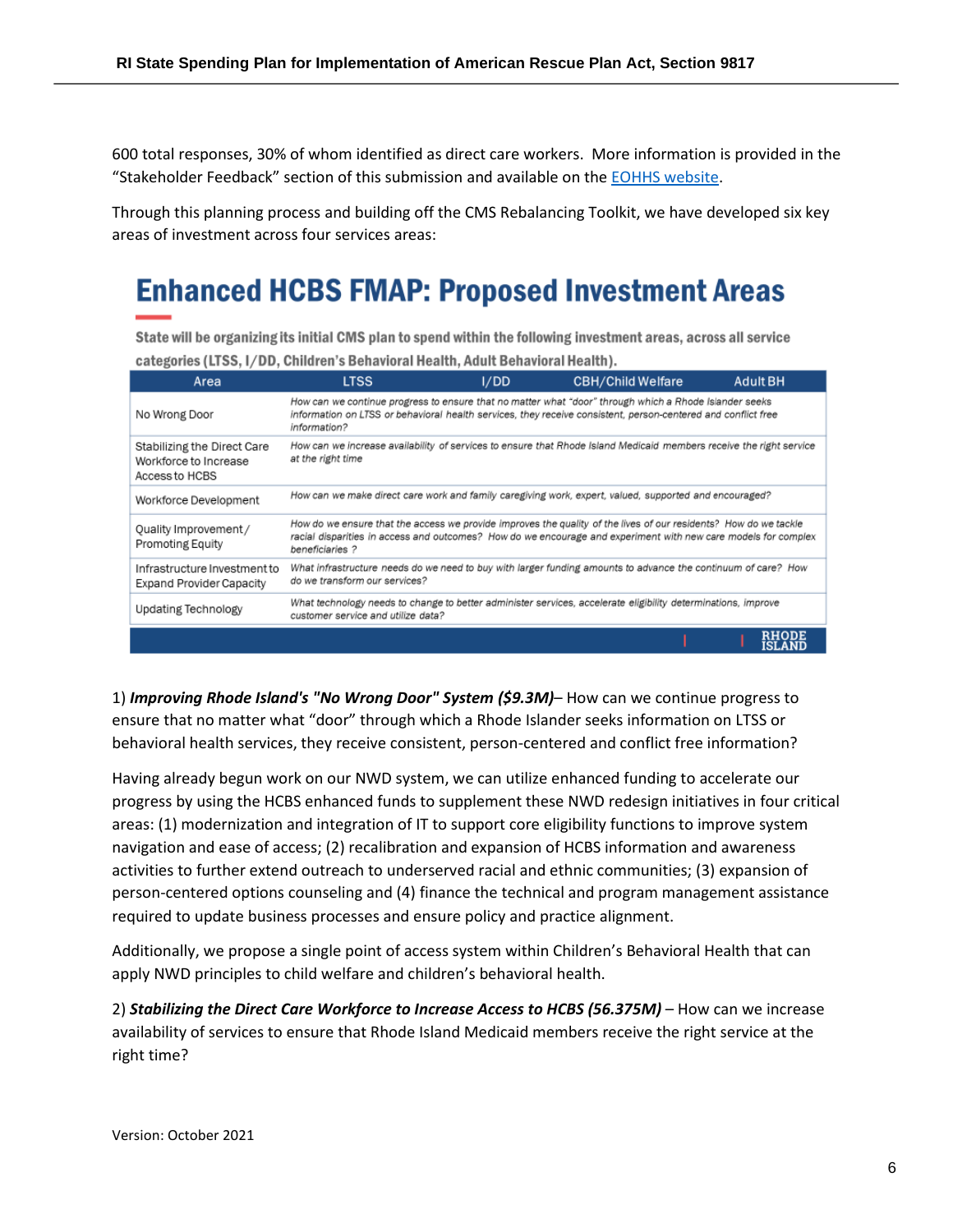The most common thing we heard in our stakeholder engagement was the need to increase the number of workers providing HCBS services. CNA turnover is high, and there are more licensed CNAs in the state than are working, indicating that many are leaving the healthcare industry. Children's services providers and Developmental Disability Organizations (DDOs) must rebuild their workforces after losing many talented staff during the PHE. Providers across the HCBS spectrum face a tight, post-pandemic labor market. And self-directed workers need access to the same rewards as those that may work in a more traditional program, so that we can grow self-direction, self-determination, and choice in Rhode Island.

The most immediate need we have to address with this funding is to find ways to recruit new workers by the end of the 2021, building off of our successful workforce stabilization program during the PHE that sent over \$30M in CARES funding to Rhode Island direct care workers. It is our intention to quickly implement a workforce recruitment and retention program, along with career awareness and outreach across HCBS before March 31, 2022 to work with HCBS providers to provide recruitment bonuses and other rewards to increase access and strengthen our core of health and human service workers.

As we continue this program, we will need to work with providers to reward and retain workers throughout the life of this available funding and determine strategies to differentiate the HCBS workforce from a minimum wage workforce, including the development of career ladders, apprenticeships, mentorship, benefits and other retention strategies. In this way, we hope to show that providers can meet the access needs with increased funding, evaluate the temporary funding's effectiveness, and develop sustainability strategies through the State's budget process. This is particularly necessary as Rhode Island adopts a \$15 minimum wage by 2024.

3) *Developing Rhode Island's HCBS Workforce (\$6.1M)* – How can we make direct care work and family caregiving work valued and encouraged?

In addition to the above investments in recruitment, rewards and retention, we must also increase the training of our workforce to provide the quality care the Rhode Islanders need and to help direct-care workers find a well-paying, well-valued career.

We need an expanded and strengthened HCBS workforce supporting vulnerable populations in the community, with a focus on providing behavioral healthcare, dementia care, night/weekend care, care for complex populations, and in rural areas.

To do this, we propose investing in advancing certifications for CNAs, PCAs and other HCBS workers to achieve recognized training in the above areas. We also recognize that direct care work is often a gateway into the healthcare profession, particularly for women of color. Recognizing these disparities, we also propose a Health Professional Equity Initiative to provide support to those longer-term direct care workers who may want to seek professional degrees to advance their careers.

4) *Achieving Quality Improvement and Race Equity (\$10M)*– How do we ensure that the access we provide improves the lives of our residents? How do we tackle racial disparities in access and outcomes? How do we encourage and experiment with new care models for complex beneficiaries?

After workforce, the second highest priority cited by our stakeholder survey was quality of services provided. In behavioral health, we need additional care coordination and wraparound services to meet

Version: October 2021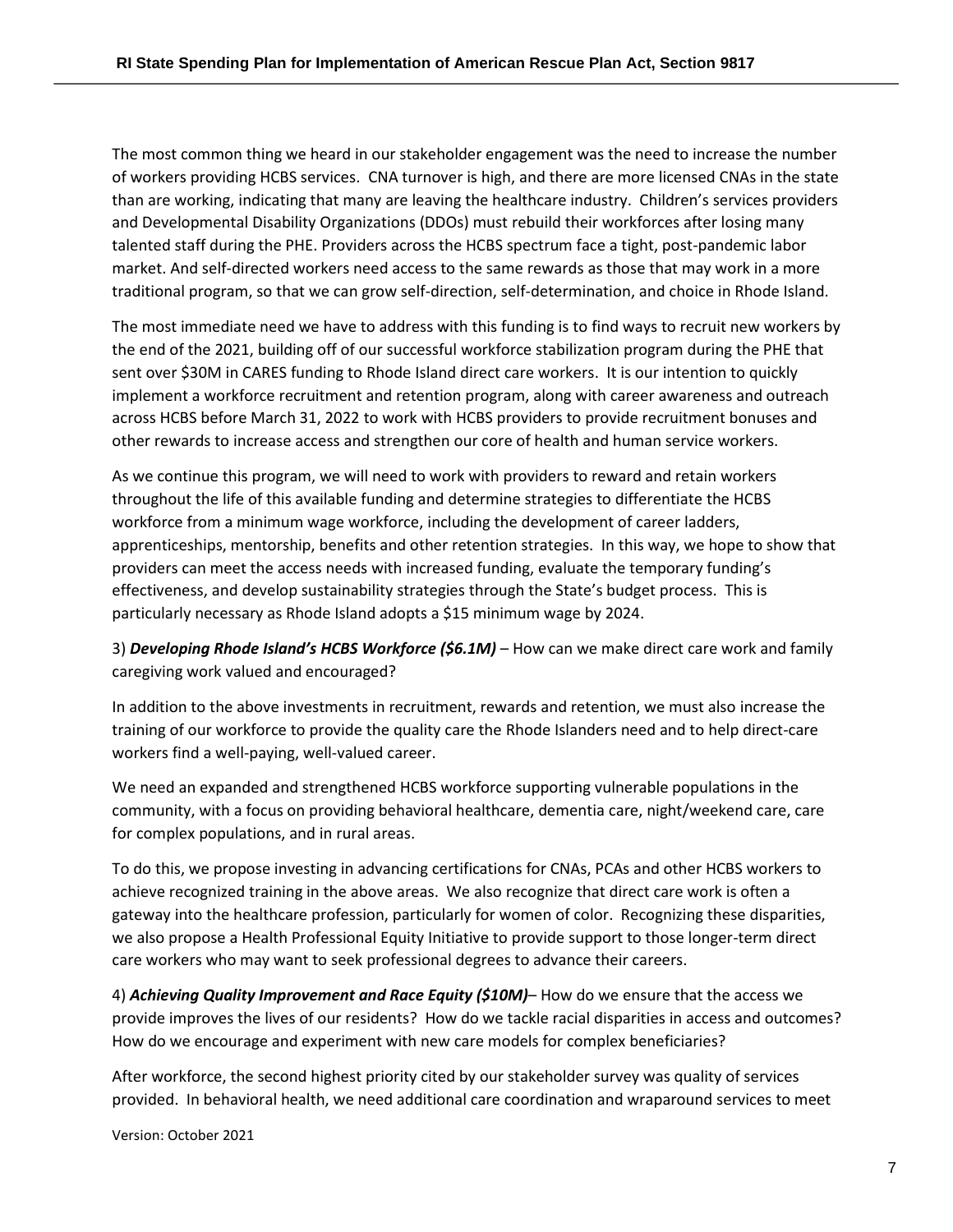the needs of struggling youth and adults with behavioral health diagnoses. We need new models of home care that help keep people out of inpatient settings. We need culturally competent interventions.

The state does not have a monopoly on good ideas when it comes to quality improvement and race equity. Recognizing this, we plan to launch a "Challenge Grant Opportunity" to all stakeholders to propose programs and funding uses to help develop care models and tackle specific quality outcome measures.

We also recognize that technology has the potential to increase quality of care, while developing new models. This is particularly true as telehealth has become 25%-35% of Rhode Island Medicaid claims during the PHE. To ensure equitable access to these technologies and building on the success of DigiAge, Rhode Island will establish an assistive technology fund to assist clients with a one-time purchase of these devices, and provide outreach, training and support to develop appropriate use models for connected devices in the home.

5) *Building Infrastructure to Expand Our Care Continuum and Provider Capacity (\$55M)* – How do we invest to add to our continuum of care and transform/improve services?

Provider infrastructure and capacity is critical to making sure we have the supply necessary to take care of individuals across our continuum of care. As we have worked on our LTSS rebalancing efforts, we determined that part of our challenge is an undersupply of capacity in key areas: assisted living being a good example. According to the Kaiser Family Foundation, Rhode Island has 10.9 Medicaid nursing facility residents for 1 Medicaid assisted living resident, compared to 5.5 nationally. Conversely, Rhode Island has a large supply of nursing facility beds; we have 48 nursing facility beds per 1,000 people aged 65+, the 9<sup>th</sup> highest rate in the country.<sup>1</sup> The same challenges hold true in our I/DD space where we need to increase provider capacity to service members in the community rather than more restrictive settings.

To address these capacity challenges, we want to target the expansion of our care continuum by extending our Nursing Facility Transformation program to work with nursing facilities to change their models to promote single occupancy, green house models, behavioral health, bed-buybacks and supportive housing, or home and community based services or models, such as assisted living. Similarly, we want to develop an expansion grant program to provide capital to assisted livings ready to expand to take advantage of our new, acuity-based, rate structure. We want to build capacity in service advisory agencies and fiscal intermediaries to assist members going through self-directed programs. We need to build increased traumatic brain injury service capacity in-state. We will launch a I/DD provider capacity building initiative to continue to support transition of care from facility-based programs, and to build stronger integrated community-based day and employment supports and services.

Outside our LTSS system but within our HCBS offerings, we will support the development of better care coordination for Children's Behavioral Health services using Family Community Care Partnerships

<sup>1</sup> KFF, 2019 Nursing Home State Health Facts data, [https://www.kff.org/state-category/providers-service](https://www.kff.org/state-category/providers-service-use/nursing-facilities/)[use/nursing-facilities/](https://www.kff.org/state-category/providers-service-use/nursing-facilities/) KFF. Total Number if Residents in Certified Nursing Facilities. 2019. [https://www.kff.org/other/state-indicator/number-of-nursing-facility-residents.](https://www.kff.org/other/state-indicator/number-of-nursing-facility-residents/?currentTimeframe=0&sortModel=%7B%22colId%22:%22Location%22,%22sort%22:%22asc%22%7D)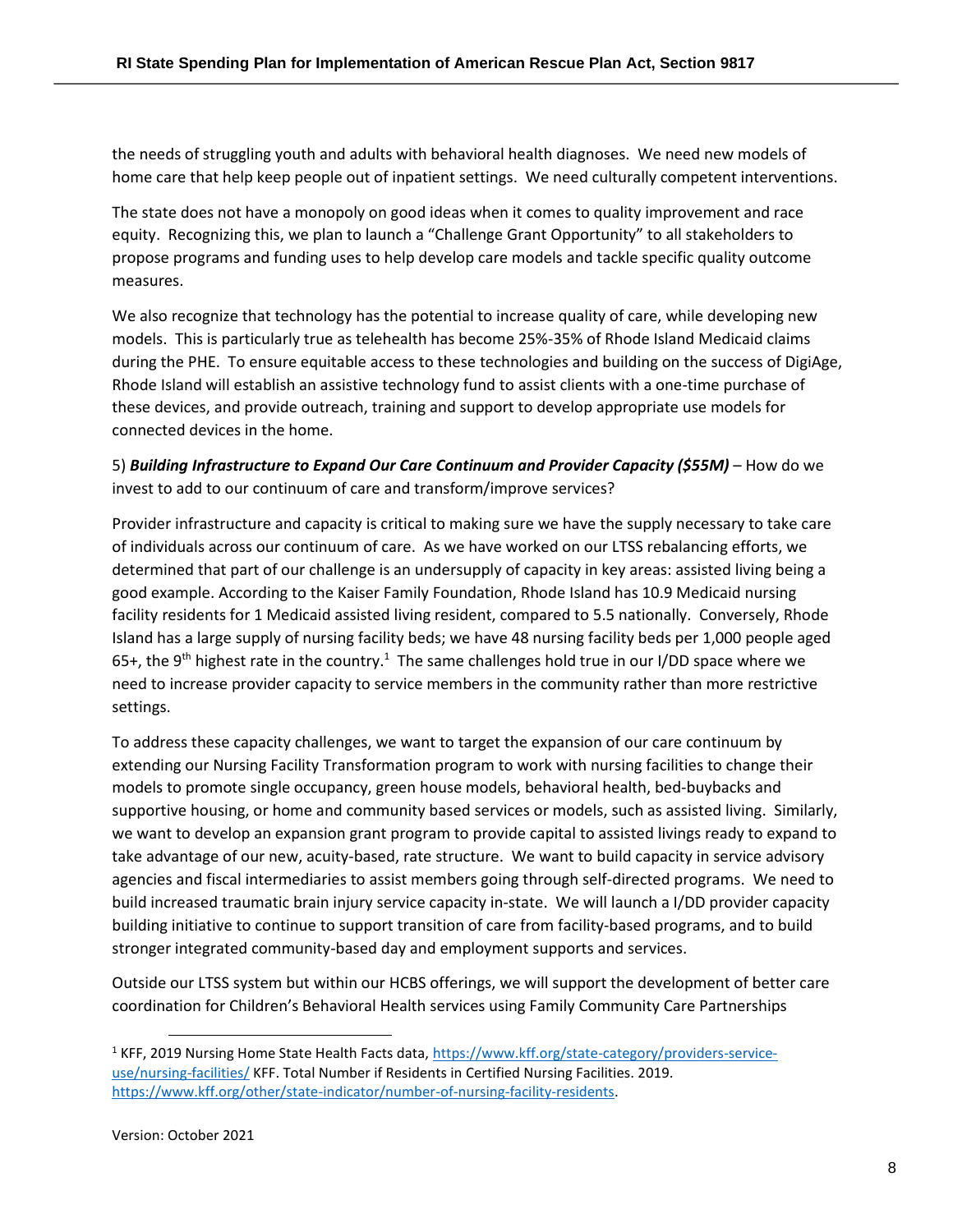(FCCPs). Recognizing the impact of the PHE on children with special needs and their families, we will focus capacity building attention on Medicaid members needing intensive HCBS services, especially HBTS and PASS services. And we will seek new models related to transitioning youth to adult services, Certified Community Behavioral Health Centers (CCBHCs) and fund integrated behavioral health activities with primary care.

6) *Updating Technology to Serve our Members (\$7M)* - What technology needs to change to better administer services, accelerate eligibility determinations, improve customer service, and utilize data?

Technology and data can make the difference between a good idea and sound implementation. Making our systems easy for all Rhode Islanders to use to access services, to show a unified picture of a Medicaid client and to facilitate workload across EOHHS is paramount to our success. Rhode Island has shown significant success in technology changes that facilitate process improvements. With this integrated approach, we have improved the timeliness of LTSS applications to 92% determined within 90 days and decreased our backlog of overdue LTSS Medicaid applications to 40, from a previous height of 1,554.

Application timeliness is just one part of the puzzle. The CMS Rebalancing Toolkit highlights personcentered planning services, no wrong door systems, community transition support and data-based decision making as key elements of rebalancing. Through this enhanced FMAP, we will make technology and data improvements to 1) further improve the timeliness of HCBS LTSS applications; 2) Modify current systems to allow for more flexible program design and program choice; 3) Modify current systems to improve the speed and consistency of HCBS assessments across programs, including integration with person centered planning, 4) develop new data systems to track our progress and 5) build new measures of HCBS network adequacy across managed care and fee-for-service.

We recognize that all the investments listed above are a significant undertaking and expect projects to be added and fall off this plan as we work through implementation details with stakeholders, assess capacity and finalize the budget and federal match based on additional guidance from CMS.

### **Conclusion**

EOHHS is eager to receive feedback from CMS on the content of our proposed plan. As we wait for that feedback, EOHHS and its constituent agencies will continue to further develop each of the proposed initiatives. Upon receipt of CMS' comments and guidance, we will formulate a finalized plan for review by stakeholders and ultimately, take our plan through the overall Rhode Island governance structure set up for agency direct awards under ARPA through the Rhode Island Office of Management and Budget (OMB). As part of this process, and knowing that the Rhode Island General Assembly is expected to review and appropriate ARPA funds pursuant to Section 9901 of the Act, we may find that funding from other sources reduces the need to fund many of the proposed programs listed in this plan. Again, given the various potential funding sources, EOHHS has over-included potential spending in this plan to receive CMS feedback and to continue stakeholder conversations; as such, we do not expect to fully fund all programs listed below.

EOHHS commits to notifying CMS when any changes occur and appreciates the flexibility provided to successfully and impactfully implement programs with this enhanced HCBS FMAP.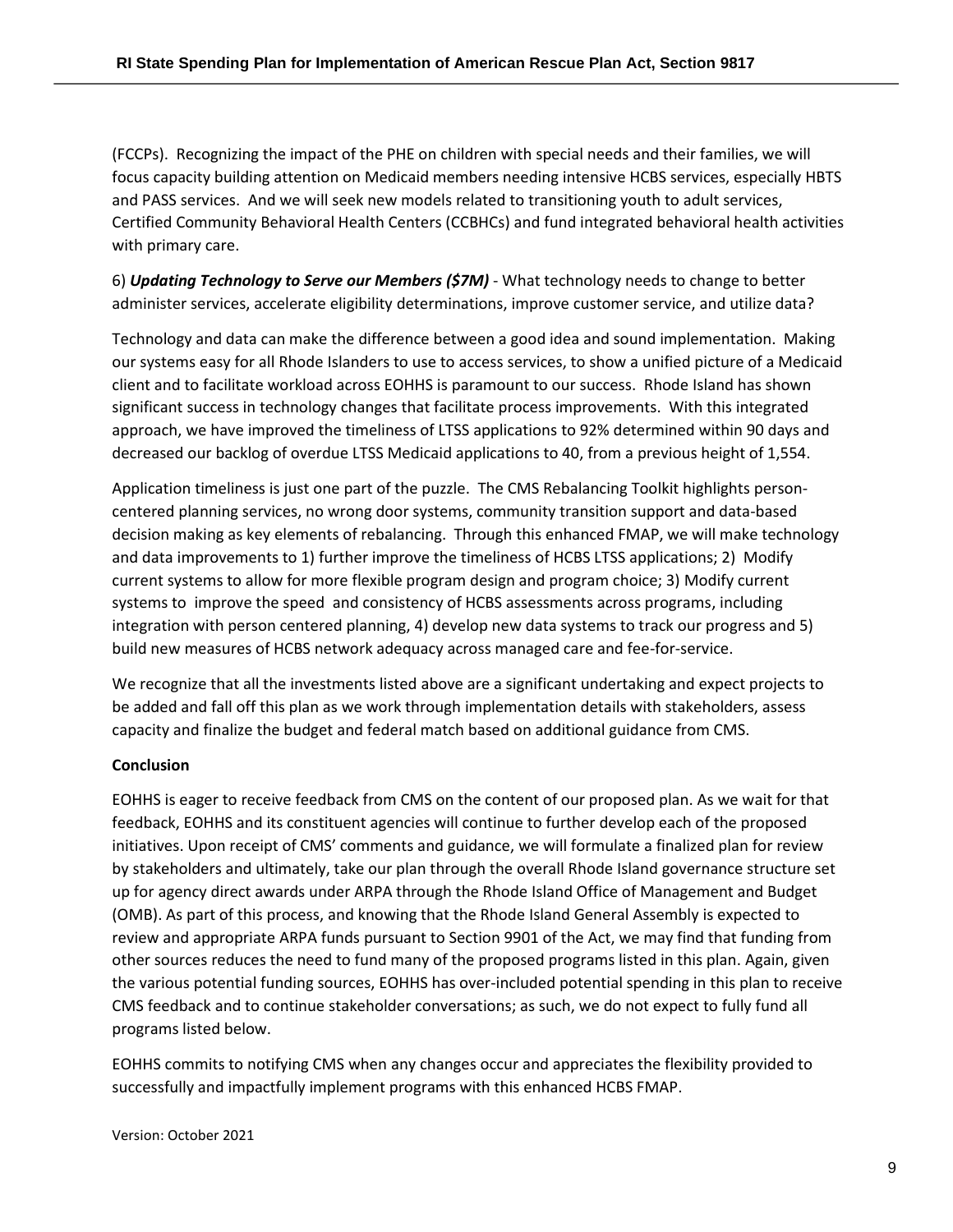# **Spending Plan Narrative**

## **Improving Rhode Island's "No Wrong Door" System**

*Proposed Total Investment:* \$9.3M

### **LTSS No Wrong Door Enhancement Initiative**

### **Opportunity Statement**

One of the core components of Rhode Island's plan to promote HCBS alternatives and enhance access is the ongoing effort to redesign our LTSS system to incorporate the principles of No Wrong Door (NWD) advanced by the U.S. Administration of Community Living. Rhode Island plans to use the HCBS enhanced match to make a one-time investment to assure these NWD initiatives advance and sustain the State's rebalancing goals.

Rhode Island is currently mid-way through a three-phased NWD project, which focuses on modernizing and better integrating critical pre-eligibility, eligibility, and post-eligibility functions to improve ease of access, expand choice, and assure quality.

In NWD Phase I, that State has pursued an array of initiatives that are designed to improve system navigation and provide decision support, including the launch of a Person-Centered Options Counseling (PCOC) network and the development of an information marketing and out-reach strategy to expand awareness of HCBS options. The goal of NWD Phase II has been to streamline and standardize critical eligibility functions to reduce the bias toward institutional care, expedite and eliminate inequities in access to HCBS, and implement a robust system for person-centered planning and conflict-free case management across populations. NWD Phase III, focuses on service delivery and coordination and quality assurance from the point of the initial eligibility determination through to renewal, and particularly for HCBS beneficiaries who choose non-regulated settings.

The State will use HCBS enhanced funds supplement these NWD redesign initiatives in four critical areas: (1) modernization and integration of IT to support core eligibility functions to improve system navigation and ease of access; (2) recalibration and expansion of HCBS information and awareness activities to further extend outreach to underserved racial and ethnic communities; (3) broaden the reach of our person-centered options counseling initiative and (4) finance the technical and program management assistance required to update business processes and ensure policy and practice alignment.

### **Spending and Project Planning Update for LTSS No Wrong Door as of October 18, 2021**

*1. Modernization and integration of IT to support core eligibility functions to improve system navigation and ease of access*

No funds have been encumbered or spent for this project as of October 18, 2021, however the project planning continues. The State Long Term Services and Supports Governance Committee has received detailed system requirements and reviewed demonstrations on alternative approaches to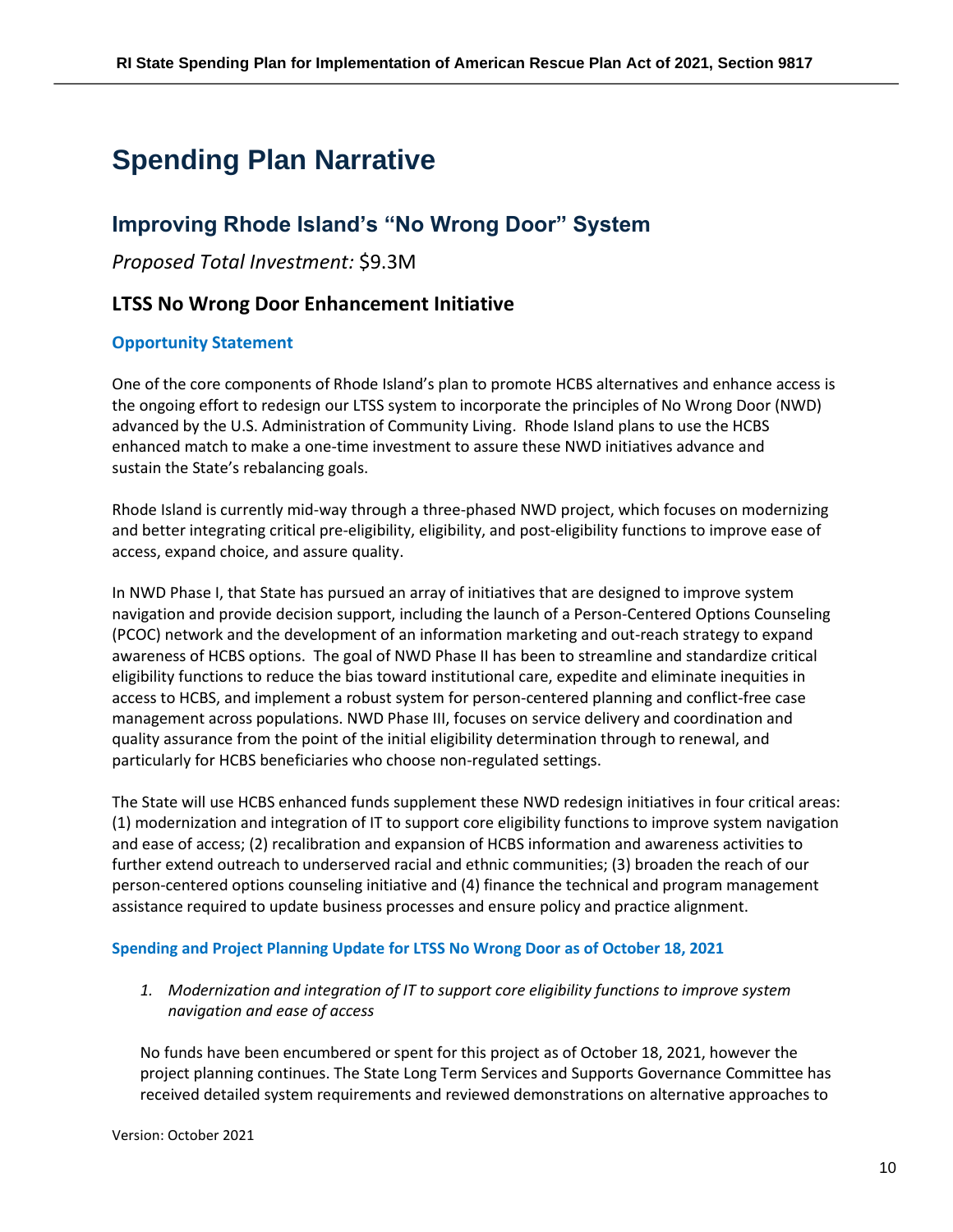the required system updates. The State's goal for Quarter 2 is to finalize the procurement process and formalize the timeframes for the IT enhancements.

*2. Recalibration and expansion of HCBS information and awareness activities to further extend outreach to underserved racial and ethnic communities*

No new work was initiated using HCBS e-FMAP funding during this quarter.

*3. Broaden the reach of our person-centered options counseling initiative*

\$80,000 was encumbered to pay for forty (40) additional Wellsky Licenses and associated training to increase the number of state and contractual workers to provide Person Centered Options Counseling. Additionally \$50,000 was encumbered to build and maintain a comprehensive resource directory in the PCOC system. This allows PCOC counselor to seamlessly look for and refer customers to a wide variety of programs and community-based organizations for products and services that meet consumer needs and preferences.

### **Proposed Intervention & Theory of Change**

### **System Modernization – Improved Access, Choice and Navigation**

Investments in expanding and sustaining LTSS service options, and in promoting new ways of thinking about and understanding consumer choices, must be matched with system functionality that leverages IT to support these same goals. HCBS enhanced funding offers the opportunity to make the changes in system functionality that are necessary to move ongoing LTSS resiliency and NWD redesign reforms forward. It is crucial, therefore, that we make the investments in systems modernization now that are necessary to remove the obstacles we know exist so that Rhode Island and the eligibility and financing systems we rely on are better prepared for tomorrow. Overcoming these technological limitations is, in this sense, an essential component of modernization and a giant leap toward recovery.

First, The State plans to use HCBS funds to implement changes in both the integrated eligibility system and MMIS that pose obstacles to HCBS flexibility without a series of time-consuming manual workarounds. These systems issues are the technical artifacts of the various 1915(c) waivers that existed before Rhode Island established a single HCBS program designed to maximize service access and choice under its Section 1115 demonstration waiver authority. Similar technical issues have impeded efforts to implement HCBS expedited eligibility to the full extent authorized under Rhode Island's Section 1115 demonstration waiver. Rhode Island will use HCBS enhanced funding to finance the system changes required to ensure that policy and practice related to access and choice are fully aligned as we intensify and expand our rebalancing efforts going forward.

Second, due to both its size and comprehensive HCBS waiver program, Rhode Island is uniquely situated to become among the first states in the nation to implement a single beneficiary relationship management (BRM) for Medicaid HCBS in which "information follows the person". At present, the State maintains multiple client relationship management (CRM) tools that support the core ancillary eligibility functions performed outside the integrated eligibility system and MMIS – HCBS assessments, level of care determinations, service planning, case management, etc. These CRMs were all purchased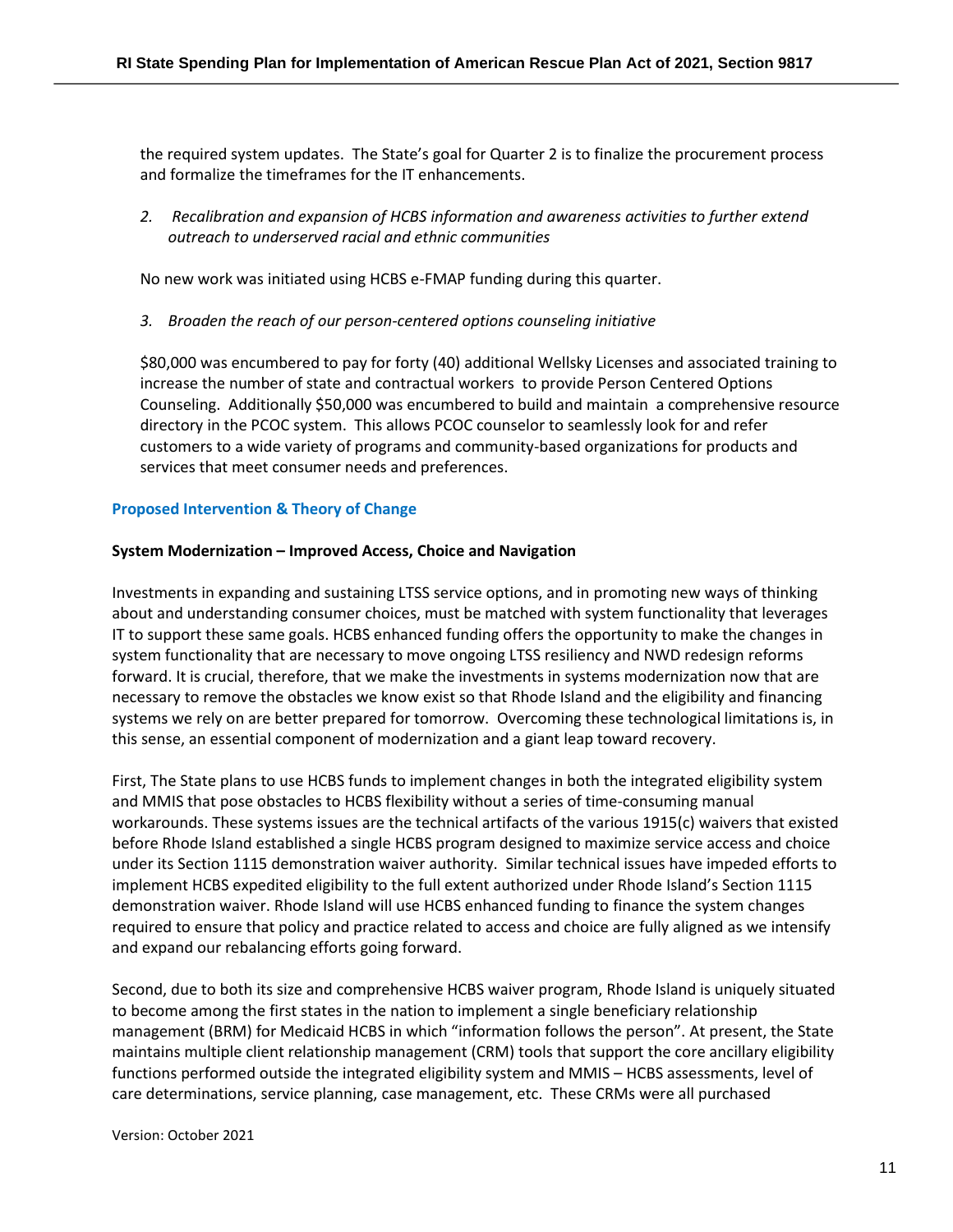independently over a decade ago to assist in managing specific HCBS programs and/or Section 1915(c) waivers and, despite investments in upgrades, have limited functionality and interoperability. As a result, Rhode Island has a fragmented and complex system for conducting and managing HCBS ancillary functions that lacks the structural capacity to advance the core, person-centered principles of No Wrong Door.

As part of NWD reform Phase I, EOHHS has purchased a beneficiary relations management tool for person-centered options counseling that has the capacity to support these and other ancillary eligibility functions. HCBS enhancement funds offer Rhode Island the unique opportunity to transition from the current fragmented network of CRMs and IT tools to this new tool and establish a unified cloud-based system capable of interfacing with the existing eligibility and payment systems IT infrastructure. The HCBS BRM will also have the functionality required to support NWD initiatives that strengthen and expand person-centered planning and conflict free case management statewide. More important, this new tool ensure easier access to HCBS programs by providing the technical support necessary to eliminate program silos, promote person centered practices, and create the more streamlined business processes so essential for achieving rebalancing.

### **Enhanced HCBS Information, Awareness, and Outreach**

The State proposes to use HCBS enhancement funds to broaden ongoing NWD outreach and awareness activities and expand efforts to provide culturally appropriate information to underserved communities. This work began in response to stakeholder forums and focus groups, including the Equity Council chaired by Lieutenant Governor Sabina Matos and Secretary Womazetta Jones, held as part of the NWD redesign that have consistently shown that many of the Rhode Islanders in-need of and at-risk for Medicaid LTSS are unaware of many of the HCBS options currently available. A significant number of the health providers these consumers rely on have also indicated that they are also not particularly wellinformed about HCBS and that accurate, easy to follow information is not generally readily available. Investments the State has made thus far in increasing outreach and awareness include the development of a marketing strategy that emphasizes HCBS choices, a complementary rebranding of the LTSS gateway and the addition of a new micro website, and production of an array of paper and e- brochures that provide easy to understand information in multiple languages.

HCBS enhancement funds will be used to purchase the expertise and assistance necessary to extend the reach of this work, and other initiatives planned and/or underway, across mediums and in the languages, words, and images that have meaning to the diverse populations we serve. Rhode Island also plans to allocate a portion of the funds allocated in this area to provide our workforce and community partners with both the consistent information about HCBS options and the intensive training in personcentered practices that effective outreach of this kind requires.

### **Person-Centered Options Counseling Network Expansion**

The centerpiece of Phase I of the State's NWD initiative has been the establishment of a personcentered options counseling (PCOC) network. The State plans on making a one-time investment in strengthening the PCOC network to meet the increase in demand anticipated as a result of efforts to expand awareness about and access to HCBS options. The funds will be used for technical assistance to bolster network capacity and refine certification standards, provide broader access to training on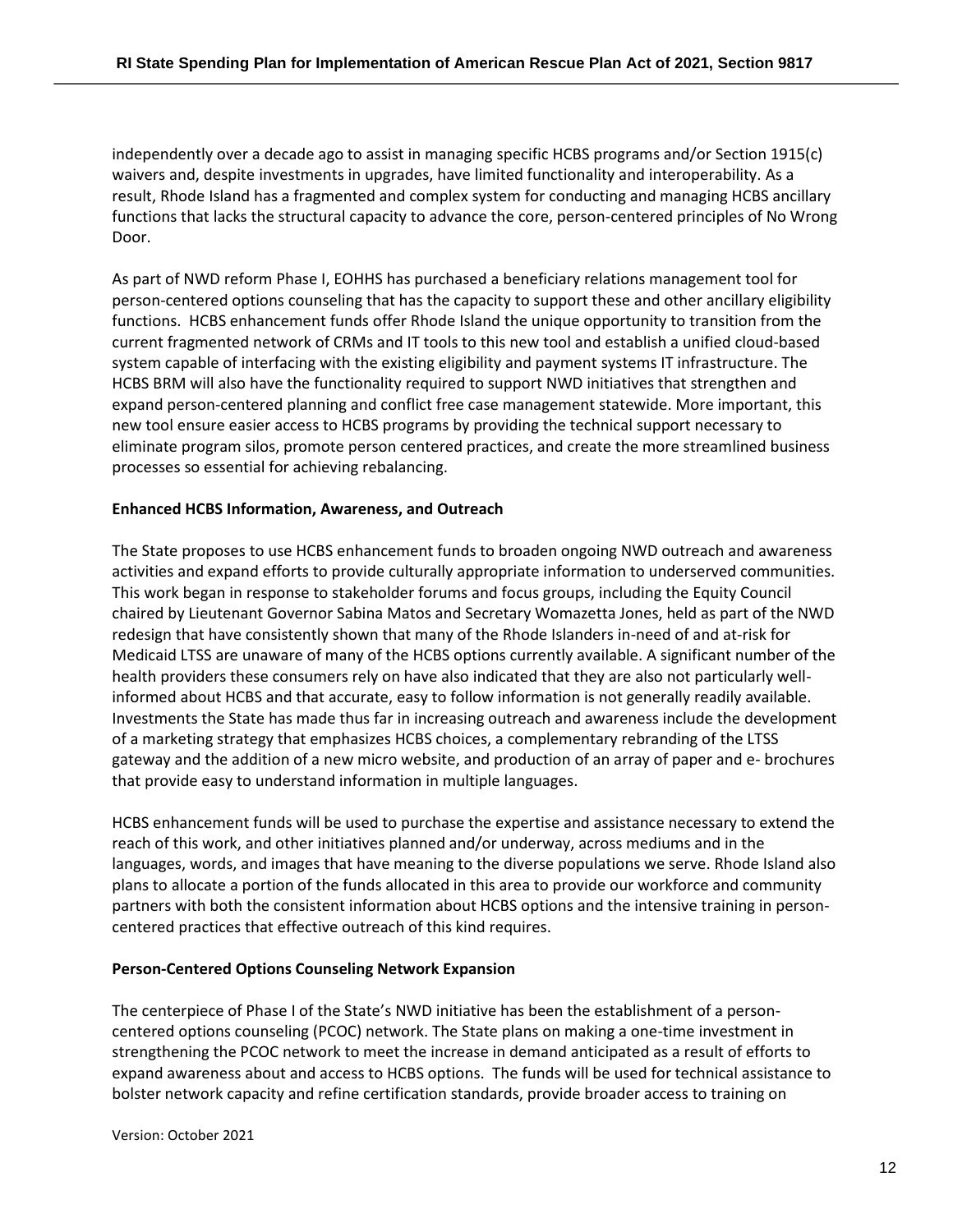person-centered practices both in-house and across the network, and offset some of the initial start-up costs for new providers in the network (e.g., licensing fees, network communications, etc.). In addition, Rhode Island plans to purchase additional IT functionality to support to PCOC providers offering inperson services to underserved and minority populations.

### **NWD Implementation Assistance**

Rhode Island the State also plans to make a one-time investment in the technical assistance and human resources to manage the transition to the new HCBS BRM system and build the business processes and financing streams necessary to sustain the NWD person-centered initiatives now underway. These resources include at least two full-time employees/contractual equivalents to assist in NWD general project management and assure the State's newly developed Person-Centered Options Counseling Network and the Conflict-Free Case Management System under construction are sustainable and have the capacity to respond to changes in demand during the next 36 months. In addition, the State plans to invest in the technical assistance required to develop a plan to improve LTSS navigation that includes business process and IT reforms and a proposal for standing-up a self-financing corps of culturally diverse HCBS application assisters.

### **Sustainability**

The one-time investments associated with each component of this initiative cover the costs of developing a plan for ensuring the sustainability of the interventions proposed, as appropriate. In general, the State expects that savings derived from rebalancing, improving efficiency and performances, and promoting better access and outcomes will offset most of the costs associated with this initiative.

### **Success Metrics**

- Statewide access to PCOC
- Increased awareness of HCBS alternatives
- Reduction in time between point HCBS application submitted and service delivery

### **Children's Behavioral Health Single Point of Access**

### **Opportunity Statement**

Children's behavioral health needs, while growing prior to the public health emergency, have been exacerbated by the stresses of COVID-19. For example, recent data from Rhode Island Kids Count found that calls to RI Kids Link, a Rhode Island hotline on children's behavioral health, increased 22% in 2020 during the public health emergency.<sup>2</sup>

Navigating the children's behavioral healthcare system in Rhode Island can be daunting. Particularly when a child experiences a behavioral health crisis, parents may not know what to do, or who is available to help meet their child's needs. One reason for these challenges is that our current system is siloed, with responsibility for children's behavioral health services fragmented across different state

<sup>2</sup> [6783 LCACT 1st Mailer \(rikidscount.org\)](https://www.rikidscount.org/Portals/0/Uploads/Documents/Factbook%202021/Children)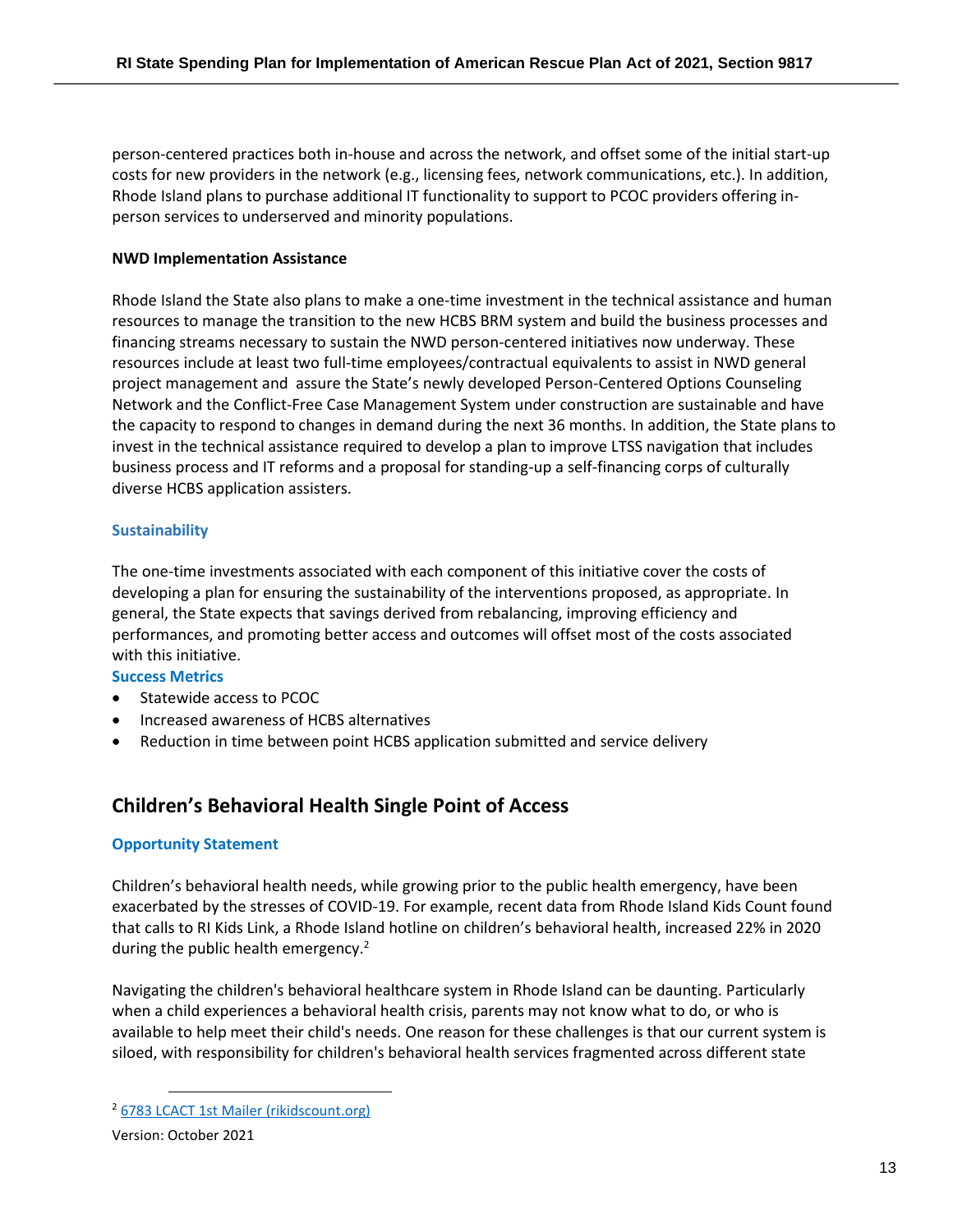agencies and too often carried out in more restrictive programs than necessary. This makes it difficult for the system to deliver effective behavioral healthcare to Rhode Island children. And for children and families of color, structural racism makes the challenges getting appropriate services for the needs that they have even more difficult.

Rhode Island will utilize HCBS enhanced FMAP funding to strengthen and expand our existing pediatric behavioral health hotline so that it can serve as a central access point for the entire state.

### **Spending and Project Planning Update for Single Point of Access as of October 18, 2021**

Please see the below Children's Behavioral Health section for updates on this section.

### **Proposed Intervention & Theory of Change**

### **Strengthening the System with a Single Point of Access.**

A primary goal of the Children's Behavioral Health system is to make coordinated services more accessible for families. Creating a single point of access streamlines the process and removes barriers to obtaining timely, necessary services and supports for children and youth, particularly for those experiencing a behavioral health crisis. Rhode Island will use enhanced HCBS FMAP funding to expand an already-existing 24/7 pediatric behavioral health triage and referral hotline into a central referral hub for children's behavioral health referrals for the state**.** Rhode Island's central goal is to ensure that families can enter the system through any point - schools, primary care physicians, or community programs that will all know how to identify and refer a child or family. Once the family reaches the system, there will be a unified process for receiving the care they need to thrive.

The single point of access will need resources for training and supports to implement standardized screening and assessment tools, such as the Child and Adolescent Strength and Needs (CANS) and tools that measure Adverse Childhood Experiences (ACEs) can help to ensure that needs are accurately identified, and services are matched appropriately and effectively.

The Single Point of Access will also need a comprehensive communications component, to publicize the availability of the services to organizations that refer for services and for parents and youth.

### **Community Referral Platform**

The Single Point of Access will also require patient-centered coordination and electronic referral management software to build a coordinated care network of health and social service providers in Rhode Island. EOHHS has just competitively procured the Community Referral Platform (CRP) for its Accountable Entity program under the Health System Transformation Project (HSTP) supported by CMS. This funding will go to build out the CRP to integrate with the single point of access to allow for referrals to social service partners.

### **Sustainability**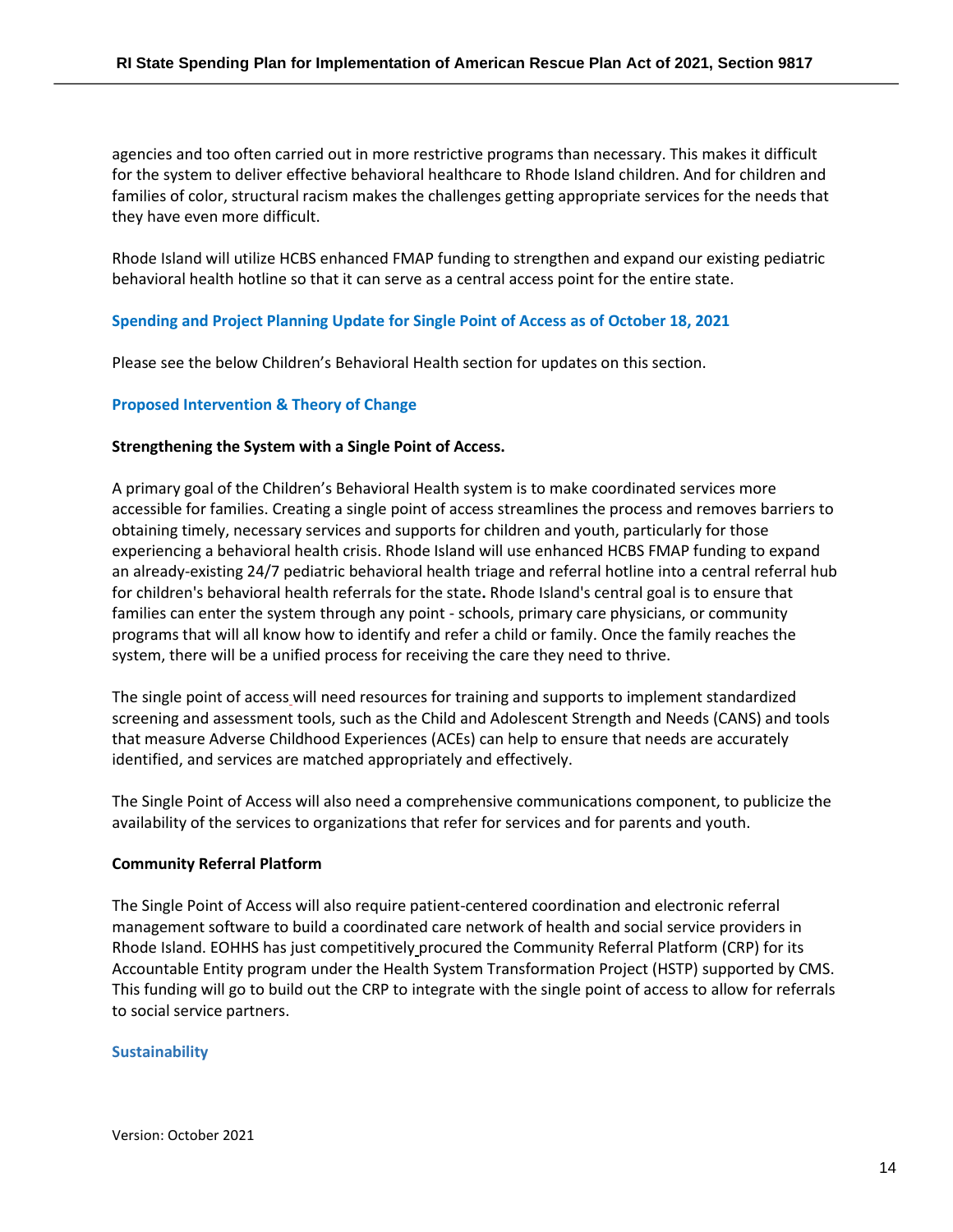Building a coordinated access point and developing a referral platform that will support it are onetime costs that will yield long term improvements in assess to children's behavioral health services in Rhode Island.

### **Success Metrics**

- Expanded referrals to community partners
- Improved provider satisfaction in connecting kids with the behavioral health treatment they need
- Reduced wait time in accessing pediatric behavioral health services

## **Increasing Access to HCBS**

### *Proposed Total Investment:* \$56.375M

### **HCBS Workforce Recruitment and Retention**

### **Opportunity Statement**

Supporting and building the HCBS direct care workforce is a cornerstone of Rhode Island's Covid-19 recovery strategy as well as our LTSS re-balancing initiative. The majority of stakeholder survey respondents cited worker wages and training as a priority and highlighted the fact that many direct care workers are tempted to leave the workforce due to better paying positions in retail or foodservice. Historically, approximately 22% of approved HCBS service plans for LTSS Home Health agencies may go unfilled. Low wages and challenging working conditions, limited advancement opportunities, and little respect and recognition have created chronic HCBS direct care worker (DCW) shortages that diminish access and quality of services. Workforce shortages have been exacerbated by COVID-19 and may be further challenged by a tight post-pandemic labor market, statutory increases in the minimum wage without current statutory rate increases, and growing demand for HCBS services. Major investments in workforce recruitment, retention, and training will be needed to reverse labor shortages and begin to turn this care economy work in to a valued part of our labor market and human infrastructure.

Learning from our investment of CARES Act dollars, Rhode Island will invest in a direct care workers outreach campaign, recruitment and retention programs to incentivize the workforce growth necessary to support Rhode Island's rebalancing efforts, and expand successful training opportunities to improve quality and support career growth.

### **Spending and Project Planning Update for HCBS Workforce and Retention as of October 18th, 2021**

### 1. **Workforce Hiring and Retention Incentives**

Supporting providers efforts to attract and recruit direct care workers remains the State's top priority for this funding. Early in project planning, it became clear that scaling our model for CARES Act funding that awarded grants to providers was not operationally efficient and jeopardized addition federal match to fund the program.. Providing direct grants to providers was administratively burdensome and timeconsuming for both the state and the providers. This administrative burden meant that less funding would go to the direct care workforce.

Version: October 2021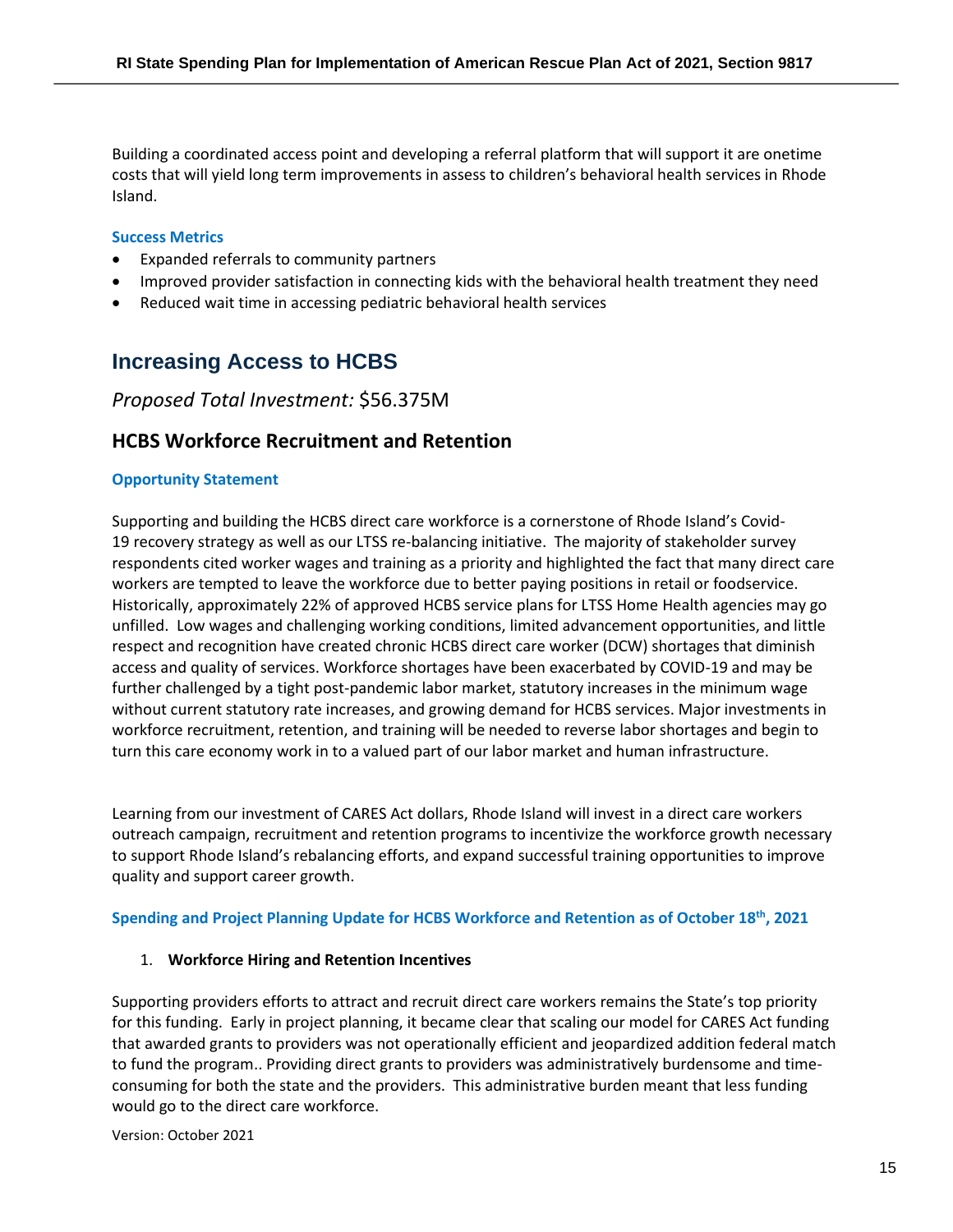After researching alternative options and learning from the experience of other states, we determined that targeted, temporary rate increases would allow RI to distribute the funding more quickly and equitably. These rate increases will be combined with reporting requirements to ensure program fidelity. The state is planning to submit to CMS state plan amendments for these temporary, targeted rate increases, along with clear program guidance to participating providers, as early as November 2021. In preparation for this, the State has accomplished the following milestones:

- Retained the support of Milliman/ Day Health Strategies through existing contracts for implementation and financial support. The work provided includes developing the fiscal models for distributing funding to providers for workforce recruitment and retention; Developing the guidance for providers; supporting the state's stakeholder engagement conversations; and developing the workforce marketing and outreach plan and training programs discussed in the next section.
- Met with partners at CMS to discuss the revised approach to distributing funding for the recruitment and retention plan
- Identified eligible providers and services. First, an assessment was done of workforce needs, provider types and funding availability across our priority HCBS systems and populations: LTSS, I/DD, Children's Behavioral Health and Adult Behavioral Health. Some provider types received sustained funding increases through the FY 2022 State Budget. These providers include Shared Living, Assisted Living Residences, and I/DD providers. I/DD, the FY22 state budget provided a rate increase to providers to achieve an average hourly wage of \$15.75 for Direct Support Professionals and \$21.79 for Direct Support Professional Supervisors. Provider agencies must attest that they have used the rate increase consistent with this objective. For Assisted Living, EOHHS is currently implementing rate changes, including increases and tiered acuity rates. Due to these recent rate changes, this group of providers was not included in this proposed plan for temporary rate increases. This can be revisited based on need and available budget.
- Completed a careful review of claims data from eligible HCBS provider types and service codes. Using this data, a draft budget was developed to equitably distribute \$44.21 million of the \$57 million estimated for this project across eligible populations according to their proportion of Medicaid expenditure and previous expenditures:

| Provider<br>Type<br>Code | <b>Provider Description</b>  | <b>Funding Mechanism</b> | <b>Federal Authority</b> | Estimated<br><b>Funding</b><br><b>Temporary</b> |
|--------------------------|------------------------------|--------------------------|--------------------------|-------------------------------------------------|
| <b>LTSS</b>              |                              |                          |                          |                                                 |
| 072                      | Home Care Agencies           | <b>FFS Rate Increase</b> | 1115 Waiver              | \$23,477,000                                    |
|                          |                              |                          | SPA to be submitted by   |                                                 |
| 050                      | <b>Adult Day Care</b>        | <b>FFS Rate Increase</b> | 11/1                     | \$2,129,000                                     |
|                          |                              |                          | SPA to be submitted by   |                                                 |
| 055                      | Hab Group Homes              | FFS Rate Increase        | 11/1                     | \$120,000                                       |
|                          | <b>Fogarty Center Fiscal</b> |                          |                          |                                                 |
| 071 FI                   | Intermediary                 | <b>FFS Rate Increase</b> | 1115 Waiver              | \$31,000                                        |

**Provider** 

**Estimated**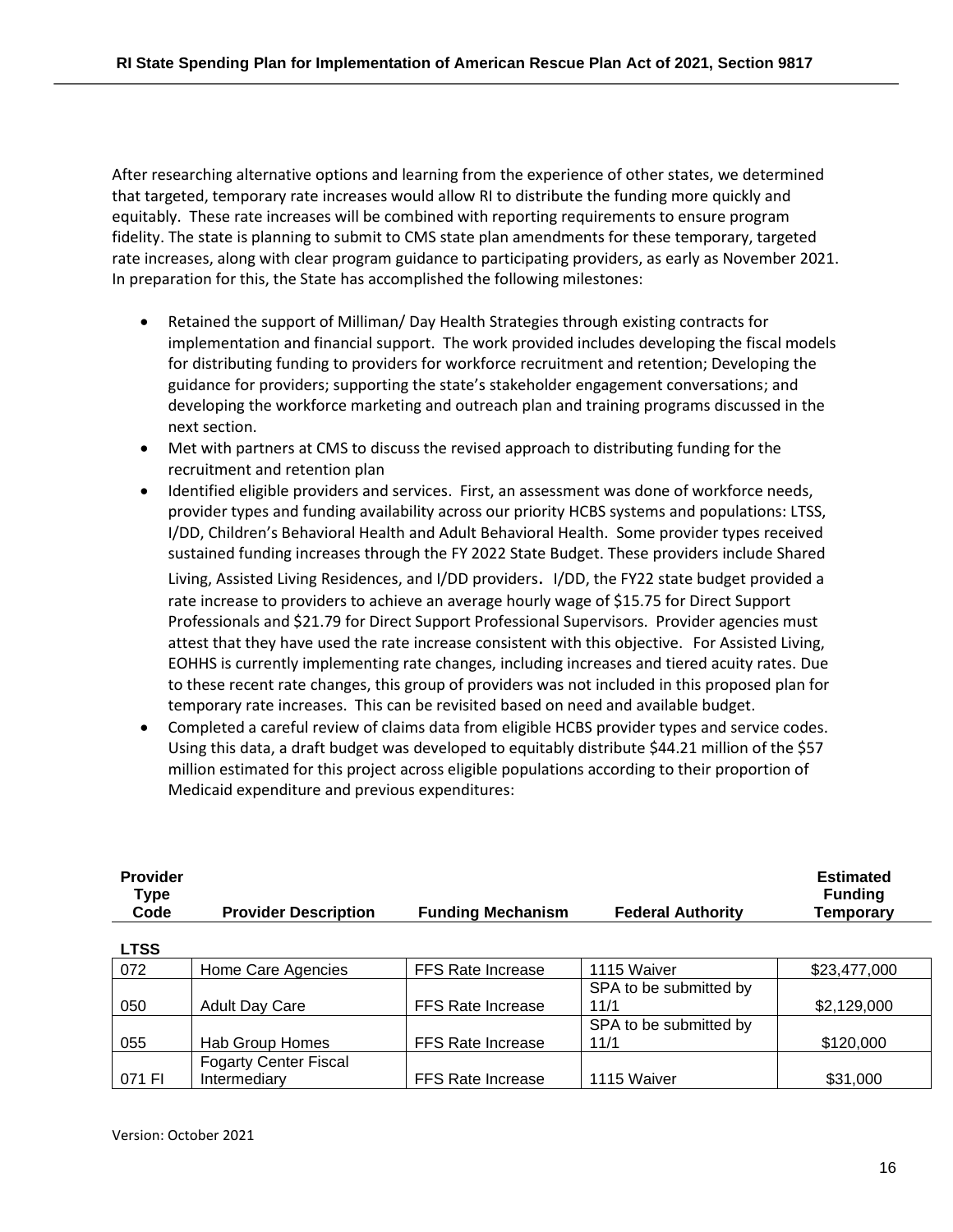|                 | Independent Provider Fiscal      |                          |                           |              |
|-----------------|----------------------------------|--------------------------|---------------------------|--------------|
| 116 FI          | Intermediary                     | <b>FFS Rate Increase</b> | 1115 Waiver               | \$1,000      |
|                 | <b>Personal Choice</b>           |                          |                           |              |
|                 | <b>Recruitment and Retention</b> | <b>MCO</b> Directed      |                           |              |
| 071 PC          | <b>Bonuses</b>                   | Payment                  | To be determined          | \$3,738,000  |
|                 | Independent Provider             |                          |                           |              |
|                 | <b>Recruitment and Retention</b> | <b>MCO</b> Directed      |                           |              |
| 116 PC          | <b>Bonuses</b>                   | Payment                  | To be determined          | \$187,000    |
|                 |                                  | <b>Capitation Rate</b>   | Pre-print to be submitted |              |
| 089             | <b>PACE</b>                      | Increase                 | by 11/1                   | \$3,745,000  |
| <b>Subtotal</b> |                                  |                          |                           | \$29,503,000 |

### **Adult Behavioral Health**

| 060             | Substance Rehab             | To Be Determined | \$3,055,000  |
|-----------------|-----------------------------|------------------|--------------|
| 061             | CMHC <sub>s</sub>           | To Be Determined | \$11,372,000 |
| 066             | <b>Adult BH Group Homes</b> | To Be Determined | \$207,000    |
| 109             | Peer Recovery Programs      | To Be Determined | \$73,000     |
| <b>Subtotal</b> |                             |                  | \$14,707,000 |

- Held ongoing meetings with state subject matter experts in LTSS, adult behavioral health and children's behavioral health to ensure that our budget targets providers with documented workforce shortages, including a presentation to the Long-Term Care Coordinating Council.
- Initiated State Plan amendments required to approve rate increases.
- Developed detailed program guidance for different provider types. As of October 18, these guidance documents are in the final stages of state review and approval. The guidance allows for a more flexible use of the funding than our initial proposal of defined hiring bonuses and retention bonuses. Providers will be required to pass through 85% of funding accrued through temporary rate increases for the specific purposes of recruiting, building, and retaining their workforces of direct care workers and licensed health professionals.
- Scheduled meetings with community partners to review detailed program guidance and to collect feedback

### 2. **Career Awareness and Outreach**

- A project plan and timeline was developed to implement this work within the scope of the Milliman/ Day Health contract.
- Conversations were initiated with RI Department of Labor and Training to leverage their existing marketing efforts
- Work in this area will accelerate next quarter after the recruitment and retention program is successfully launched.

### **Proposed Intervention & Theory of Change**

### **Workforce Recruitment**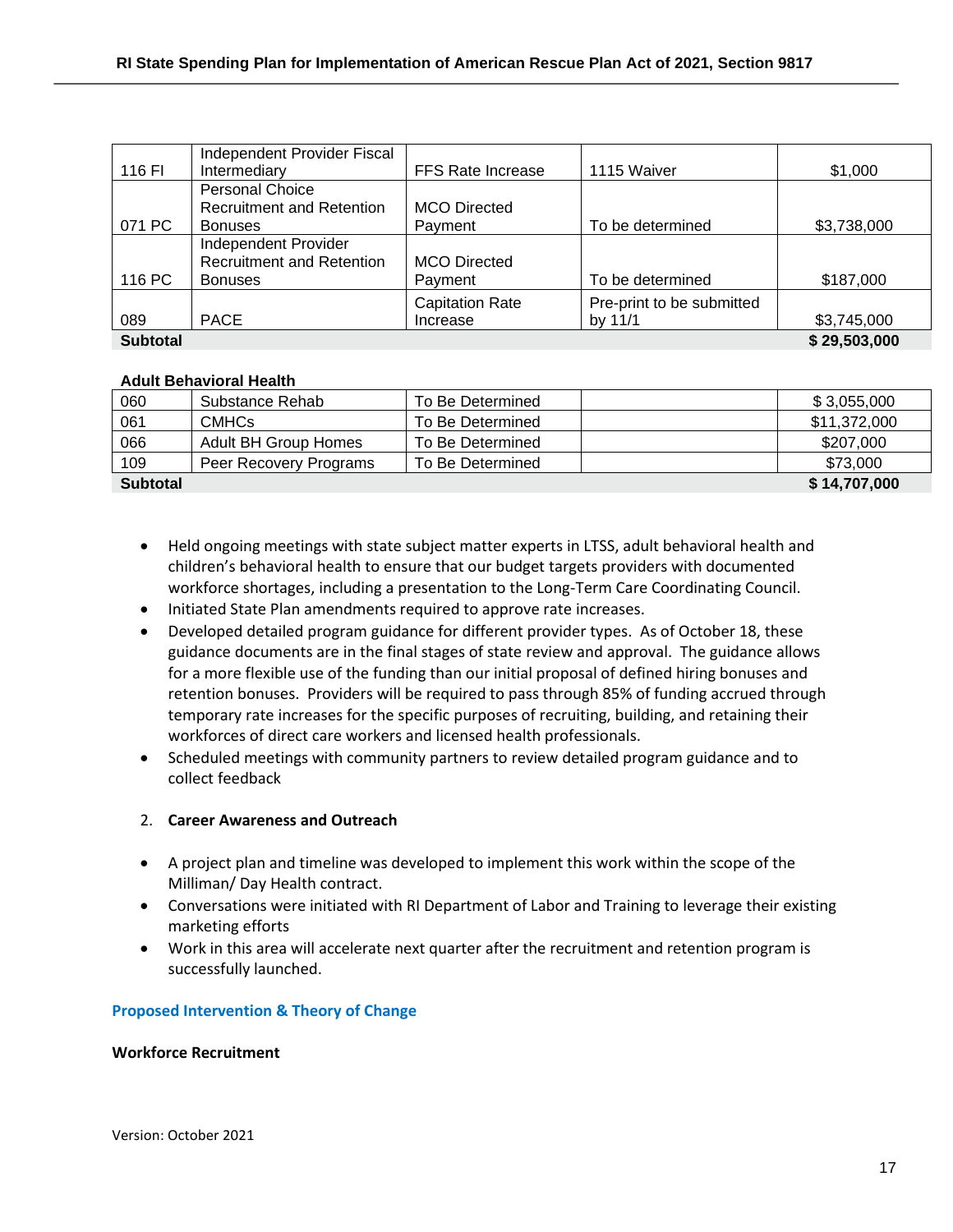HCBS direct care workers (DCW) are a category of paraprofessional workers who typically provide direct personal care and support to elderly individuals and individuals with physical, intellectual, and developmental disabilities or mental health and substance use disorders. In HCBS settings, DCWs are most commonly categorized by the Bureau of Labor Statistics as Nursing Assistant, Home Health & Personal Care Aide, and Social & Human Services Assistant. (Actual job titles are not standardized and vary widely.) Other than Nursing Assistants, DCWs are typically unlicensed, and require little, if any, preemployment training or certification. DCWs are among the fastest growing occupations in Rhode Island and are projected to have the highest number of job openings (largely due to turnover) between 2018- 2028<sup>1</sup>. The pandemic has exacerbated these challenges due to health & safety concerns, childcare difficulties, job loss, unemployment benefits, and other issues.

### **Career Awareness & Outreach**

EOHHS will engage in and support partnerships with Department of Labor and Training (DLT), Governor's Workforce Board (GWB), RI Department of Education (RIDE), Department of Human Services (DHS), Department of Behavioral Healthcare, Development Disabilities, and Hospitals (BHDDH), higher education and/or other public and community-based workforce partners to promote HCBS training, education, jobs, and careers to unemployed and underemployed adults and in-school and out-of-school youth. Activities shall include career days, job fairs, guest speakers, internships, mentors, worksite visits, social media, paid advertising, educational materials, and other initiatives to raise awareness of job and career opportunities – and increase employment -- in home and community-based services

### **Hiring Incentives**

Recruitment efforts will include hiring incentives that will be paid after six months of employment as an incentive to new hires and to enable HCBS employers, including but not limited to Medicaid Certified Home Health Agencies, Assisted Living Facilities, PCAs in Self-Directed programs, Developmental Disability Organizations and HBTS/PASS providers to compete in a tight labor market.

DCWs hired between July 1, 2021 – March 31, 2024 will be eligible to receive hiring bonus, based on total hours worked in the first six months of employment supporting seniors, people with physical, intellectual, or developmental disabilities, children with special needs, individuals with mental health and substance abuse disorders, and young people in Rhode Island's Department of Children, Youth, and Families. Specific bonus amounts will be outlined in administrative guidance and will be determined in consultation with stakeholders.

### **Workforce Retention**

DCW turnover rates are extremely high due to low wages, a competitive labor market, difficult working conditions, little respect and recognition, and limited advancement opportunities. High turnover rates reduce access to services, continuity of care, and workforce knowledge, skills, and experience to care for increasingly complex HCBS consumers.

To help reduce turnover rates and improve workforce retention, the state will support retention bonuses for DCWs. Specific bonus amounts will be outlined in administrative guidance and will be determined in consultation with stakeholders.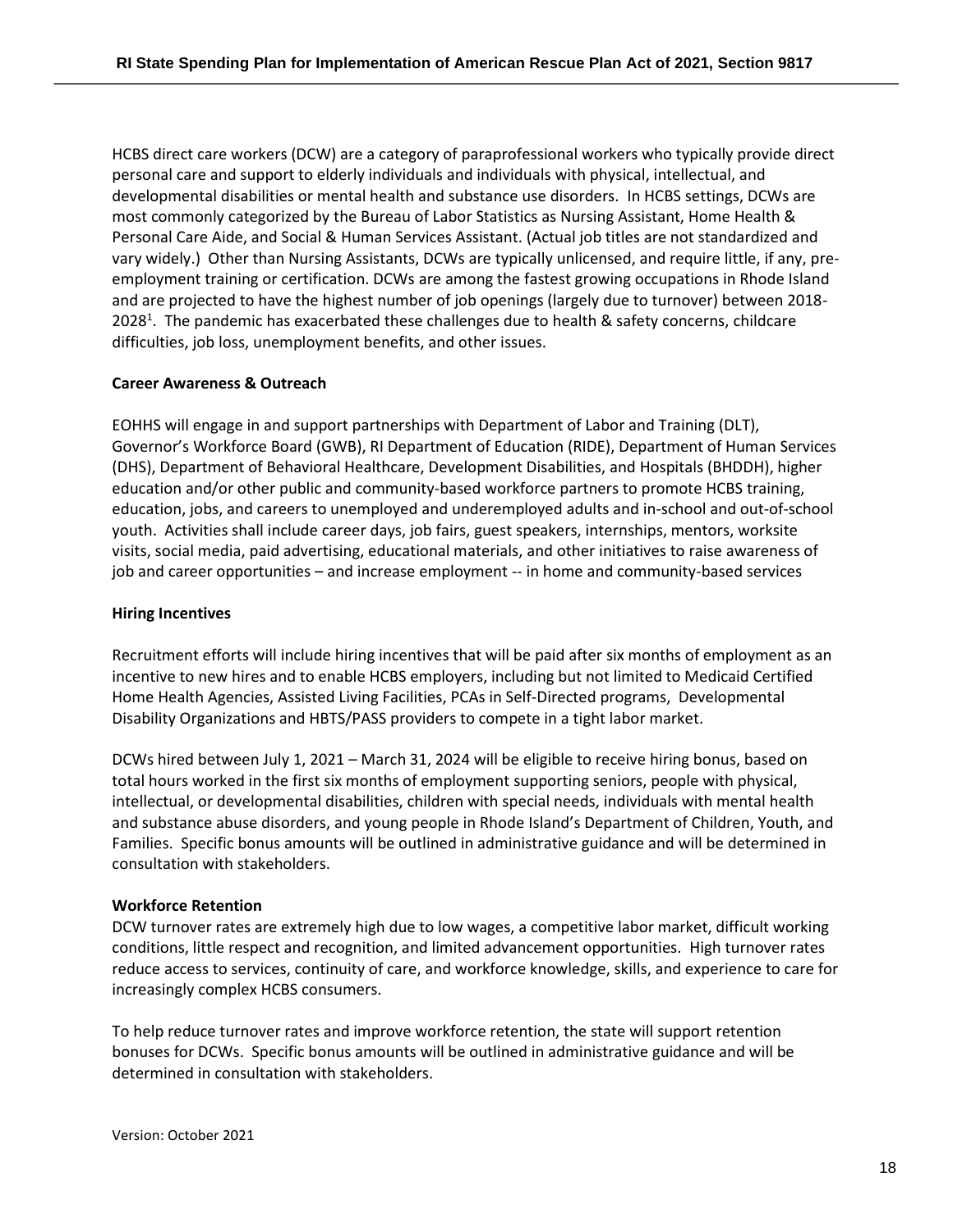Funding under this initiative will also be used to contract with a fiscal intermediary to administer the hiring and retention payments, recognizing that to keep accurate records of funding and to administer according to policy goals requires dedicated administrative capacity.

### **Sustainability**

All workforce incentives are designed as short-term programs to help Rhode Island recover from the devastating impacts of Covid-19 on the HCBS workforces. However, we understand that Rhode Island requires ongoing investments in HCBS workforce development to ensure that the state has the capacity requires to support an aging population in addition to our I/DD community and children and adults with behavioral health needs. We intend to use the lessons learned from each HCBS work force initiative to inform our ongoing policy work, including our annual budget development. For example, using CARES Act dollars, we provided Behavioral Health training to 200 HCBS Nursing Assistants. Based on the success of that program, we incorporated a new rate structure into our Fiscal Year 2022 budget bill that provided an increase in payments to agencies who had at least 30% of their workers complete the training. In this way, we maximized the one-time nature of the funds to advocate for long term policy changes to support workforce development.

### **Success Metrics**

- Recruitment Campaign will reach 10,000 job seekers
- 4,500 new Direct care workers will be hired over 3 years
- Reduction in turnover rate as reported by provider agencies
- 100% of incentive payments will be made timely

## **Developing Rhode Island's HCBS Workforce**

### *Proposed Total Investment:* \$6.1M

### **HCBS Workforce Training**

### **Opportunity Statement**

In addition to the initiatives in the above section on expanding HCBS access through workforce recruitment and retention, workforce training to increase the skill of our workforce, continue building a career ladder and increasing quality, is paramount. While retention funding described above is necessary, we believe that investing in our workforce requires more training.

### **Spending and Project Planning Update for HCBS Workforce Training as of October 18th, 2021**

- Milliman and Day Health have been retained to support this work, along with the above workforce recruitment & retention program and the career awareness and outreach initiative.
- A initial timeline and scope of work is developed that includes stakeholder engagement to further develop the training program design and operation.
- Work in this program area will begin next quarter.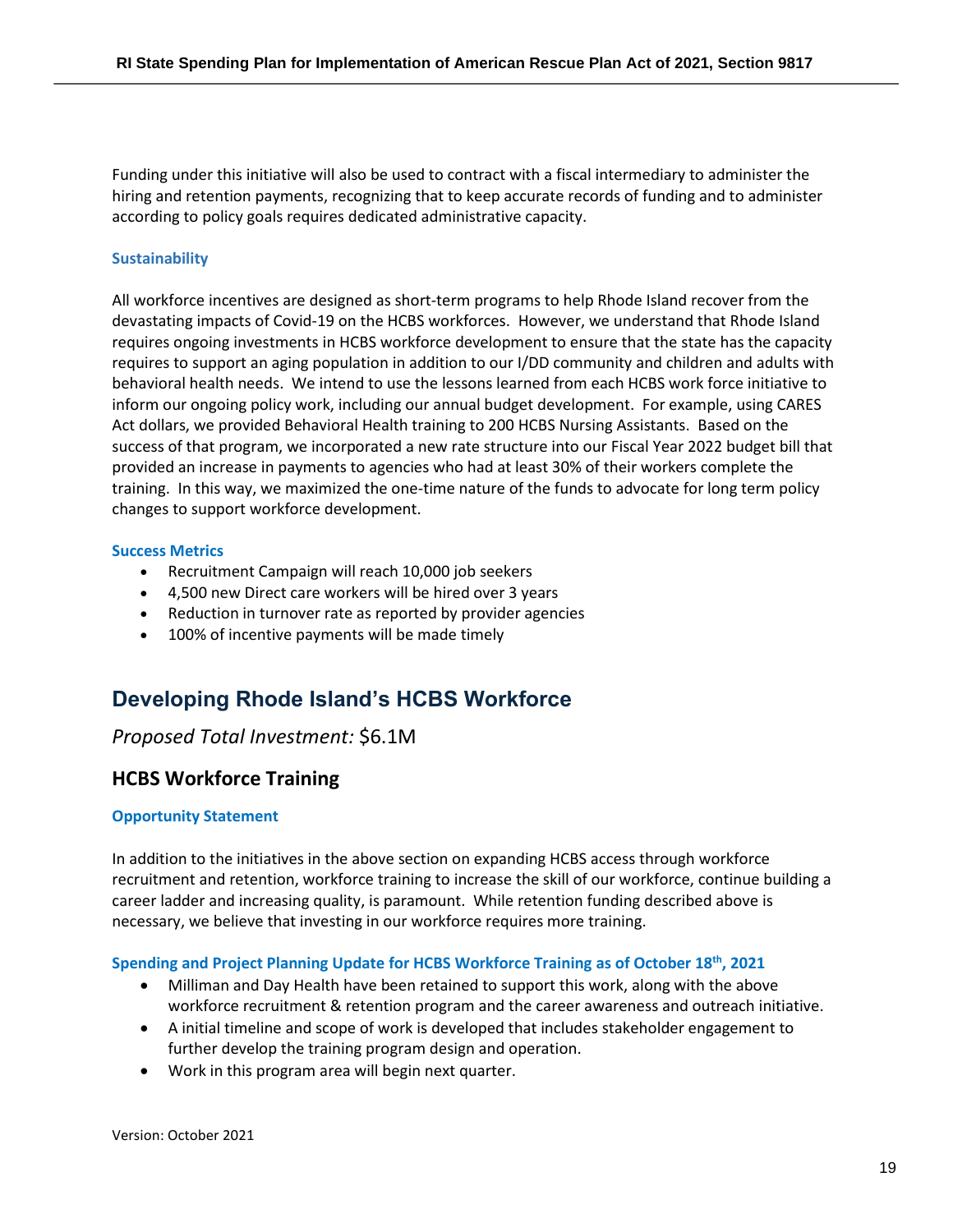### **Proposed Intervention and Theory of Change**

#### **Advanced Certifications for CNAs, PCAs, and S&HSAs**

HCBS DCWs often receive little, if any, formal training in how to identify and address the complex physical, emotional, and social challenges that are faced by their patients and clients. Nor do they receive counseling or help on how to deal with the emotional challenges themselves of working with such a population. In order to expand skills and advancement opportunities for workers while enhancing quality and continuity of care for consumers, the state will support workforce training opportunities and/ or incentives for DCWs to obtain approved, advanced certifications and other trainings that are industry-validated and linked to career pathways and/ or professional development, including but not limited to: behavioral health, Alzheimer's and dementia, chronic diseases, social determinants of health, employment supports, evidence-based behavioral health practices, and other consumer-centered training.

#### **Health professional equity initiative**

Black, Indigenous and People of Color are significantly overrepresented in low wage HCBS direct care worker jobs but are significantly underrepresented in higher-paid licensed health professional roles. The need for culturally and linguistically competent clinicians is particularly critical in behavioral health settings. This long-standing equity issue adversely impacts workers, families, consumers, and provider agencies. Barriers to higher education and licensed occupations can be formidable, and a substantial investment is needed to address historic race-based inequities and prepare a more diverse, culturally and linguistically competent workforce.

To help address racial and ethnic inequities in the health professional workforce and to expand career pathways opportunities for DCWs who have been employed for at least two years, the state will support a full tuition waiver (in conjunction with other available tuition assistance programs) at any public institution of higher education in RI for courses and credits leading to a health professional degree and/or license, as well as paid educational leave time (2 hours leave per academic credit while enrolled in classes, not to exceed 20 hours paid leave/week). Marketing and outreach for this initiative will focus on marginalized communities and communities of color with the specific goal of increasing diversity in the direct care workforce.

#### **Success Metrics**

- 6,000 workers will achieve an additional certification
- 200 Direct Care Workers will enroll in health professional degree program

### **Improving Quality and Race Equity**

*Proposed Total Investment:* \$10M

### **Quality and Race Equity Challenge Grants**

#### **Opportunity Statement**

Version: October 2021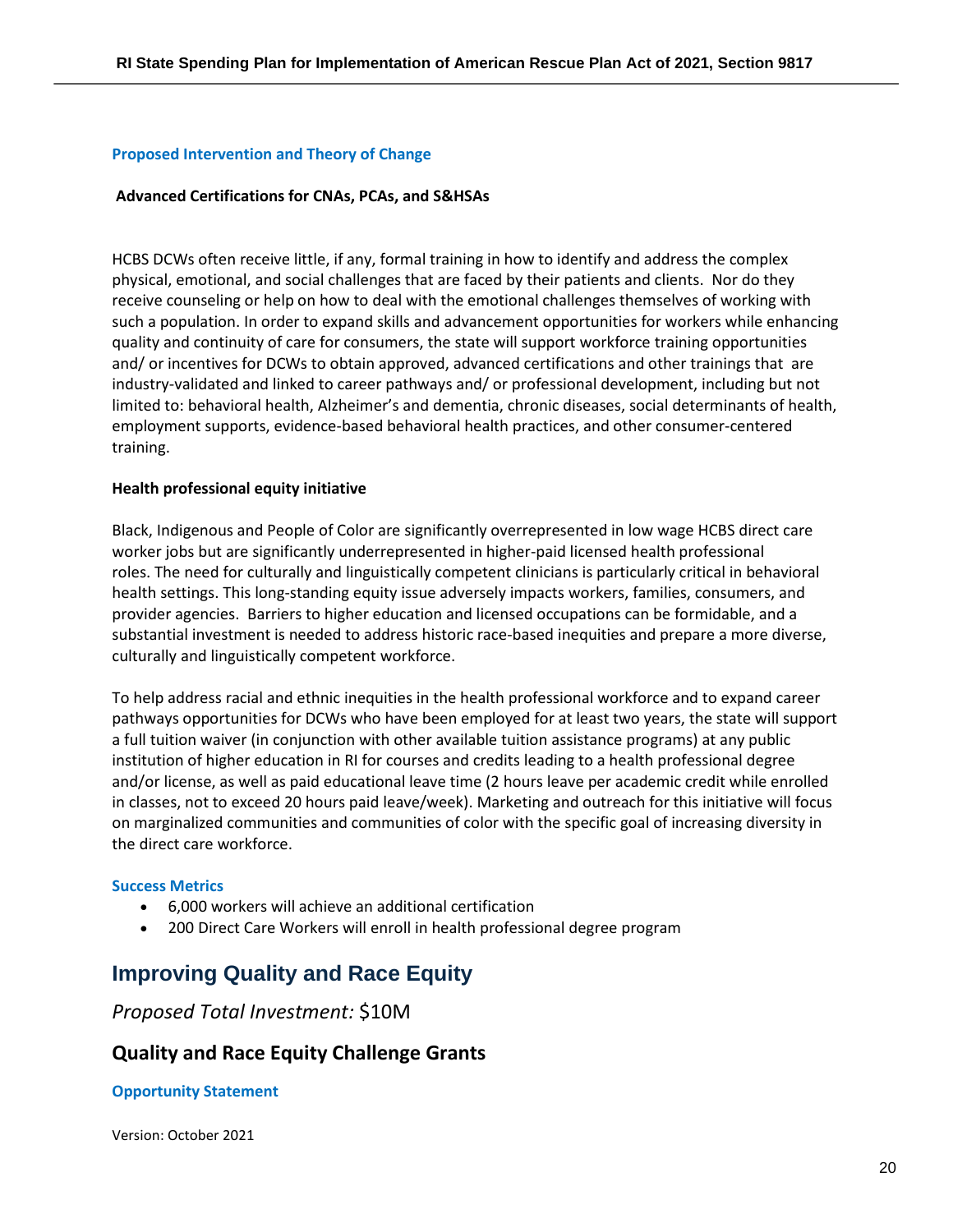In addition to investing in workforce development and access to services, the enhanced FMAP provides an opportunity to build new quality models of service delivery and to encourage providers and community organizations to participate in quality improvement programs. Access to services is important, but so too is the quality of those services. According to the Long-Term Services and Supports 2020 State Scorecard produced by AARP, the AARP Foundation, The Commonwealth Fund, and the SCAN Foundation, Rhode Island is ranked 37th in Quality of Life and Quality of Care, and 28th in Effective Transitions. Within those categories, our rate of employment for adults with ADL disabilities ages 18-64 relative to rate of adults without disabilities is ranked 35th and our percentage of home health patients with a hospital admission ranks 47th in the country. Critically, our HCBS quality crossstate benchmarking capability is also low, ranking 36th among states.<sup>1</sup>

Quality measures on adult and children's behavioral health and adult behavioral health also need improvement. Rhode Island's rates for substance abuse are above the national average for all drugs surveyed except for cigarettes. Rhode Island has the highest rate of juvenile delinquency cases per 100K children when compared to neighboring states. And we see that a lack of home and community based services for behavioral health across the age spectrum drives medical spending elsewhere: 10 percent of ED visits in 2018 had a primary diagnosis related to behavioral health and over a quarter of the mental health visits were children, according to RI Department of Health data. Medicaid claims data suggests that counseling services are more often provided after a hospitalization, rather than before as preventative care. Finally, as an indicator needed prevention and new care models, less than onequarter of individuals received a follow up within 30 days after an emergency department visit for SUDrelated issues.

### **Spending and Project Planning Update for Quality and Equity as of October 18th, 2021**

Work in this program area is not yet initiated.

### **Proposed Intervention & Theory of Change**

### **Quality and Equity Challenge Grants**

Regardless of the specific quality measure to point to, we know that expanding access to existing programs will not be enough to have a full population health impact. We also know that with temporary funding, it is not advisable to propose only one or two programs to fund if you do not know if they are going to be successful. However, from our stakeholder engagement survey and conversations, we know that there are organizations that if they received one-time funding for pilot programs, could show increases in quality attainment that could serve as the basis for future state investments, either through Medicaid-funding pay for performance programs or through other value-based payment arrangements with our Managed Care Programs and Accountable Entities.

EOHHS proposes a "Challenge Grant" opportunity to fund quality improvement programs that can be implemented and evaluated by March 31, 2024. Through an RFP process with careful attention to outreach beyond typical vendors and providers, we expect to evaluate proposals fund program costs above and beyond what might be currently claimable under existing authorities. The application will also need to include a plan for an evaluation including the administrative costs and Medicaid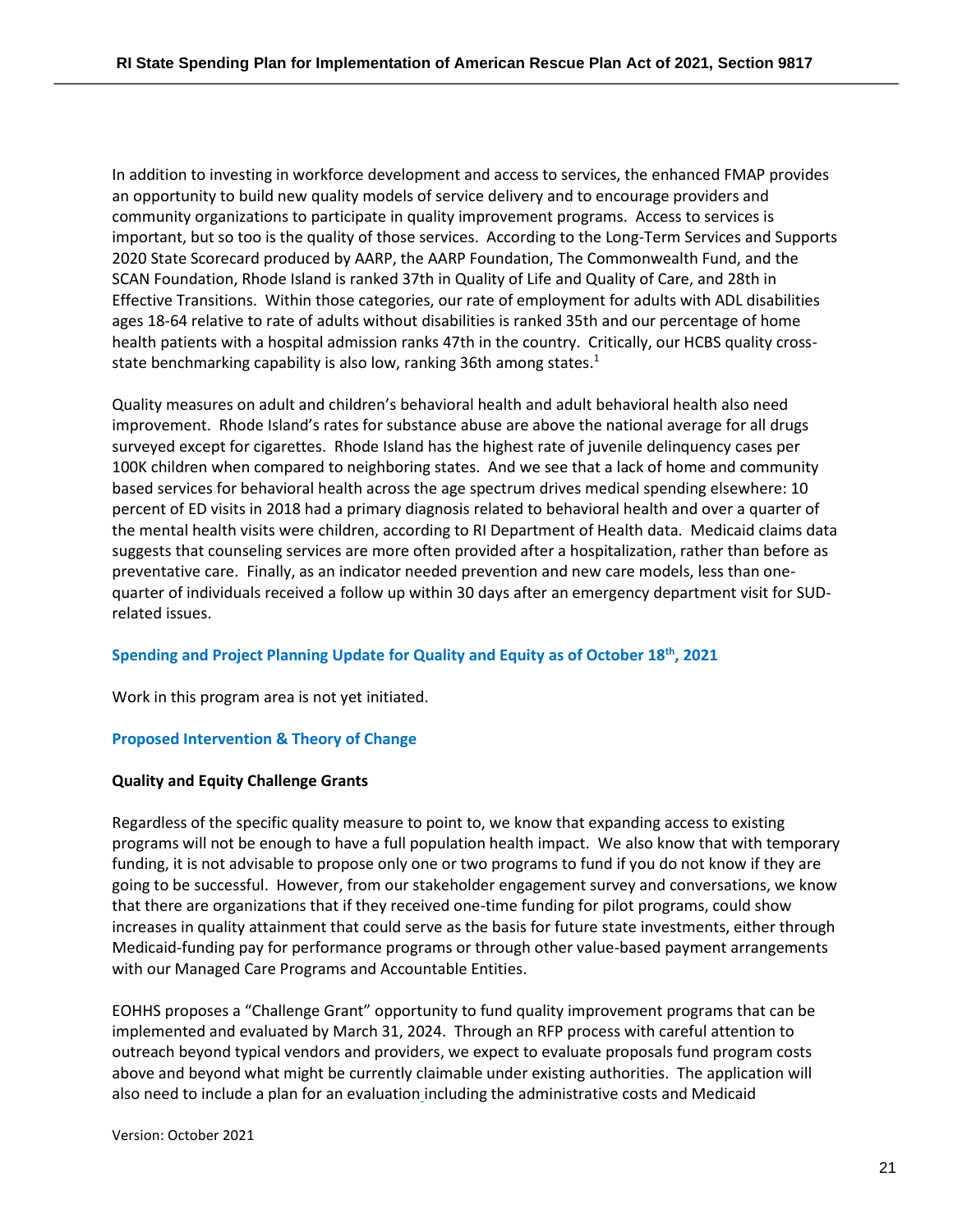authorities required to sustain any future program expansion, should it be shown to be effective. The RFP process will explicitly seek culturally-competent providers with either minority-ownership or governance, and will encourage partnerships among deeply-rooted community organizations to meet the grant requirements. For example, grass roots, minority-led organizations may partner with educational institutions or other research-based entity to complete the evaluation. Finally, all grants submitted must show an impact to address racial and ethnic disparities in the quality measures to be achieved.

While we encourage our stakeholder to promote their own programs, EOHHS will encourage applicants to consider quality measures that prioritize reducing emergency department and inpatient use, safety at home, preventative BH and SUD services, housing stabilization, children's behavioral health wraparound services with child welfare providers, and identifying opportunities to assist returning citizens from the Rhode Island Adult Correctional Institutions (ACI).

### **Enhancing State Quality Strategy**

RI is currently receiving technical assistance from CMS and Advancing States to develop and implement cross-agency operational, data collection methods and oversight of HCBS services that will allow for standardized reporting of required sub-assurances under our Comprehensive 1115 Waiver. We feel that this technical assistance should be supplemented by additional work under this opportunity to expand data collection in line with the CMS Request for Information on the Recommended Measure Set for Medicaid-Funded Home and Community Based Services.<sup>2</sup> Included in that RFI are a long list of potential measures. We intend to use this funding for addition technical assistance to expand data collection and necessary system modifications to support that collection, enhance our quality strategy and develop public facing quality scorecards.

### **Sustainability**

"Challenge Grant" recipients will have the opportunity through funded evaluations to show efficacy of programs that could be used to appropriate additional funding or Medicaid rate changes to support the continuation of programs with other grant dollars. Such evaluation could also be used for additional grant funding to support programs as required. Technical assistance under the quality strategy initiative will be designed to ensure that existing state program administrators and data analysts can keep data up to date following the completion of the funded project.

### **Success Metrics**

- Number of Medicaid members served in new pilot models
- ED visits and inpatient visits among members served in new pilot models
- Personal safety and respect measures
- Life decision measures

### **Assistive Technology and Remote Supports**

### **Opportunity Statement**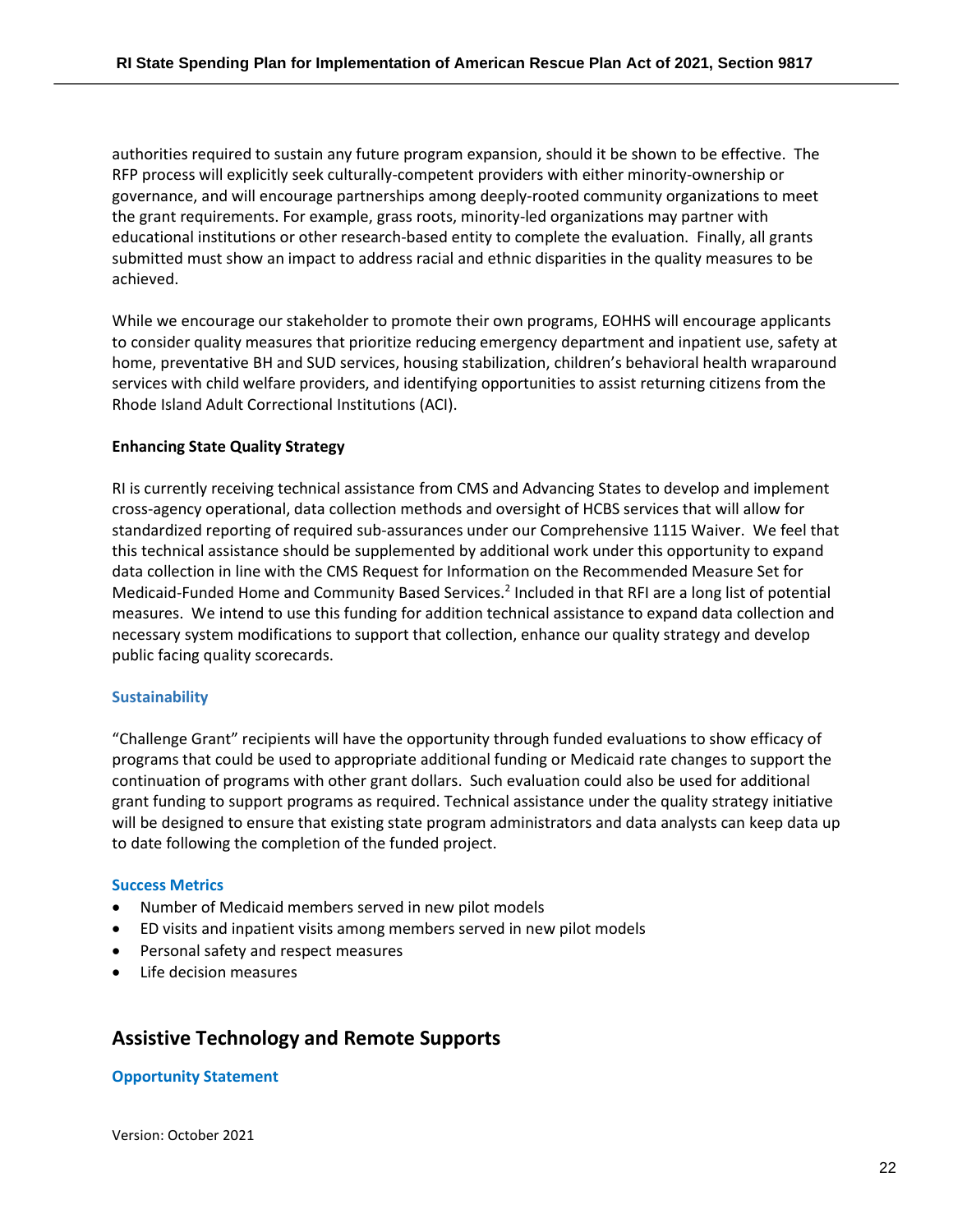The use of technology can help support individuals (I/DD, Traumatic Brain Injury, Dementia, Physical Disabilities) by helping keep them safe, reminding them about medications, or helping them stay connected to the community at large. Technology can help people live on their own or age in place, have greater access to transportation, provide needed reminders for daily living skills, assist with medication management, and many other tasks and/or activities. Overall, the use of technology promotes independence and self-sufficiency.

Additionally, we can leverage technology to help aid individuals without the need for in-person staffing. Remote support uses two-way communication in real time, so the individual receiving the support can communicate with their provider when they need them. Remote supports services decrease the need for in person staffing and have been successfully implemented in several states including Ohio, Minnesota, Indiana, South Dakota, Tennessee, and Wisconsin. By alleviating the need for in person staffing for individuals who are able to benefit from remote supports, and choose this option, we free up Direct Support Professionals (DSP) who can work with individuals who have more significant needs and require more direct hands on care.

During the Public Health emergency, many people learned how to use new technology to stay connected with work, family, friends, and support services. The use of technology has allowed individuals to stay connected. In some cases, it has expanded their communities. This is a gain that cannot be lost post pandemic.

### **Spending and Project Planning Update for Assistive Technology as of October 18th, 2021**

No funds have been utilized for this project to date. An Implementation Plan has been developed to assist with moving this work along. There was a meeting with State partners in Massachusetts to discuss the work they have been doing regarding providing greater access to technology and implementation of Remote Supports. The meeting with them was informative, as they are much further along with implementation.

The State will seek TA through NASDDDS to help expedite this proposal. The TA would help with guidance in seeking/getting the appropriate authority to offer remote supports in RI, taking a deeper look into what has and has not worked for states already offering remote support as a service option, and looking at what assessments can be used to determine feasibility of remote supports for individuals who would like to take advantage of these support services.

### **Proposed Intervention & Theory of Change**

### **Access to Technology**

To ensure equitable access to these technologies and building on the success of DigiAge, Rhode Island will establish an assistive technology fund to assist clients with a one-time purchase of these devices. Recognizing disparities in technology ownership and usage, this program will make specific use of community in-reach to those areas of Rhode Island hardest hit by COVID-19. Technology can assist individuals with support needs to address impairments in memory, abstract thinking, executive functioning, task sequencing, motor, and/or adaptive behavior. It allows for increased independence and the potential for a broader community.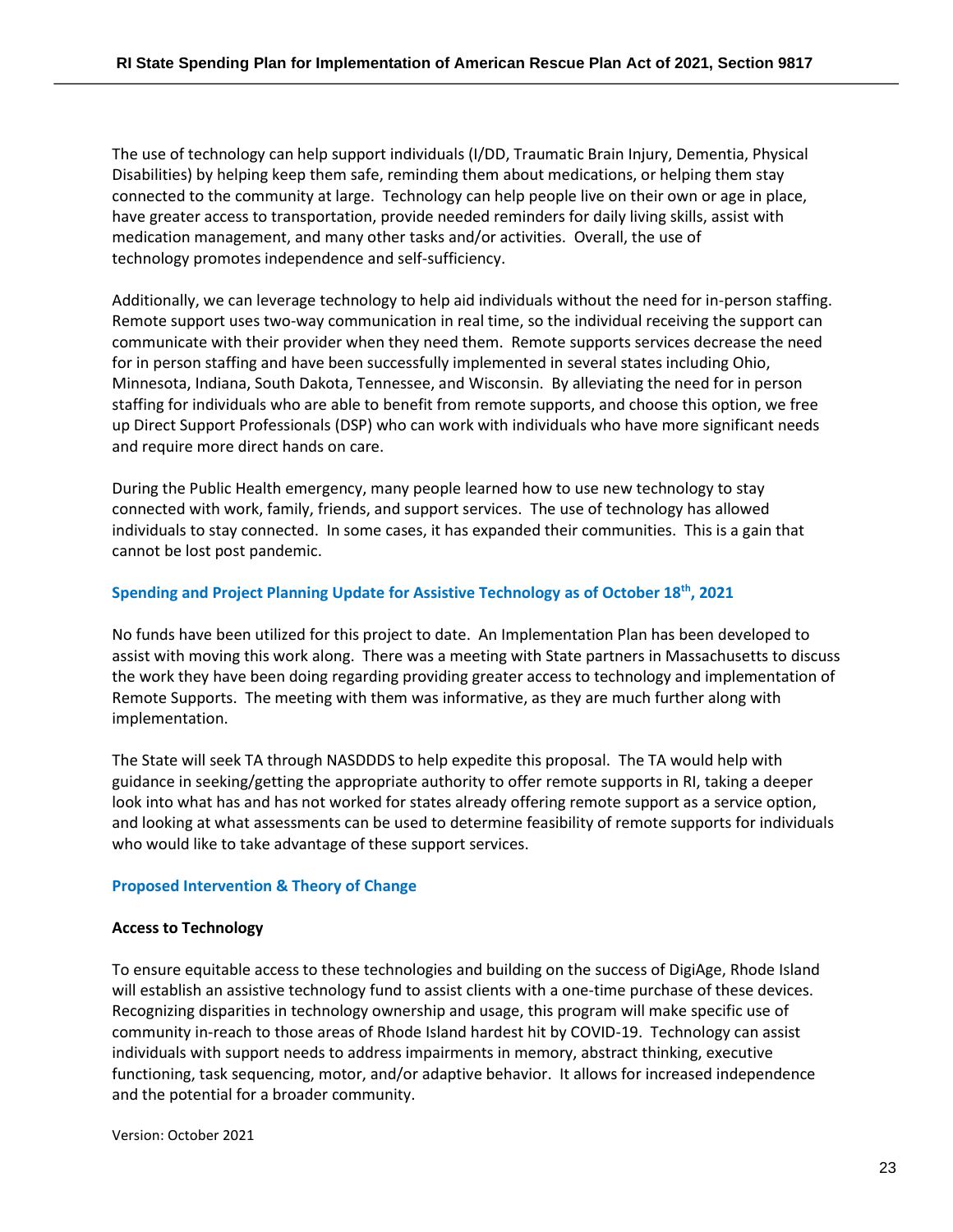There are all types of tech devices individuals can purchase to improve the quality of their life including laptops, smartphones, and tablets. Additionally, specialized smart devices can assist/alert when an individual has something burning on the stove, forgets to shut off the stove, needs automatic home temperature controls, or struggles with medication management. Technology also offers new ways of connecting individuals. People can engage in all types of activities such as skill building classes, exercise classes, cooking classes, as well as many others that are all online.

### **Technology Training**

Training in new technology is essential for individuals to fully benefit from any new service or device. There is a need to have trained staff assist individuals in learning how to use their devices, whatever they may be. Provider agencies and individuals who self-direct their support services should have access to training dollars, so they can get the most use out of their technology.

### **Remote Support Services Pilot Project**

Rhode Island will invest Enhanced HCBS FMAP funding in a 3-year pilot project to develop remote staffing model. The project will use a competitive process to acquire technical assistance, solicit proposals from stakeholders, and design, implement and evaluate two to three project proposals. As part of project evaluation, we will conduct a Medicaid rate review and identify legislative, regulatory and system requirements that would need to change to support sustained implementation of successful programs.

### **Sustainability**

Experience from other states proves that expanding access to technology and use remote supports is cost effective. When these supports are used to assist individuals there is a decreased need for inperson staffing. There is a cost associated with acquiring the technology that will be used by individuals, but the technology can last for several years. The use of these one-time funds will allow us to learn more about what works so we can further define an effective strategy for the use of technology as it continues to evolve along with individual preferences and ability to utilize technology.

### **Success Metrics**

- # Individuals utilizing remote supports for independent living and employment
- Greater independence evidenced by individuals doing things for themselves w/out staff involvement
- Increase request for technology
- Increased online community memberships

## **Building Infrastructure to Expand Provider Capacity and Care Continuum**

*Proposed Total Investment:* \$55M

### **Self-Directed Program Expansion**

Version: October 2021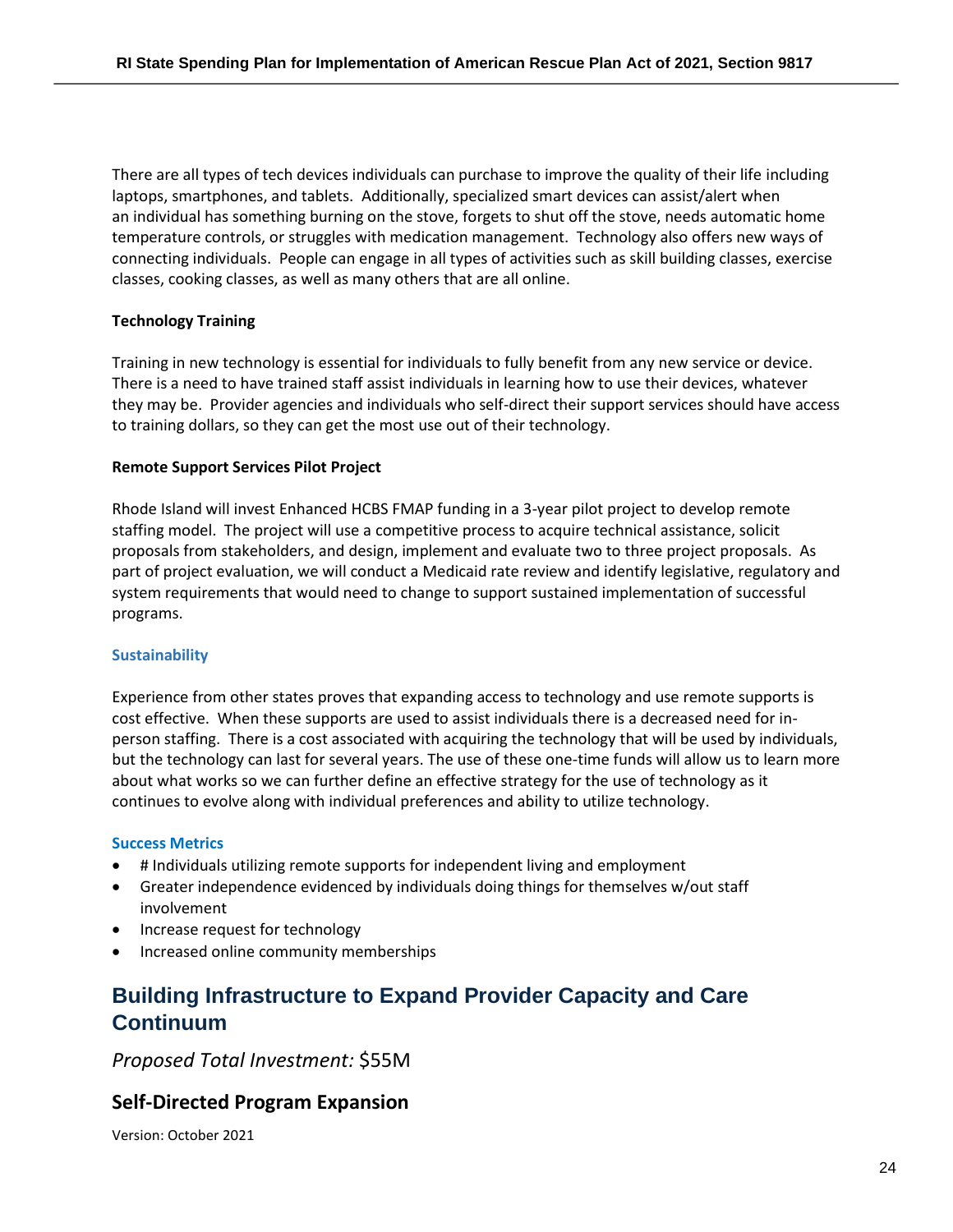### **Opportunity Statement**

A common theme in our regular stakeholder engagement work is the need to increase the number of workers providing HCBS services. Only 60% of our licensed Nursing Assistance are currently employed as CNAs, indicating that many are leaving the healthcare industry. While our workforce proposals are inclusive of CNAs, we have an opportunity to grow our self-directed programs and support a different type of consumer and worker. Self-directed workers, known as Personal Care Aides (PCAs) or Independent Providers (IPs), need access to the same rewards as those that may work in a more traditional program, so that we can grow self-direction and self-determination in Rhode Island.

The service advisory agencies who help case manage and otherwise assist seniors and clients with developmental or physical disabilities in self-directed programs also need to be incentivized to keep up with increased demand and to support the growth of these programs more completely. During the PHE, many DD families shifted support services to a Self-Directed model. EOHHS also saw an increase of more than 150 workers in LTSS self-directed model. We need to reevaluate how and what we pay the provider agencies with whom we contract to oversee these programs.

Finally, Rhode Island has built up its self-directed programs over time. With additional one-time support, we can review our overlapping programs and build consistency in them to make them more attractive to workers and more understandable to Rhode Islanders.

### **Spending and Project Planning Update for Self-Directed Expansion as of October 18th, 2021**

No spending occurred this quarter in this program area, although the self-directed workforce will benefit from the workforce recruitment and retention program through the personal choice and independent provider programs.

Since CMS spending plan approval, state partners developed a draft workplan for regulatory reform to support self-directed program expansion. Additionally, state self-directed program managers met with Jeff Keilson of Advocates, a national expert on self-directed program development, to discuss recommendations for regulatory reform. Finally, a new team member was hired through existing state funds, which increases the EOHHS's capacity to support program development.

In the Division of Developmental Disabilities there have been stakeholder meetings to discuss how to increase capacity in the Self-Direct Support Model. These meetings are providing us with valuable information as to the areas we need to look at when looking expand this service model. Topics such as staffing pools/registries, were discussed and we have heard would be beneficial, because stakeholders have told us it can be difficult to find staff and this can be a barrier to program expansion. Discussion regarding additional supports like Support Brokage, Service Advisory, and/or Peer Support would also help to expand SD supports for those individuals who may find it challenging to navigate some of the complexities that come with managing one's program.

Work in this program areas is expected to accelerate over the next two quarters.

### **Proposed Intervention & Theory of Change**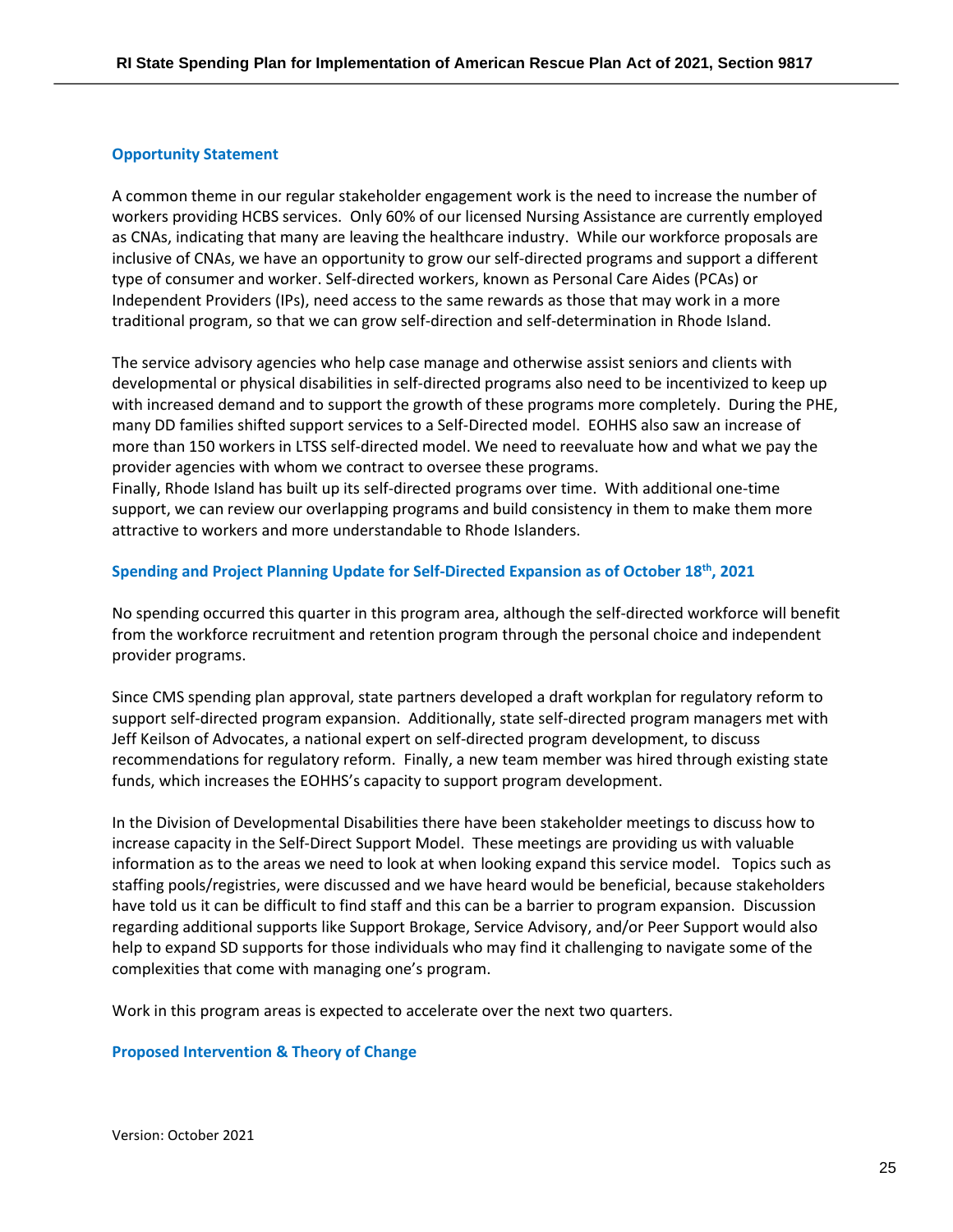We propose investing in our self-directed programs to expand the workforce and increase utilization of these programs. This should include propose conducting a policy and rate review of the current array of self-directed programs with the intention of enhancing the self-directed model of care, including Personal Choice, IP, Shared Living, DD self-directed programs, and the OHA case management program. This review should include an analysis of how service advisory agencies (SAs) and fiscal intermediaries (FIs) are paid across programs with the intent of creating consistency amongst programs; to ensure that rates are set appropriately to support services; and to ensure that service advisory agencies are compensated in some way for clients who ultimately do not participate in selfdirected programs.

To act as a bridge to new rates, we will also invest enhanced FMAP with service advisory to expand services and support self-directed programs. Additionally, enhanced FMAP funds will be used to incentivize additional agencies to certify with Medicaid to be Service Advisement Agencies.

These investments will also include working with the No-Wrong Door program and our broader workforce outreach initiative to conduct a public information campaign on self-directed model of care. Such a public information campaign will make special emphasis on equity and targeting communities of color. We also aim to target outreach and recruitment efforts at areas of the state where home health care is least accessible and conduct targeted outreach to the community to inform them of PCA registry opportunities.

### **Sustainability**

By utilizing FMAP funding, we hope to both craft a plan for sustainability through the policy and rate review, while providing funding for three years to wait for passage and implementation of proposed changes.

### **Success Metrics**

- Increase the number of service advisory agencies and fiscal intermediaries available for the selfdirected programs.
- Increase the number of PCAs enrolled in the Registry to be accessible by enrollees of IP or Personal Choice.
- Increase percentage of overall clients receiving self-directed services as their HCBS service.
- Increase number of clients of color receiving self-directed services as their HCBS service.
- Clear information on website and available to community explaining array of self-directed services and clear steps on how to access these services.
- Greater support in empowering individuals to manage services for Self Directed

### **I/DD Provider Capacity Enhancements**

### **Opportunity Statement**

Individuals in the Adult I/DD service system want to have access to more service model options to meet their goals. Current service infrastructure between self-directed programs and provider agency programs needs to transform to better meet the desires, preferences, and needs of the individuals who rely on these supports.

Version: October 2021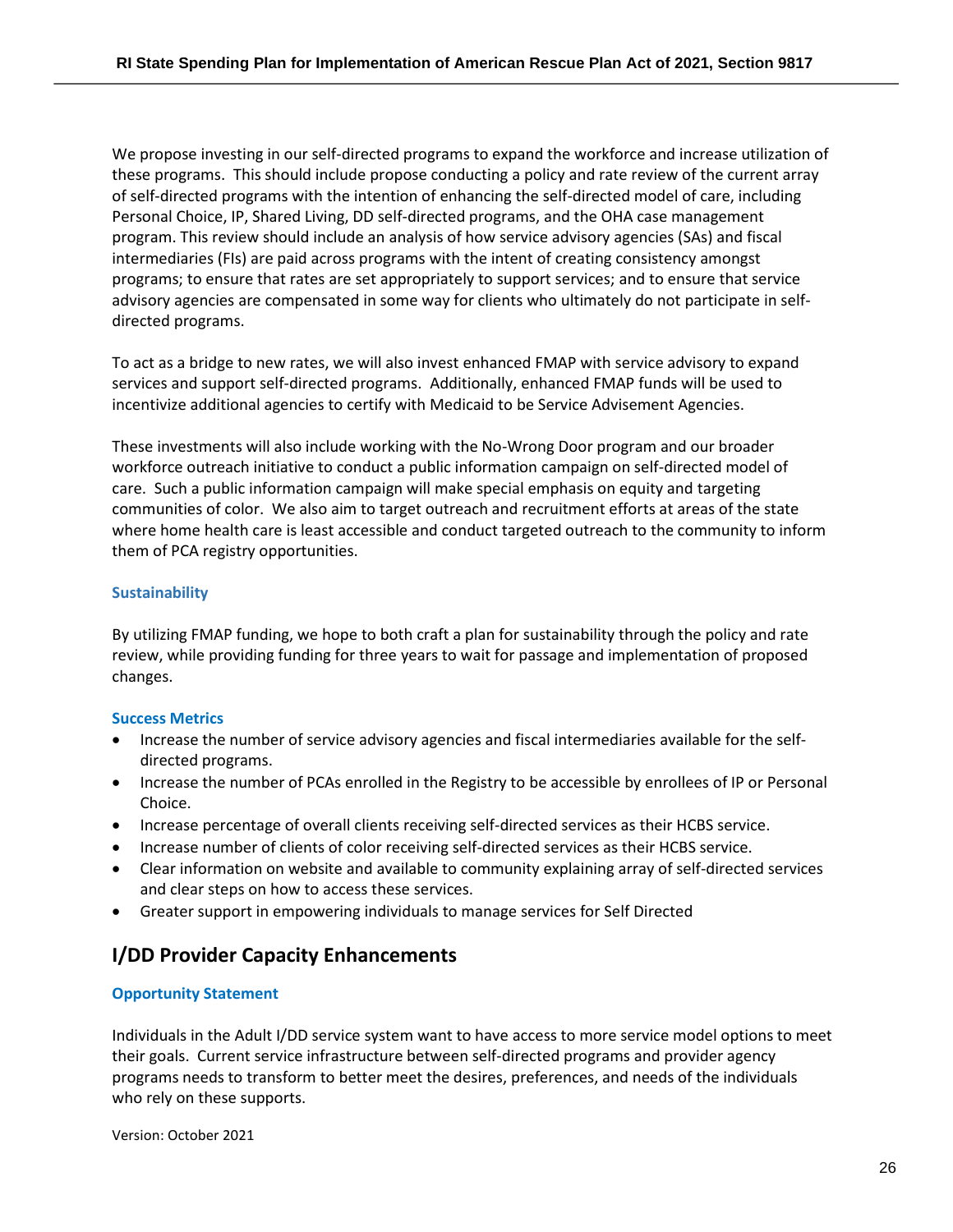There is a need to identify models for supporting provider transformation initiative, including establishment of a transition fund. The goal of the initiative is to establish high quality Employment Supports, Integrated Community Based Supports, Community Mapping, and the Use of Technology. There is also the need to expand the use and capacity of the Self-Directed support model.

### **Spending and Project Planning Update for DD Provider Capacity as of October 18th, 2021**

No funds have been utilized to date on this proposal. An Implementation Plan is being developed to lay out the details of what needs to be done to move forward the work necessary to build capacity within the Adult I/DD Service Models (Agency Based and Self-Directed). Part of this work included drafting an RFP for assistance with developing a competitive proposal to assist with restructuring, enhancing, and increasing the array of services to better meet the needs of the individuals in the I/DD Adult System. There was stakeholder engagement to determine what needed to be included in the RFP to ensure it encompasses the range of work that needs to be done. All of this work will be centered around moving the Adult I/DD Service System to one that allows for self-determination, embodies person centeredness, and embraces diversity.

### **Proposed Intervention & Theory of Change**

### **Transformative Change Models**

This grant program aims to incentivize providers to improve their practice models by providing access to tools and technology designed to improve access to, and quality of, integrated community day and employment support programs. This proposal will be in parallel to a significant rate enacted by the Rhode Island General Assembly in our recently passed budget for the current state fiscal year. Through provider transformation we aim to:

- Improve access to and the quality of integrated community day and employment support programs;
- Enhance service delivery models to focus on person-centeredness and the supports consumers need to live meaningful lives of their choosing in the community of their choosing;
- Strengthen provider infrastructure and practice models to ensure an efficient, sustainable servicedelivery network; and
- Improve the system's ability to prepare for improved outcomes through value-based payments and other contractual structures.

Effective integrated day and employment practices can only thrive in organizations where a clear focus, values, and infrastructure are present. A comprehensive transformation initiative must address the development of new business models that focus on priorities such as organization goals, culture, job placement process, communications, fiscal and staff resources, professional development, customer engagement, quality assurance, and community partnerships.

### **Technical Assistance**

These grants will provide Developmental Disabilities Organizations (DDOs) one-time financial support to promote organizational change and capacity building to improve quality through technical assistance. As we recover from the pandemic, we need to innovate on service models and practices to better support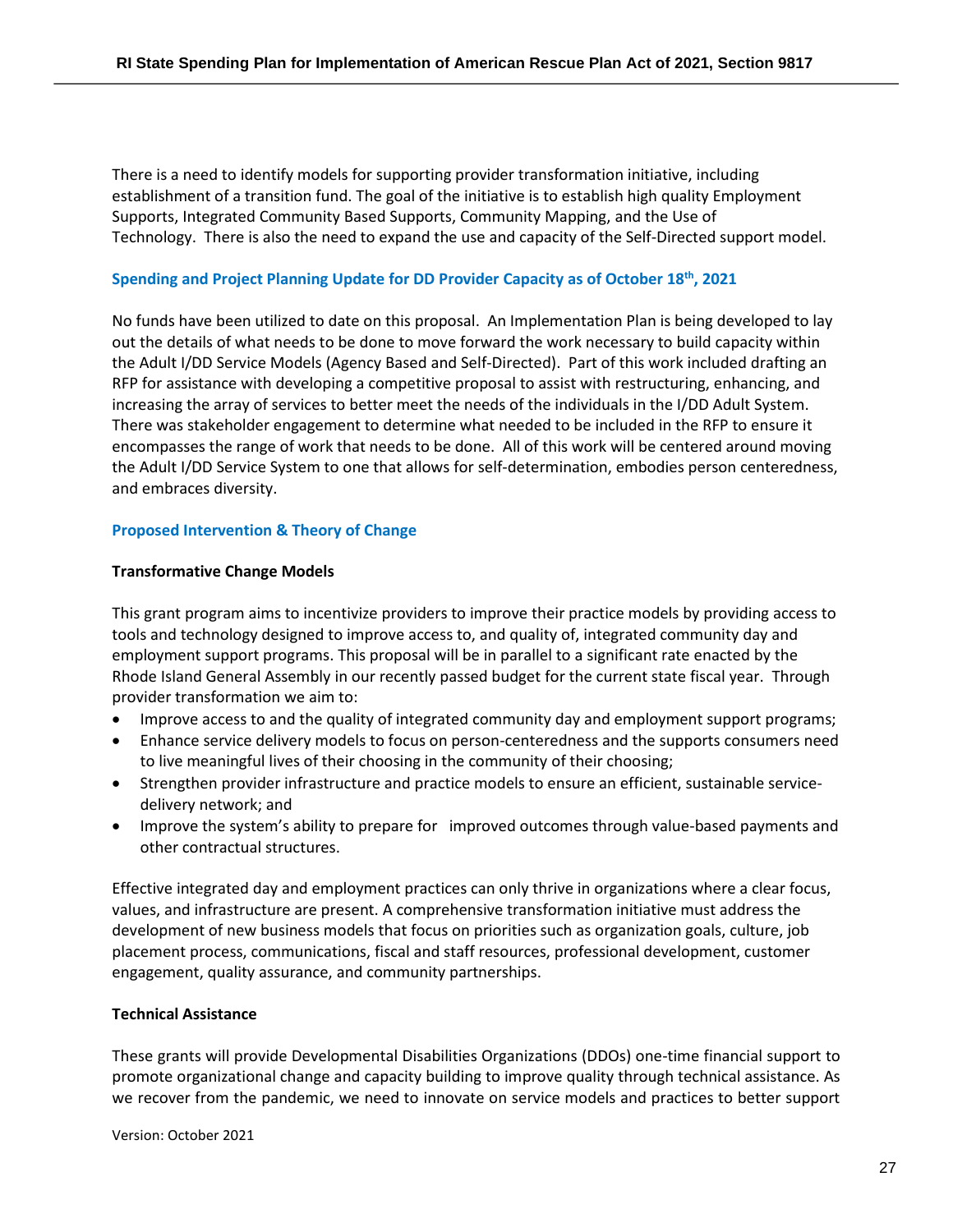consumers in the community and meet their needs, goals, and preferences, with a focus on community and employment first.

Through our TA from the Supported Employment Leadership Network (SELN), this nation leading organization recommends an approach that incorporates an investment in both organization level technical assistance, employment support professional training, and implementation support in the form of coaching and mentoring.

### **Sustainability**

These resources will be one time and we aim to use what we learn from the grant and the TA to develop future year budget proposals to sustain the positive change. Some of the funding may be able to be obtained from other funding sources.

### **Success Metrics**

- Increased percentage of consumers engaging in person centered services
- Individuals receiving, I/DD services indicate they had choice
- Individuals receiving, I/DD services indicated they are meaningfully engaged
- Individuals receiving, I/DD services will indicate they are supported in activities that support employment, leisure, spiritual, social, educational goals.
- Employment that is customized
- Providers diversity revenue streams to promote flexibility
- Increase in inclusion, equity, and diversity in seen in programming and hiring practices

### **Nursing Facility Transformation**

### **Opportunity Statement**

The State of Rhode Island invests over \$329 million annually to provide long-term services and supports (LTSS) to approximately 11,000 beneficiaries over age 65. Currently, 75% of those services are delivered through high-cost nursing facilities. Importantly, the average cost of care for nursing facilities for individuals over 65 is ~\$30,000 greater than for home and community-based services (HCBS). As of FY 2018, Rhode Island had the lowest share of Medicaid LTSS spending on HCBS in the nation, creating an unsustainable financial situation given our aging population. <sup>1</sup> Under Rhode Island General Laws section 40-8.9, our goal is 50%.

We have a significant opportunity to rebalance Medicaid LTSS utilization away from institutional settings and towards home and community based (HCBS) settings, and to refocus institutions on the individuals who most need that level of care. Rhode Island does not have sufficient specialized nursing facility capacity to care for more needy Medicaid members, such as individuals with complex behavioral health needs, traumatic brain injury (TBI), or patients in need of a ventilator. Instead, we have more "generalized" nursing facilities that serve the general population and have become the de-facto choice for many Rhode Islanders, even though individuals and families surveyed typically express a desire to remain at home or in their community.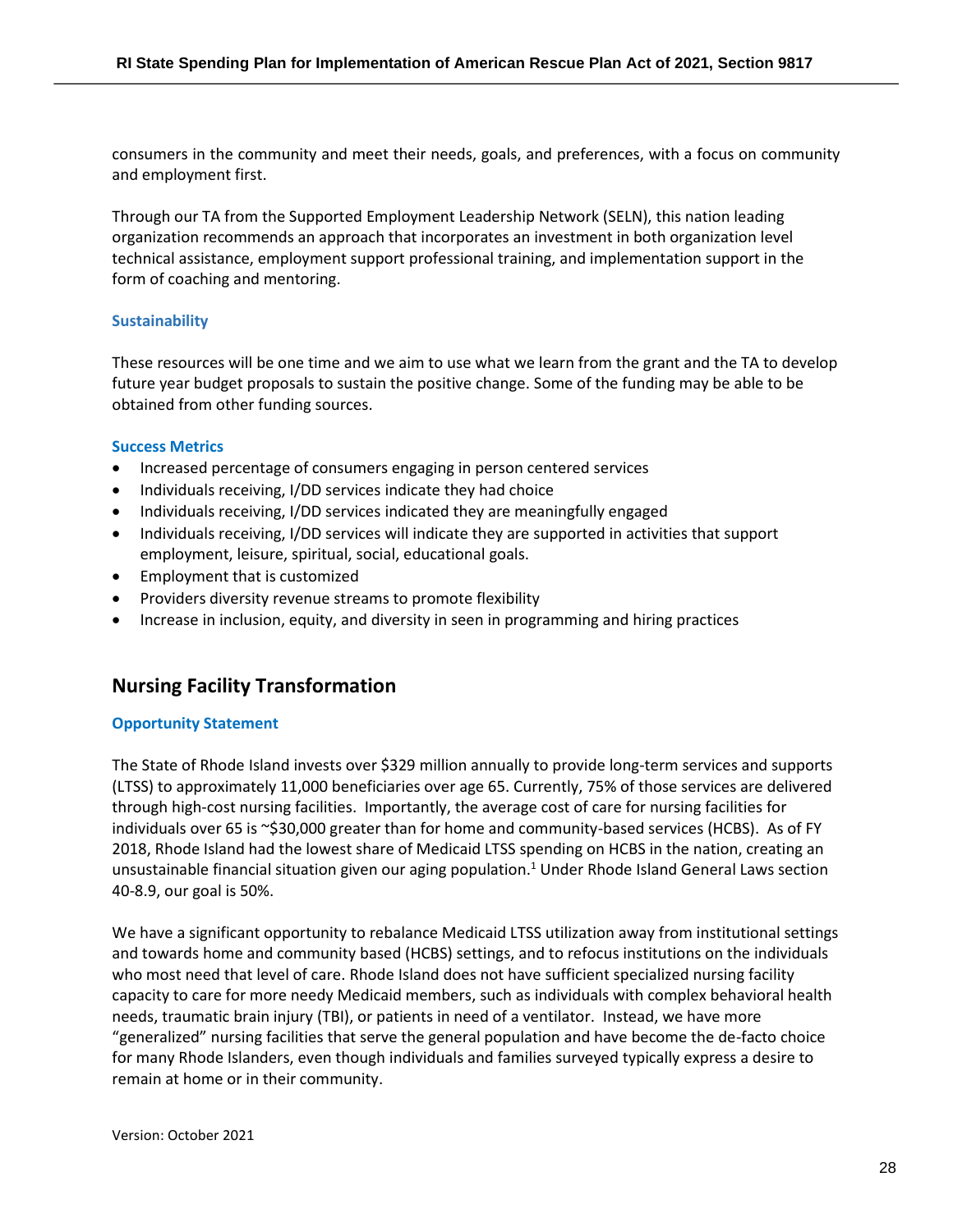The goals of the Nursing Facility Transformation and Bed Buyback Extension are to 1) reduce utilization of nursing facilities for Medicaid members who can be appropriately served in an HCBS setting and choose such a setting, and 2) support high quality Nursing Facilities to adjust their business models and develop targeted capacity to serve specific Medicaid populations in need (e.g., those with complex behavioral health needs). This initiative will help nursing facilities who have been confronting declining occupancy due to the pandemic to remain on solid financial footing.

### **Spending and Project Planning Update for Nursing Facility Transformation as of October 18th, 2021**

This proposal was not approved by CMS. Specifically, CMS wrote that "Payments solely for the purpose of reducing nursing facility bed size and/or capacity are not approvable under ARP section 9817." EOHHS/Medicaid has put forward a proposal for ARPA State Fiscal Recovery Funds for this work.

As we consider nursing facility transformation, the State will consider programs that help interested nursing facilities utilize capacity to create HCBS Final Rule compliant services.

### **Proposed Intervention & Theory of Change**

### **Nursing Facility Transformation and Bed Buyback Extension:**

Under the CARES Act, EOHHS established a Grant program that provided \$9 million in funding to 11 nursing facilities to transform and diversify their business models, resulting in 286 licensed nursing facility beds being taken offline or repurposed to build service capacity and meet specific RI needs. Of those, 27 beds were taken out of service, another 102 were repurposed to non-institutional use, and the rest were reserved for specialized capacity for memory care, patients needing ventilators, and patients with BH needs.

EOHHS proposes to both expand and refine this successful program to extend funding to additional participants and offer extensions to existing participants. We also plan to refine the program requirements to more specifically target the types of specialized capacity most needed by Medicaid beneficiaries – namely brain injury support, complex behavioral health, supportive housing models, and Department of Corrections geriatric discharges. If successful, this expanded program will include an additional 5-10 facilities over two years.

EOHHS plans to distribute funding via a competitive grant process to nursing facilities in Rhode Island, some of which are small businesses and non-profits. Consistent with the CARES Act funded 2020 program, nursing facilities will be awarded grants to accomplish one of the following transformations:

1. **Nursing Facility Transformation** that enables the facilities to diversify their sources of revenue to counter losses from business interruption due to the public health emergency and ensure ongoing financial viability.

2. **Targeted, Specialized Nursing Facility Service Capacity Building** to develop a specialized unit under current licensure with the structural capacity and approved clinical care models to support at specific, targeted at-risk populations with specialized needs where service provision by a nursing facility to these populations can stabilize occupancy and free up hospital capacity.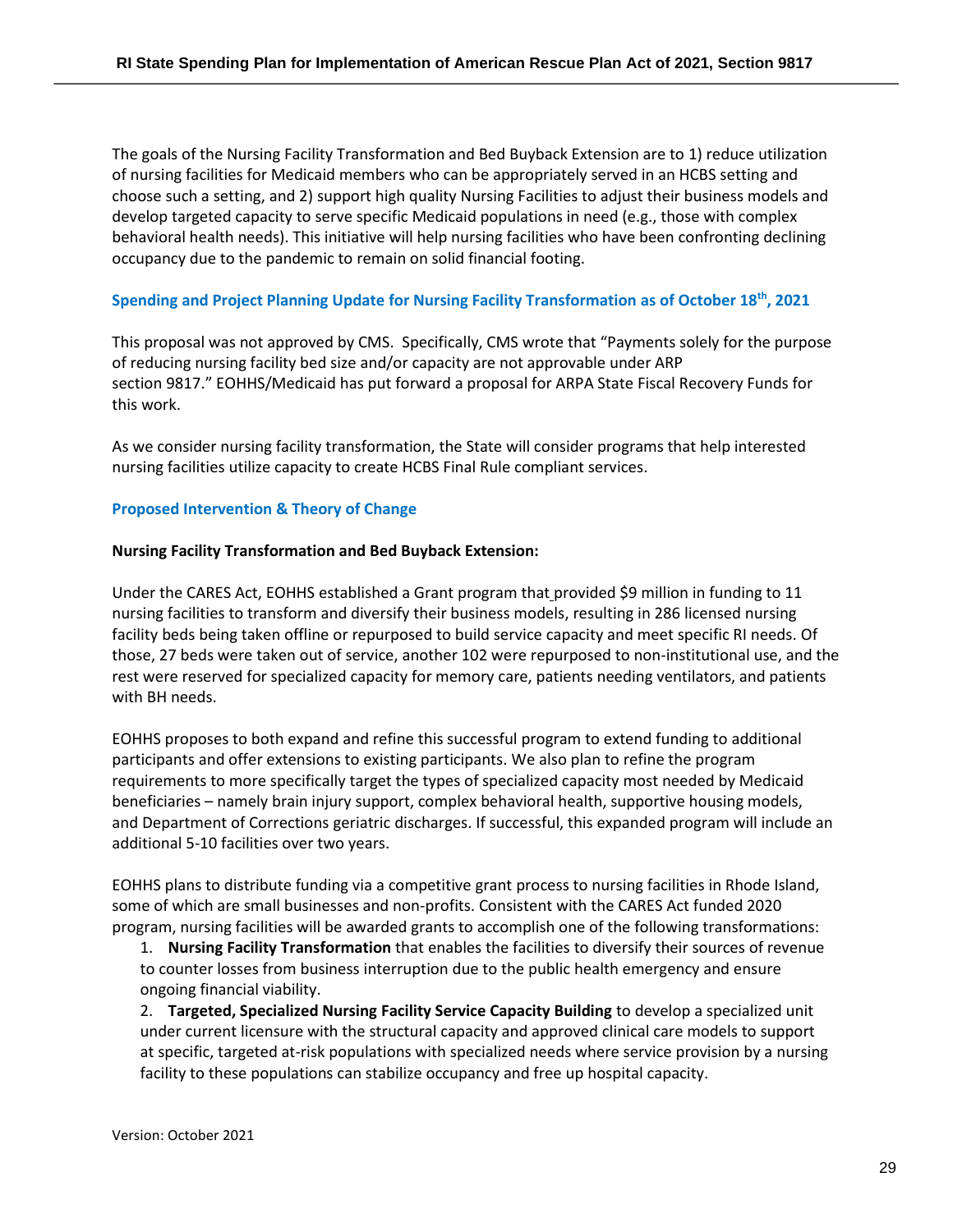### **Sustainability**

This one-time funding will support nursing facilities in transforming their practice models to specifically target populations and services that will better meet the needs of the RI Medicaid long term care continuum. This investment in diversification of nursing facilities will allow Medicaid to maintain lower nursing facility utilization rates and continue to realize savings over time.

### **Success Metrics**

- Total number of licensed nursing facility beds
	- $\circ$  Number of licensed nursing facility beds repurposed for specialized use by the type of specialized use – TBI, BH, dementia, supportive housing, etc.
	- o Number of licensed nursing facility beds taken out of service

### **Assisted Living Expansion to Serve Medicaid Members**

### **Opportunity Statement**

Assisted living residences (ALRs) offer a community-based 24/7 supportive living option for people who do not require the level of skilled care provided by nursing facilities. However, access to assisted living for low-income Rhode Islanders is substantially limited, as many providers either do not participate in the Medicaid program or severely restrict the number of placements available for Medicaid LTSS beneficiaries.

There are a growing number of Rhode Islanders who could be safely served in an ALR but are unable to gain admission to these types of LTSS settings and therefore remain in higher cost institutional settings. According to Kaiser Family Foundation, only 15% of Rhode Island's assisted living residents are on Medicaid; whereas well performing states on LTSS rebalancing measures have more than 25% of assisted living residents on Medicaid. Further, according to the American Health Care Association, Rhode Island's ratio of Medicaid nursing facility residents to assisted living residents is 10.9. The national average is 5.53.

### **Spending and Project Planning Update for Assisted Living Expansion as of October 18th, 2021**

Work in this program area is not yet initiated. The State has prioritized implementation of a state budget initiative to implement f a tiered rate reimbursement structure for Assisted Living Residences during this timeframe. We anticipate picking up this initiative after the reimbursement structure is fully implemented in the Summer of 2022.

### **Proposed Intervention & Theory of Change**

### **Assisted Living Expansion Grants**

Version: October 2021 The Assisted Living Expansion initiative will provide funding to ALRs to expand capacity subject to the condition that they reserve beds for Medicaid eligible residents and more generally take a meaningful step toward making ALR options more accessible and more affordable for all Rhode Islanders. EOHHS will make grant funding available as an incentive to ALRs to attain initial Medicaid LTSS certification, and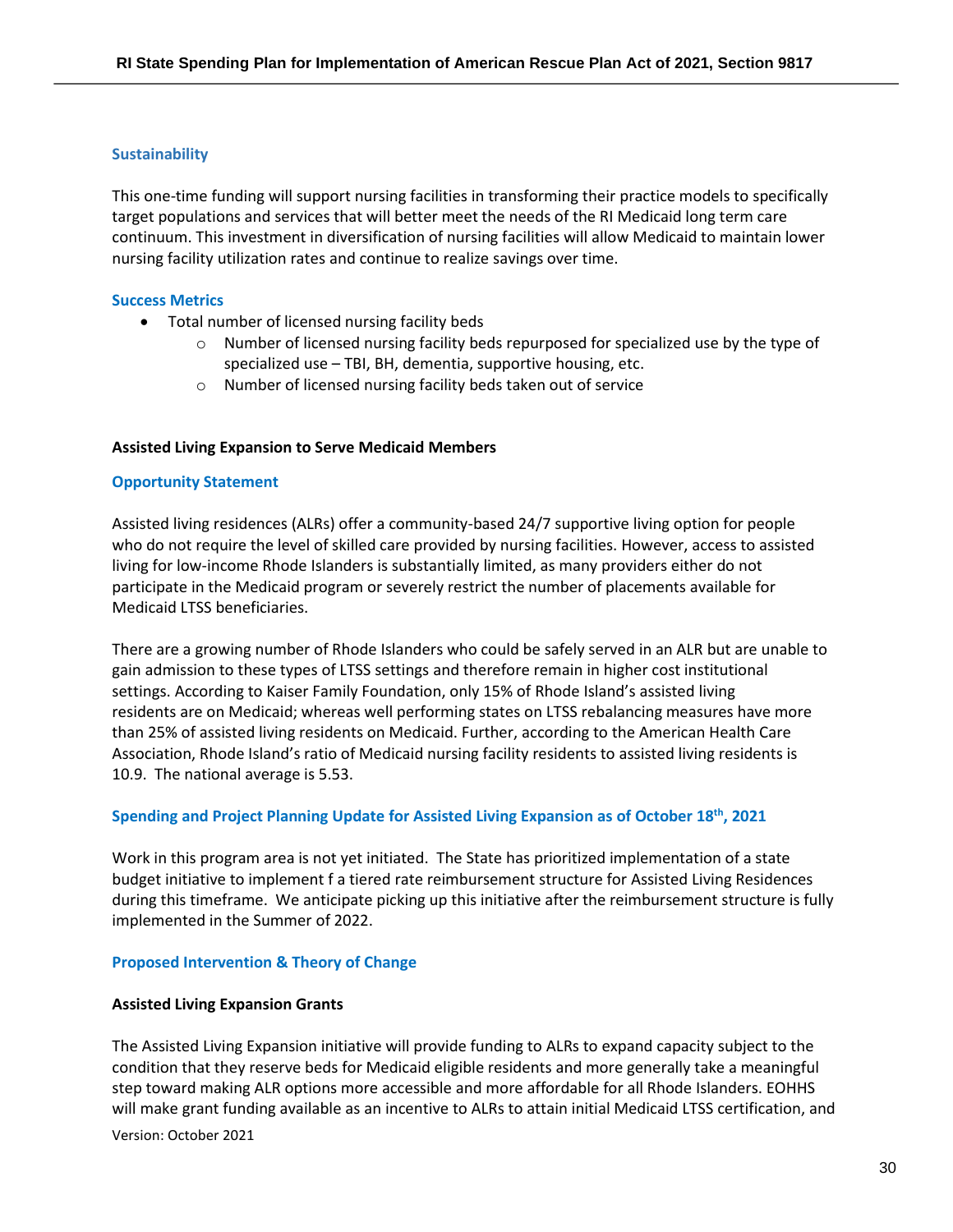to those ALRs already certified who make a commitment to serve a certain number of Medicaid beneficiaries on an ongoing basis.

EOHHS attempted a similar ALR expansion program using Coronavirus Relief Funds (CRF) in 2020, but the program was ultimately unsuccessful, and no grants were distributed. The three primary reasons for lack of interest from RI ALR providers in the prior program were: (1) AL Medicaid rates were not sufficient; (2) the incentive program was insufficiently funded; and (3) given the tight timelines under CARES act for the use of the funds, there was limited provider engagement. Based on these learnings, we propose to redesign this important program by drawing on the lessons of the last year. As a starting point, the General Assembly recently adopted EOHHS-proposed ALR rate reform that ties rates to tiered acuity. We will also begin by actively engaging providers in the design/development of the program details and requirements to get them on board earlier in the process. In addition, we plan to have opportunities for a more substantive funding commitment.

Funding will be distributed to eligible ALRs who agree to increase access for low-income Rhode Islanders who need LTSS in a safe, supportive environment but without the level of skilled care provided by an institution. Grant funding will be awarded upon proof of Medicaid certification for newly certified ALRs. Additional grant funding will be made available to facilities who commit to increasing the number of Medicaid beneficiaries served. Grant funding will also be used to incentivize certain outcomes, to be developed in conjunction with industry stakeholders, such as supporting underserved populations or adopting cultural sensitivity training.

ALRs may use grant funding to defray costs of obtaining certification and setting up new programs, processes, and outreach for Medicaid beneficiaries. ALRs will be encouraged to establish processes for timely and frequent connection to local nursing facilities and hospitals to encourage transitions of care that either avoid or minimize nursing facility stays. Providers will also need to establish new processes for classification of Medicaid eligible AL residents in accordance with the new Medicaid tiered rate structure to enable facilities to accept and support populations with higher acuity.

### **Sustainability**

This initiative will provide one-time funding to incentivize initial Medicaid LTSS certification of ALRs and increased ALR participation in the Medicaid program and promotes public health and safety in our post pandemic environment as it promotes independent living. Ongoing payments for Medicaid beneficiaries in ALRs will be part of the regular Medicaid program and will not require ongoing additional initiative funding. In addition, having ALR placements available to Medicaid beneficiaries as an alternative to congregate settings and more expensive nursing facility settings will result in long term savings for the Medicaid program.

### **Success Metrics**

- Increase in the number of Medicaid LTSS certified ALRs
- Increase in the number of Medicaid beneficiaries in ALRs
- Ratio of Medicaid nursing facility residents to assisted living residents

### **Building Traumatic Brain Injury Capacity In-State**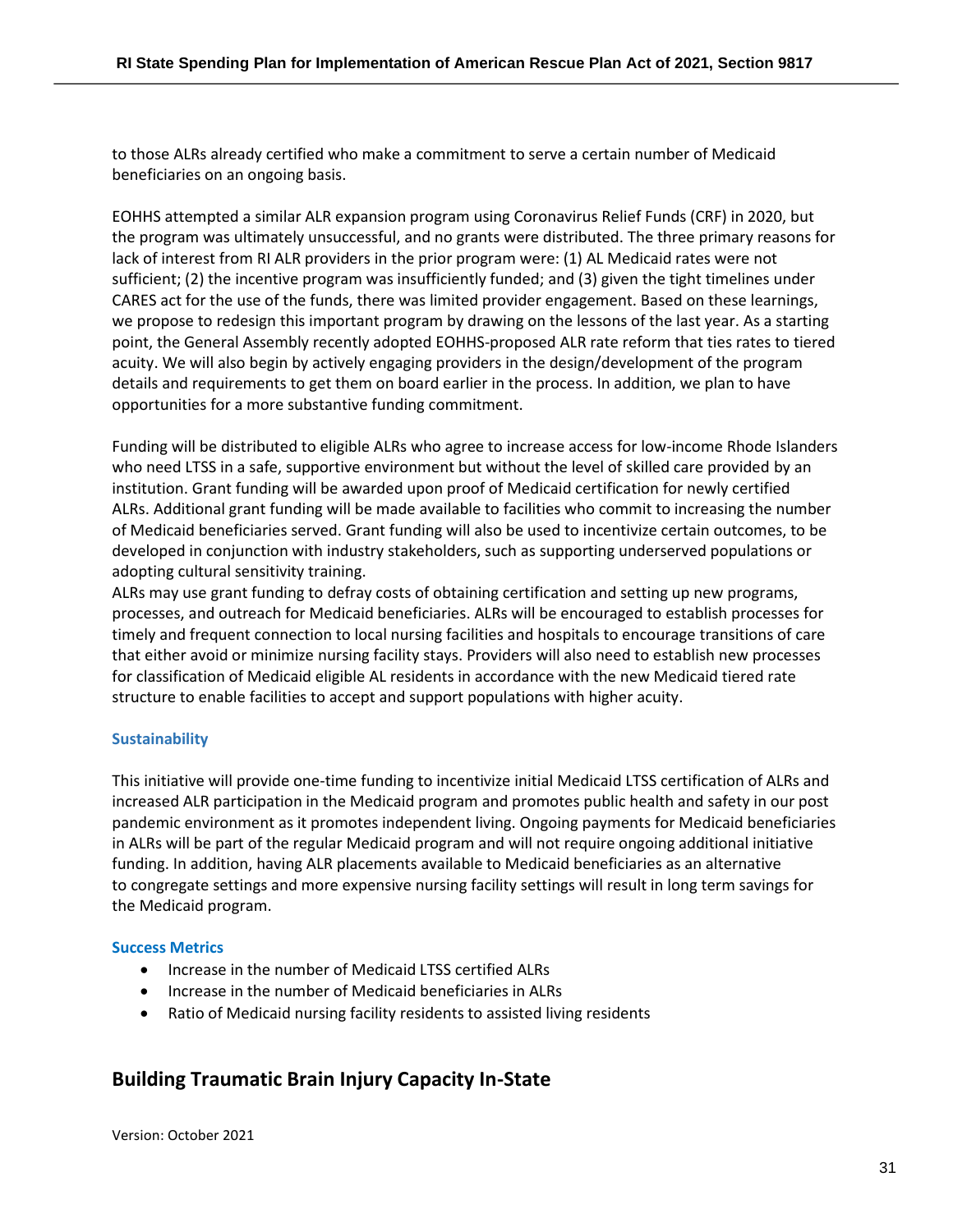### **Opportunity Statement**

Currently, the State has a Traumatic Brain Injury program that provides services through two different pathways. One allows for individuals with a TBI ( traumatic brain injury) or ABI (acquired brain injury) to reside in one of three homes that provide residential support and ongoing habilitative services, the other allows for personal care type services to be provided in a home or community setting by either a nursing agency or one of the DDO's which provides a direct service worker. Pre-pandemic, the community resident was also able to receive day HAB through a licensed community rehab facility which has since stopped its day program for adults. The current design of the program does not address a continuum of care for individuals with a TBI/ ABI and relies heavily on placements in residential settings. Due to the limited number of in-state beds, Rhode Island must sometimes rely on out of state placements to meet the needs of its members. Another challenge of the current program design is that eligibility is limited by the need to have a "Hospital Level of Care" which may prevent individuals from accessing services which are beneficial to them.

Rhode Island will utilize enhanced HCBS FMAP dollars to increase and diversify the services to individuals with TBI/ABI within their community of choice. Creating a program that provides community based rehabilitative services and supports, at increasing acuity levels, the state may lessen the need for long term residential placements in state and out of state (at a cost of \$1000 per day minimum.) Out of state placements create a problem for case management and oversight of the provision of services.

### **Spending and Project Planning Update for Traumatic Brain Injury Capacity as of October 18th, 2021**

Work in this program area is not yet initiated

### **Proposed Intervention & Theory of Change**

Utilizing enhanced HCBS FMAP dollars, we conduct the interagency planning, rate review, and system enhancements required to expand the Habilitation program to include the following services:

- **Cognitive Rehabilitation Services**: services provided in a home or community setting where the skills will be used to maximize the functioning and success of the individual.
- **Outpatient clinic/Day program:** specializing in rehabilitation therapy and additional services such as counseling, behavioral supports, activities.
- **Specialized LTSS Residences:** Identifying NHs through nursing home transformation for specialization in TBI /ABI patients, or a higher level of residential living that supports individuals with behavioral needs that are currently in out of state placements.
- **Support to the TBI Association of Rhode Island:** For increased accessibility to support groups and resources for Individuals with TBI/ABI and their families.
- **Funding for a Project Manager/ Consultant:** Consultant will lead interagency project management and will research other state programs to recommend best practices

### **Sustainability**

This initiative would need to have funding in future budgets, but we anticipate that costs will be off set by savings from maintaining individuals in lower cost community-based settings which in Rhode Island.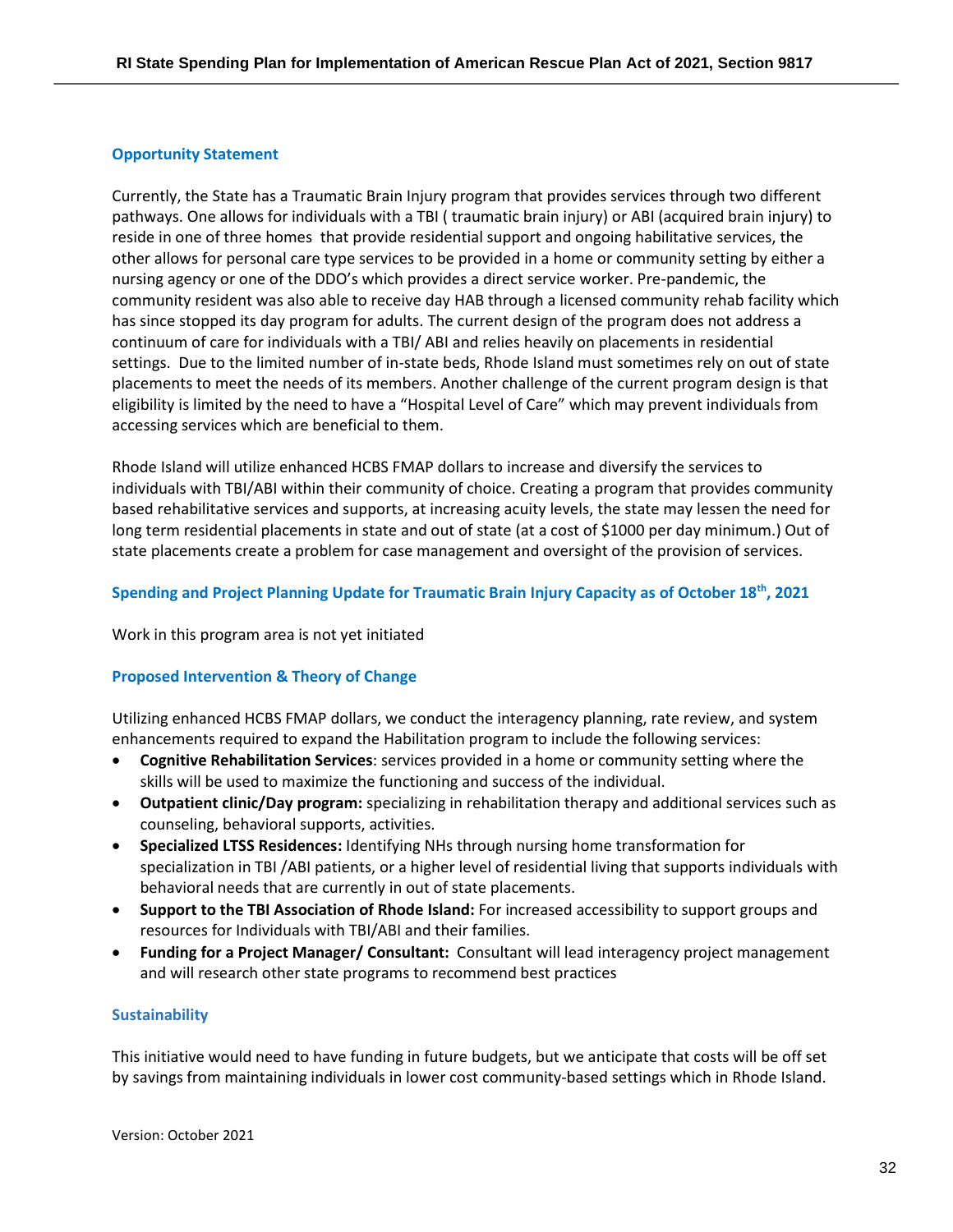Additionally, by providing intense therapies in a timely to individuals with TBI/ABIs the possibility for a more successful recovery with hopefully less dependence on services.

### **Success Metrics**

- Decreased number of individuals who are seeking out of state placements
- Increased number of individuals able to return to a pre-injury level of functioning or a return to work or employment with supports
- For those needing continued supports, receiving those services in the least restrictive settings
- Increased numbers of individuals moving from most restrictive to least restrictive service provisions

### **Expanding Preventative and Community Children's Behavioral Health Services**

### **Please see updates for all Children's Behavioral Health Services below.**

### **Opportunity Statement**

Children's behavioral health needs, while growing prior to the public health emergency, have been exacerbated in Rhode Island by the stresses of COVID-19. Recent data from Rhode Island Kids Count found that calls to RI Kids Link, a Rhode Island hotline on children's behavioral health, increased 22% in 2020 during the public health emergency.

Navigating the children's behavioral healthcare system in Rhode Island can be daunting. Particularly when a child experiences a behavioral health crisis, parents may not know what to do, or who is available to help meet their child's needs. One reason for these challenges is that our current system is siloed, with responsibility for children's behavioral health services fragmented across different state agencies and too often carried out in more restrictive programs than necessary. This makes it difficult for the system to deliver effective behavioral healthcare to all Rhode Island children. And for children and families of color, structural racism makes the challenges getting appropriate services for the needs that they have even more difficult.

Rhode Island's system, like many others, also faces workforce deficits. These deficits predate the COVID-19 pandemic and have only grown more acute since its onset. Systems related gaps include critical workforce shortages in key areas of behavioral health including among psychiatrists, mid-level practitioners, and entry level workforce resulting in widespread, high levels of turnover or position vacancies among the network of behavioral healthcare providers. In addition, immigrants and people of color (particularly Latinx Rhode Islanders) are significantly under-represented among clinicians, which diminishes capacity to provide culturally and linguistically competent care.

EOHHS, our partner agencies (BHDDH, DCYF, RIDE, and RIDOH), and community member and stakeholders have been working to create a newly updated Children's Behavioral Health System of Care for children and adolescents since the summer of 2020. The System of Care proposal is united here with interventions for transition-age youth especially for the populations at highest risk through illness and structural racism. Our overarching goal is to develop a culturally and linguistically competent aligned system, with the immediate focus on developing a crisis continuum of care for children experiencing a behavioral health crisis, focused on care at home and in the community rather than in more restrictive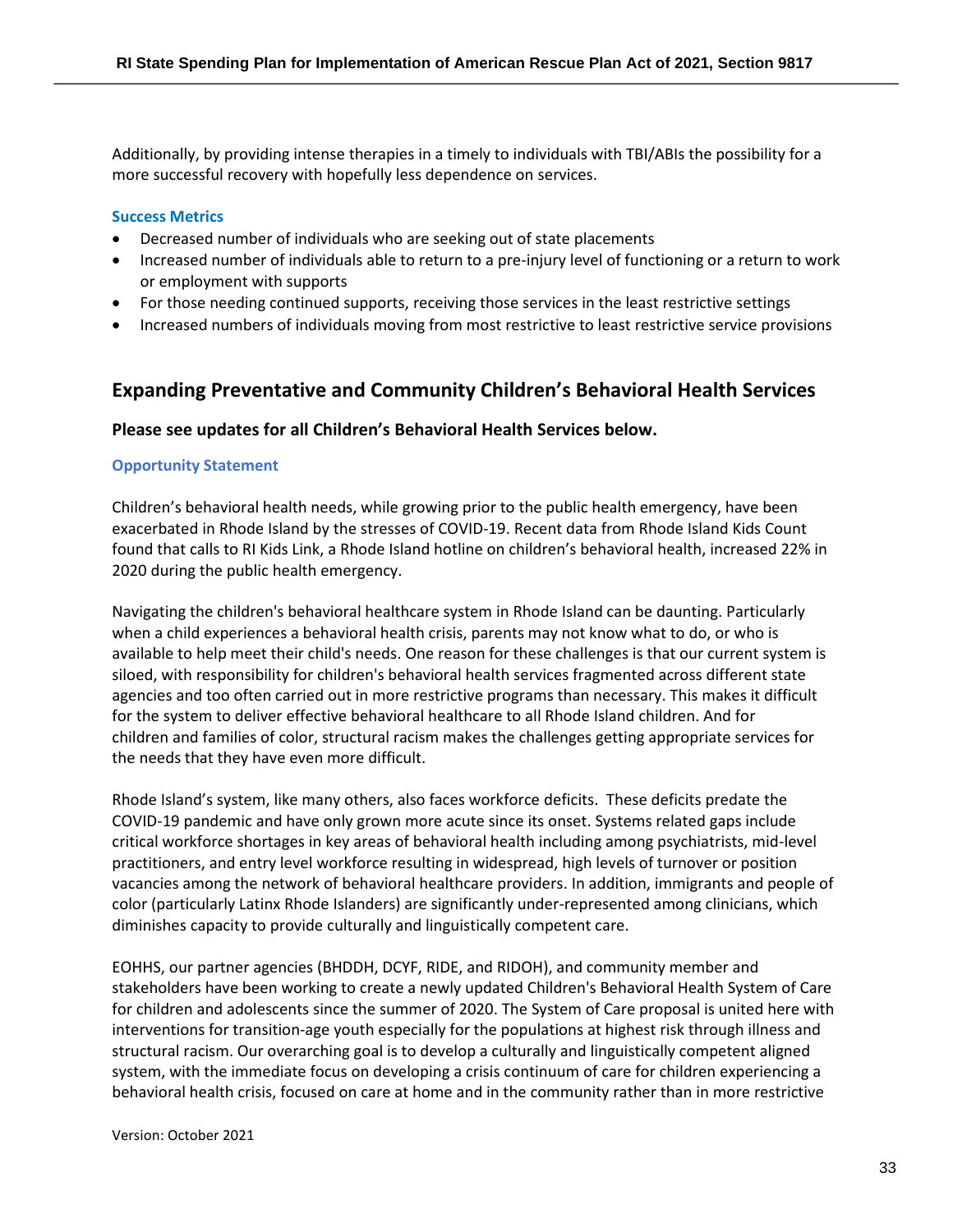settings. There is a pressing need to address the psychosocial and mental health needs of vulnerable children and adolescents and to remove racial and ethnic disparities in children's mental health services. The COVID-19 crisis has led to short term as well as long term psychosocial and mental health implications for children and adolescents and expanding access to services to support children's mental health will be critical.

### **Spending and Project Planning Update for Children's Behavioral Health Services as of October 18, 2021**

- As of October 2021, no funds have been encumbered for this project.
- EOHHS has moved forward significantly with the planning for this project, with the release of a draft plan for community comment entitled Rhode Island Behavioral Health System of Care for Children and Youth.
- The State continues to work on exactly what funding is necessary from this enhanced HCBS FMAP opportunity to support the Children's System of Care.
- The plan prioritizes the program proposals in this way:
	- 1. Mobile Response and Stabilization Services/Single Point of Access, to be included within the statewide Mobile Crisis planning taking place for the CCBHCs, and aligned with our 988 Planning Process. We are committed to having one mobile crisis system for the state, so as not to confuse parents who are seeking services for their children about how to receive help.
		- **Mobile Crisis - Aligning with CCBHC Planning:** Throughout the development of mobile crisis services with the CCBHC model (described elsewhere in this document), EOHHS will ensure that the specific needs for children and youth will be represented in the planning – for instance, alignment with the educational system's behavioral health components (including guidance counselors and school social workers) and the need to take the whole family into account when serving children and youth. Mobile Crisis will be the first program for which FMAP funds will be encumbered.
			- **Single Point of Access Aligning with 988 Planning:** As Rhode Island plans for the new 988 Behavioral Health Crisis three digit phone number, we are working together to ensure that the 988 can be the main way that families pursue services. Given the June 2022 federal implementation for 988, Rhode Island will wait to implement the Single Point of Access until SFY23. This gives us the opportunity to fund and strengthen capacity in Mobile Response, Intensive Home and Community-Based Services, and Care Coordination programs in the current state fiscal year
	- 2. Expanding the Intensive Home and Community-Based Service Array to fill treatment gaps, so that children and youth who are referred for services through Mobile Response have a place for ongoing treatment and are not kept on waiting lists.
		- We plan to expand current contracts for Intensive Home and Community-Based Services to expand slots. We are aligning this planning with the HCBS FMAP workforce investments, so that the children's services agencies can hire the staff they need to serve these additional patients. We are also aligning this with potential investments of State Fiscal Recovery Funding in DCYF providers as introduced by Governor McKee's supplemental budget request on October 7, 2021.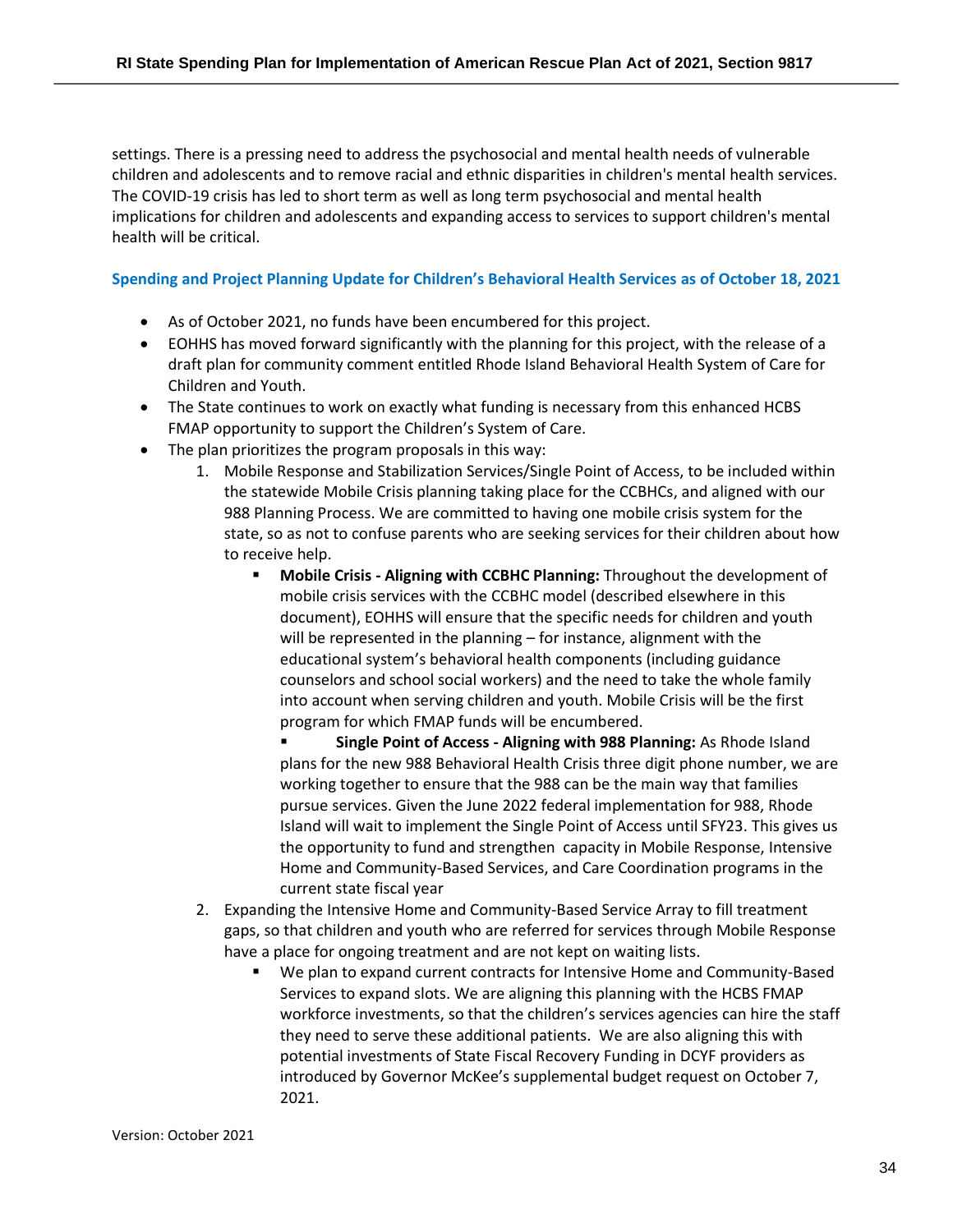- 3. Expanding Care Coordination, as a key part of the System of Care. The role of care coordination helps turn these separate programs into a *system* –with care teams able to connect families to services that work together.
	- Care coordination is carried out today by agencies in the Family Care Community Partnership program, overseen by the Department of Children, Youth, and Families. We are ready to expand current contracts for these services to cover an additional 300 families (above the 700 served now).
- 4. Community Referral Platform: Rhode Island has procured Unite Us as our Community Referral Platform, helping physical and behavioral health providers make referrals for Social Determinants of Health services. We are preparing to expand the Platform to be available to providers throughout the System of Care, and Unite Us is excited to be working with EOHHS to implement. We do not anticipate this happening until SFY23.
- 5. Prevention Programs: Our final mid-term priority for funding is Prevention Services. We will be preparing an RFP to fund additional prevention services in SFY23.

### **Proposed Intervention & Theory of Change**

### **Care Coordination**

Within systems of care, children and youth with significant need/high risk behavioral health conditions require intensive coordination of services and supports. Many states use high fidelity wraparound as their care management model as traditional case management, MCO care coordination, or health home approaches are not sufficient for children and youth with significant behavioral health challenges. In Rhode Island, the Family Care Community Partnerships (FCCPs) have employed the wraparound model since their inception in 2009. This has allowed for a care-planning approach that is individualized, comprehensive, coordinated across child-serving systems, culturally appropriate, focused on home and community-based care, and carried out in partnership with children and their families. Additionally, the wrapround approach works to reduce racial and ethnic disparities in the system.

We propose to expand our family-driven wraparound approaches to service planning and delivery through the Family Care Community Partnerships (FCCP) to ensure that services meet the family and youth's identified strengths and needs. Currently, state-contracted FCCPs provide wraparound services to approximately 700 families at a given point in time – and this proposal will expand that to serve the 1,000 families currently in need. FCCPs will also need to utilizing funding to show continued engagement with community-based organizations of color.

It is important to note that while DCYF holds the contract with the FCCPs, the services are offered to all Rhode Island children and are not specifically part of our child welfare system since this is a prevention initiative. In fact, only 3% of children who were discharged from the FCCP formerly enter the child welfare system within 6 months of discharge.

### **Intensive Home and Community Based Services (e.g. HBTS/PASS)**

Our proposal for the System of Care is to expand Intensive Home and Community Based Services to remove wait lists for DCYF families and increase support to Medicaid families receiving HBTS, PASS or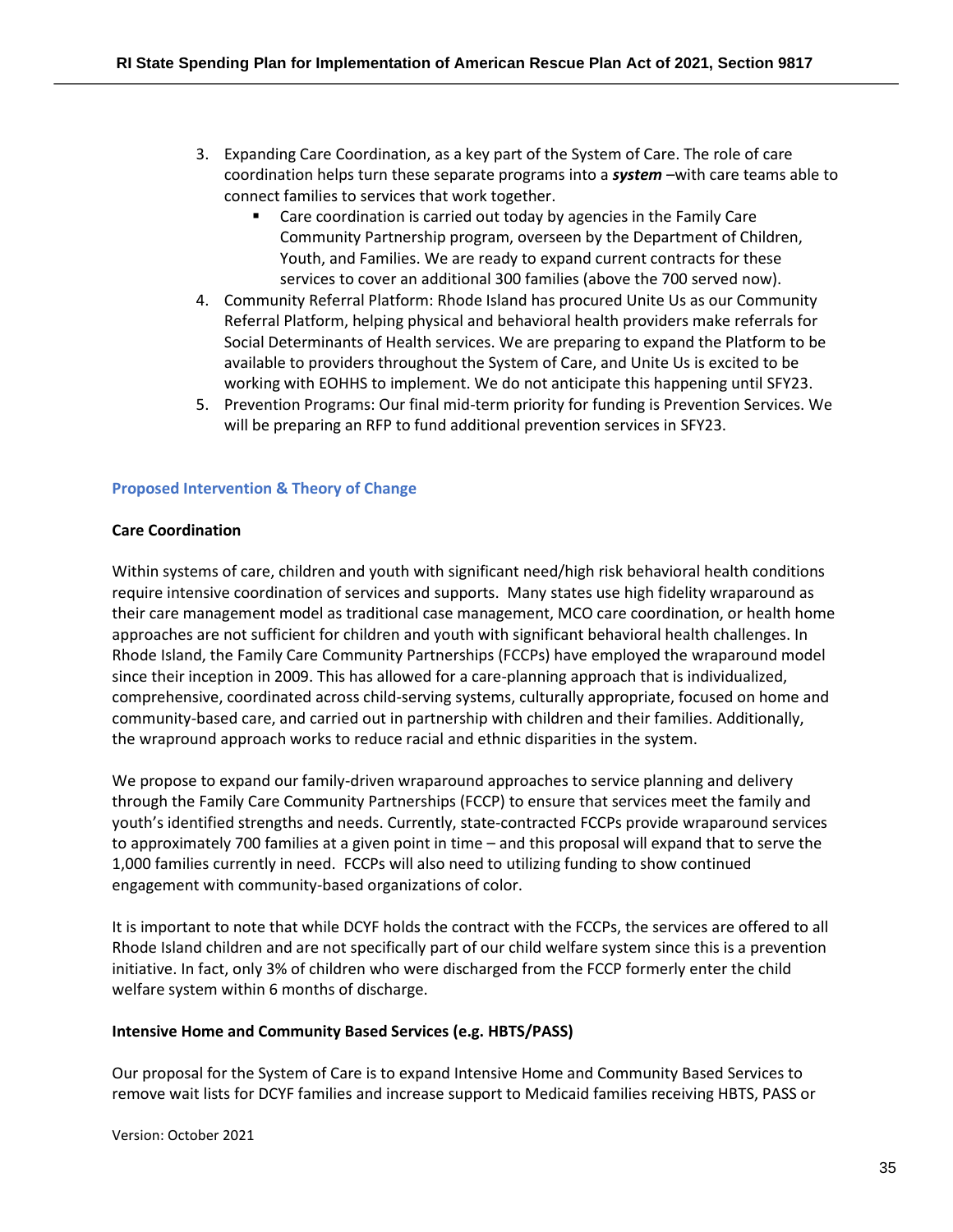Respite Services, and open services to all families served by the FCCPs. Investing in more appropriate care sooner can lead to a quicker recovery and cut down on longer hospital stays and help recover from reductions in staff due to the PHE, particularly for HBTS/PASS providers.

### **Transition-Age Youth and Young Adults Services**

The period between adolescence to young adulthood can be difficult for many young people. Those with behavioral health conditions experience additional challenges, particularly when it comes to navigating several complex systems of services and supports. Further, individuals of transition age engage differently and require services that fit with the developmental and cultural needs of their age group. Services need to be holistic, prevention focused and provided in a youth-friendly environment, with specifically addressing the fear, bias, and discrimination felt by people with behavioral health conditions, with staff competent to work with this age group. To maximize access to and engagement in appropriate services, we propose to pilot two "one-stop, multi-service hubs" dedicated to youth and young adults 16-26.

### **Prevention Services**

The stakeholder engagement described above has focused significantly on the importance of adding a much stronger prevention component to our children's behavioral health System of Care. This could include expanding Pediatric Integrated Behavioral Health Practice Transformation, among others.

### **Sustainability**

The primary sustainability strategy for the Children's Behavioral Health System of Care in general and this HCBS in particular is that instead of spending money on more expensive hospitalizations, Emergency Department visits, and other more restrictive care, we will focus on prevention, mobile crisis, and care coordination, with referrals to high quality and lower cost home and community-based care. We will track the reductions in spending for hospitalizations and residential care and work over time with the General Assembly to apply those to ongoing spending for enhanced services and necessary Medicaid or DCYF rate changes adjustments. Many of these programs above include one-time start-up costs to be funded by HCBS dollars, that may require rate adjustments in the future.

### **Success Metrics**

- Results of standardized assessments for Rhode Island children and youth provided through mobile crisis services and other home and community-based services and tracked through the CRP- will improve.
- Rhode Island will see fewer psychiatric and medical hospital admissions and ED visits, and less need for residential placement services.
- The balance of behavioral health spending will shift away from higher-cost restrictive services and toward home and community-based expenditures.
- Waitlists for in-patient services and children boarding at medical settings waiting for psychiatric care will reduce.

### **Expanding Preventative and Community Adult Behavioral Health Services**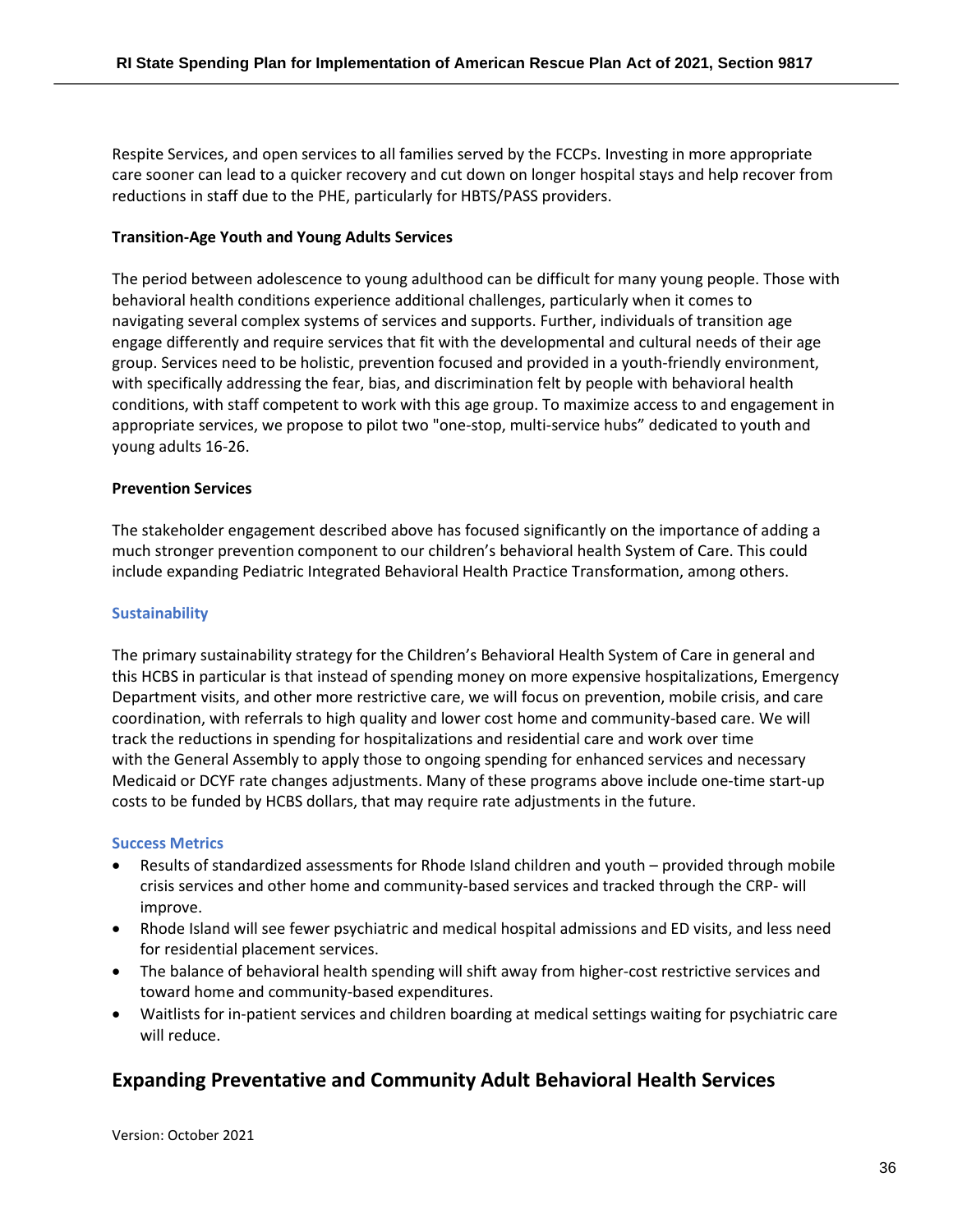### **Opportunity Statement**

EOHHS and our partner agencies propose to use the opportunity of HCBS investment as a catalyst for behavioral health service system change to accelerate recovery from the pandemic and address exacerbated behavioral health issues. The onset of the COVID-19 pandemic further burdened the overstrained behavioral healthcare system. Emerging evidence strongly suggests that the pandemic has resulted in significantly increased behavioral health service needs. Increased rates of overdose fatalities, higher rates of reported substance use, increased feelings of anxiety and depression, COVID-19 related loss, and increased rates of behavioral health crisis and subsequent hospitalizations underscore this demand increase. Further, demand for behavioral health services is expected to increase substantially in the coming months as the "aftershocks" of the pandemic reverberate through Rhode Island communities, affecting many vulnerable populations disproportionately, including the State's Medicaid population.

For adults, the most critical needs right now to be addressed through various American Rescue Plan Act funding streams are the development of community-based behavioral health crisis services to avoid unnecessary hospital use and the targeted creation of additional treatment services. This proposal specifically addresses behavioral health system gaps, by incentivizing service providers' uptake of outcomes-based models and home and community-based services. In addition, BIPOC communities (particularly Latinx Rhode Islanders) are significantly under-represented among clinicians, which diminishes capacity to provide culturally and linguistically competent care.

### **Spending and Project Planning Update for Adult Behavioral Health Services as of October 18, 2021**

- As of October 2021, no funds have been encumbered for this project.
- EOHHS is committed to addressing the gaps in the Rhode Island behavioral health system identified in the 2021 BH Report. Following the completion of the 2021 BH Report, EOHHS completed a national scan of potential initiatives to identify policy options responsive to the system gaps and challenges identified.
- While no single policy initiative will comprehensively address all the gaps and challenges identified, the federally defined CCBHC model offers the greatest potential to improve critical shortcomings in Rhode Island's behavioral health system. EOHHS intends to develop and implement a state-specific model design for a statewide CCBHC program, inclusive of a single, coordinated, 24/7/365 statewide mobile mental health crisis system.
- Certified Community Behavioral Health Clinics (CCBHC) Expansion and Other Practice Transformation services that are provided under this initiative are included in the Rehabilitative Section of Rhode Island's Medicaid State Plan.
	- o Specifically, Community Psychiatric Supportive Treatment, Psychiatric Rehabilitation Services, Crisis Intervention Services, Substance Abuse Assessment Services, Outpatient Counseling Services, Detoxification Services and Substance Abuse Residential Services , Day/Evening Treatment, Child and Adolescent Intensive Treatment Services, Mental Health Emergency Service Interventions, Comprehensive Emergency Services
- This model in Rhode Island currently includes the creation of a CCBHC attribution model across the continuum of behavioral health complexity, anchored by the following population cohorts:
	- o Highest Acuity Adult
	- o High Acuity Adult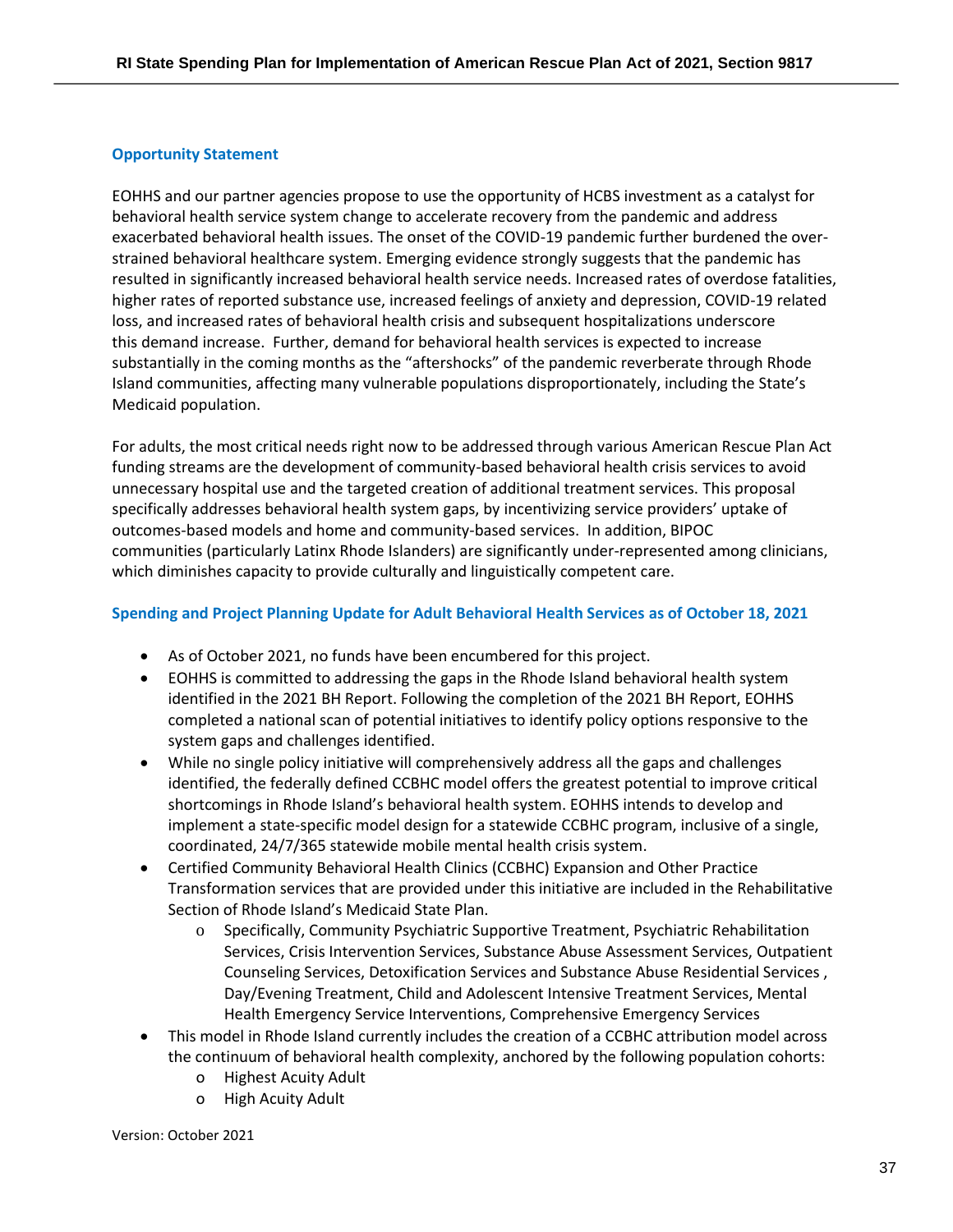- o SUD High Acuity Adult
- o Mild-Moderate Acuity Adult
- o High Need Kids
- o Mild-Moderate Acuity Kids
- At this time, the state's interagency Adult Behavioral Health System of Care Transformation Service Team—in partnership with Faulkner Consulting Group and Health Management Associates—is continuing the development of implementation plans for 2023 and is now gathering provider and community partner feedback on the Rhode Island CCBHC model that is comprised of four key spending components:
	- 1. Base Rate Payment
	- 2. Quality Incentive Payment
	- 3. Infrastructure Payment
	- 4. Administrative and Programmatic Support Costs
- State certified CCBHC providers will be eligible to receive a two-part payment for each Medicaid CCBHC attributed member served. The two-part payment includes both a base rate and a quality incentive payment. The CCBHC base rate is a population-adjusted capitation rate that reimburses providers for the provision of a state-defined set of CCBHC required services. The second part of the CCBHC payment is a quality incentive payment that CCBHCs will be eligible to earn based on performance. The quality incentive is expected to start with engagement measures and transition to performance measures over time.
- At this time, HCBS eFMAP funding will be leveraged for the latter two parts of this model as we will be working in the SFY23 budget process on other sources of funds for the other parts of the model: Infrastructure payment and Administrative/Programmatic Support Costs.
	- $\circ$  Infrastructure incentive payments are intended to support CCBHCs in building initial capacity and offset start-up costs that will not be funded in the Medicaid rate, such as IT investments and initial staff training.
	- $\circ$  Administrative/Programmatic Support Costs are intended to support the State in administering the program, facilitating agile CCBHC development, catalyzing shared learning and continuous quality improvement, and evaluating implementation.

### **Proposed Intervention & Theory of Change**

### **Certified Community Behavioral Health Centers and HCBS-Supportive Adult Behavioral Health**

Funding will be utilized to implement a statewide network of Rhode Island Certified Community Behavioral Health Center (CCBHC) program based on the Federal definitions within the Excellence in Mental Health Act. The CCBHC program is designed to provide de-institutionalized, comprehensive behavioral health (i.e., mental health, substance use) and social services to vulnerable populations with complex needs across the life cycle, and will also host programs that support adults with less intensive service needs. CCBHCs are required to offer an array of services including but not limited to Crisis mental health services, including 24-hour, mobile response teams, emergency intervention, and crisis stabilization; Screening assessment and diagnosis, including risk management; Patient-centered treatment planning within the least-restrictive and appropriate setting; Peer support, counseling, and family support services; and Inter-system coordination and connections (e.g., other providers, criminal justice, developmentally disabled, foster care, child welfare, education, primary care, community-based, etc.).

Version: October 2021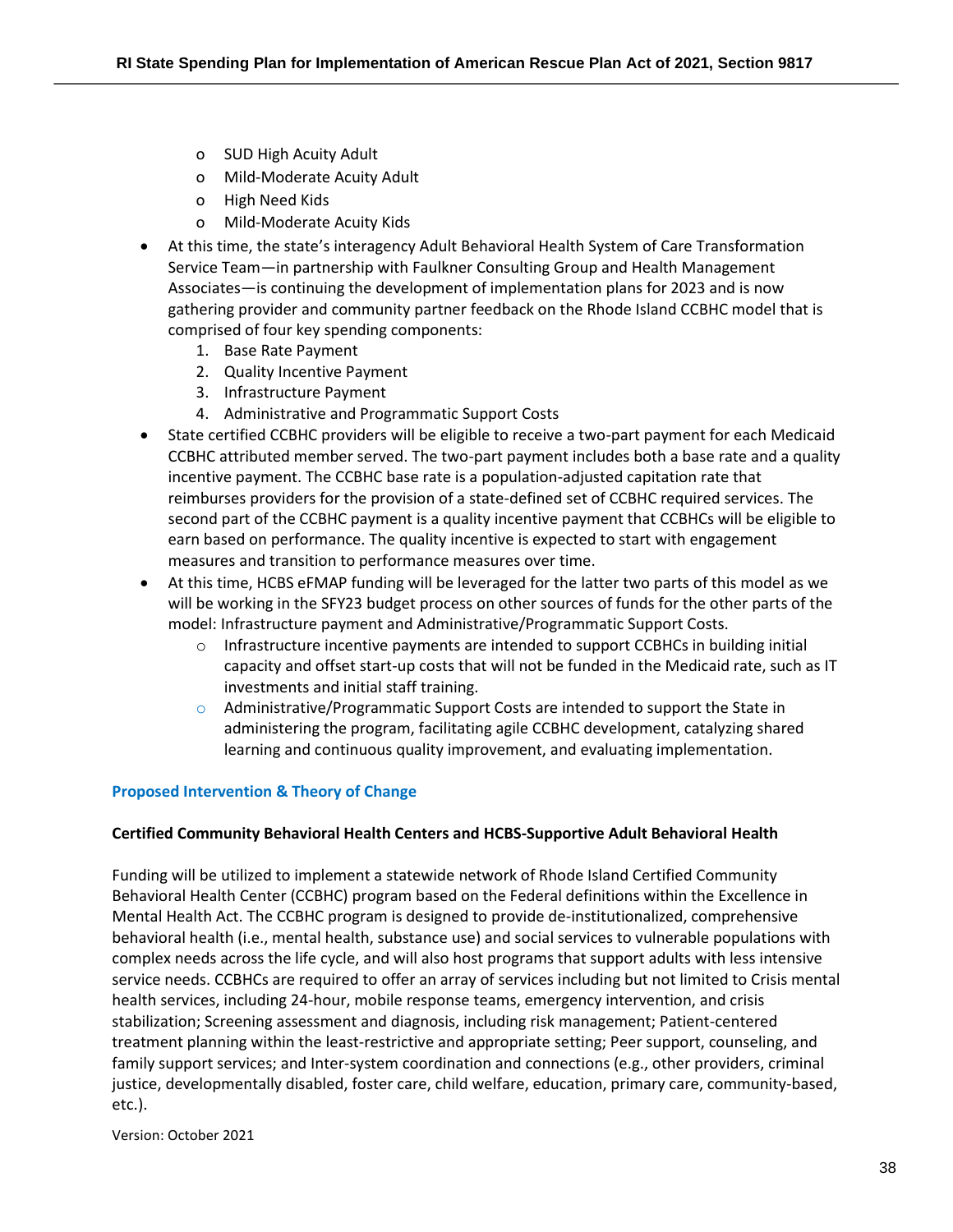This investment will strengthen RI HCBS Medicaid behavioral health care system by two additional CCBHCs and increasing the number of providers utilizing measurement-based care. It also provides us the opportunity to expand our knowledge about best practices in adult behavioral health system reform by creating two system transformation pilots and up to 10 Enhanced Service Pilots (such as primary care integration.

While the investments below may not all directly go to a CCBHC or an organization becoming a CCBHC, all support behavioral health system goals aligned with creation of CCBHCs by strengthening the services that work alongside CCBHCs to efficiently place clients in the appropriate, least-restrictive setting and/or will be integrated into CCBHCs as part of sustainability plans.

### **Sustainability**

This funding will be used as a combination of one-time funding, braided funding with other resources, and start-up funding requiring sustainability. Future state budget funds will be needed to sustain initiatives over time. The State is already using grant funding to determine rate funding models for CCBHCs.

### **Success Metrics**

- Number and percent of new clients with initial evaluation provided within 10 business days (and/or mean number of days before all identified support services are initiated)
- Number of preventive screenings/referred interventions for tobacco use & unhealthy alcohol use
- Initiation of SUD treatment in indicated cases
- Physical healthcare screenings for CCBHC patients (focus on blood pressure and diabetes risk)
- Decrease in ED admissions/hospitalizations for CCBHC patients (Plan All-Cause Readmission Rate (PCR-AD) using Medicaid Adult Core Set)
- Improved core physical healthcare metrics (blood pressure; diabetes incidence)
- Improved housing status (residential status at admission to CCBHC after defined period of time)
- Improved employment status (employment status at admission to CCBHC after defined period of time)
- Improved treatment experience as determined by patient/family experience of care survey

## **Providing HCBS Services to Help Rhode Islanders Experiencing Homelessness or Housing Insecurity**

### **Opportunity Statement**

Rhode Island has seen a four-fold increase in street homelessness since the 2019 Point in Time Count. The COVID-19 pandemic has heighted the awareness of homelessness as a public health issue and the state's shelter system, already at capacity, was mandated to reduce beds by 146. Consequently, there are approximately 500 individuals and families living in a hotel through a state-funded program that is slated to end September 30, 2021 or sleeping in reconfigured places not originally meant for human habitation. The State is committed to addressing homelessness through the creation of permanent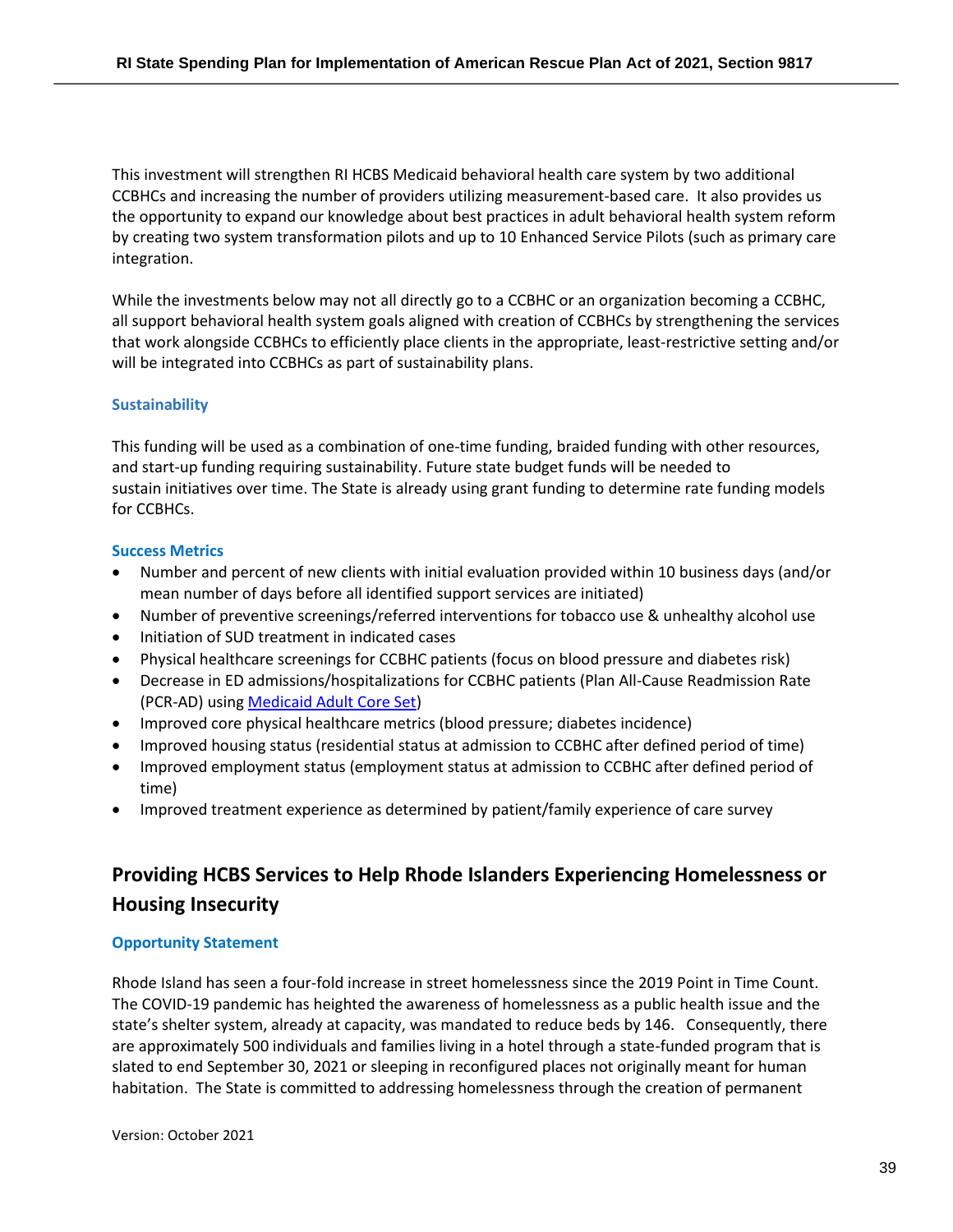supportive housing and initiatives in the budget passed in June by the Rhode Island General Assembly, this effort will focus on supporting individuals and families experiencing homelessness.

### **Spending and Project Planning Update for Housing Insecurity as of October 18, 2021**

- As of October 2021, no funds have been encumbered for this project.
- The enhanced, more intensive case management services that this initiative would provide are included as Home Stabilization Services within the HCBS Services that are listed in Rhode Island's 1115 Demonstration Waiver. We await CMS's confirmation that these are allowable uses of funds.
- At this time, the state has prioritized Homeless Response Teams for implementation planning. HCBS funds dedicated to this project will be leveraged to support teams across the State who have strong histories in engaging individuals and families experiencing homelessness. Current planning includes the following activities:
	- o Activities:
		- The homeless response team is based on the evidence-based practice of an ACCESS team and will consist of Outreach-based intensive case managers with a client to staff ratio of 10:1 coupled with peer recovery specialists, access to psychiatrists/ psychiatric nurses and primary care doctors who will engage Medicaid members in the setting where they are living: hotel/motel, community encampments, shelters or in their homes as individuals experiencing homelessness are housed.
		- The geographic areas of focus will likely be Pawtucket, Providence, Washington County, West Warwick, and Woonsocket.
		- Each Homeless Response team would be anchored in the community through a multi-purpose center that would act as a hub for individuals experiencing homelessness to access showers, laundry machine, food, and services through community partners.
		- At this time, one implementation mechanism being explored for feasibility is the provision of a time-limited and enhanced, intensive home stabilization rate for homelessness to existing home stabilization providers for these services.

### **Proposed Intervention & Theory of Change**

### **Homeless Response Teams**

The homeless response team is based on the evidence-based practice of an ACCESS team and will consist of Outreach-based intensive case managers with a client to staff ratio of 10:1 coupled with peer recovery specialists, access to psychiatrists/psychiatric nurses and primary care doctors who will engage people in the setting where they are living: hotel/motel, community encampments, shelters or in their homes as individuals experiencing homelessness are housed.

The funding will support teams across the State who have strong histories in engaging individuals and families experiencing homelessness. The areas of focus will be Pawtucket, Providence, Washington County, West Warwick, and Woonsocket. BHDDH applied for a Cooperative Agreement to Benefit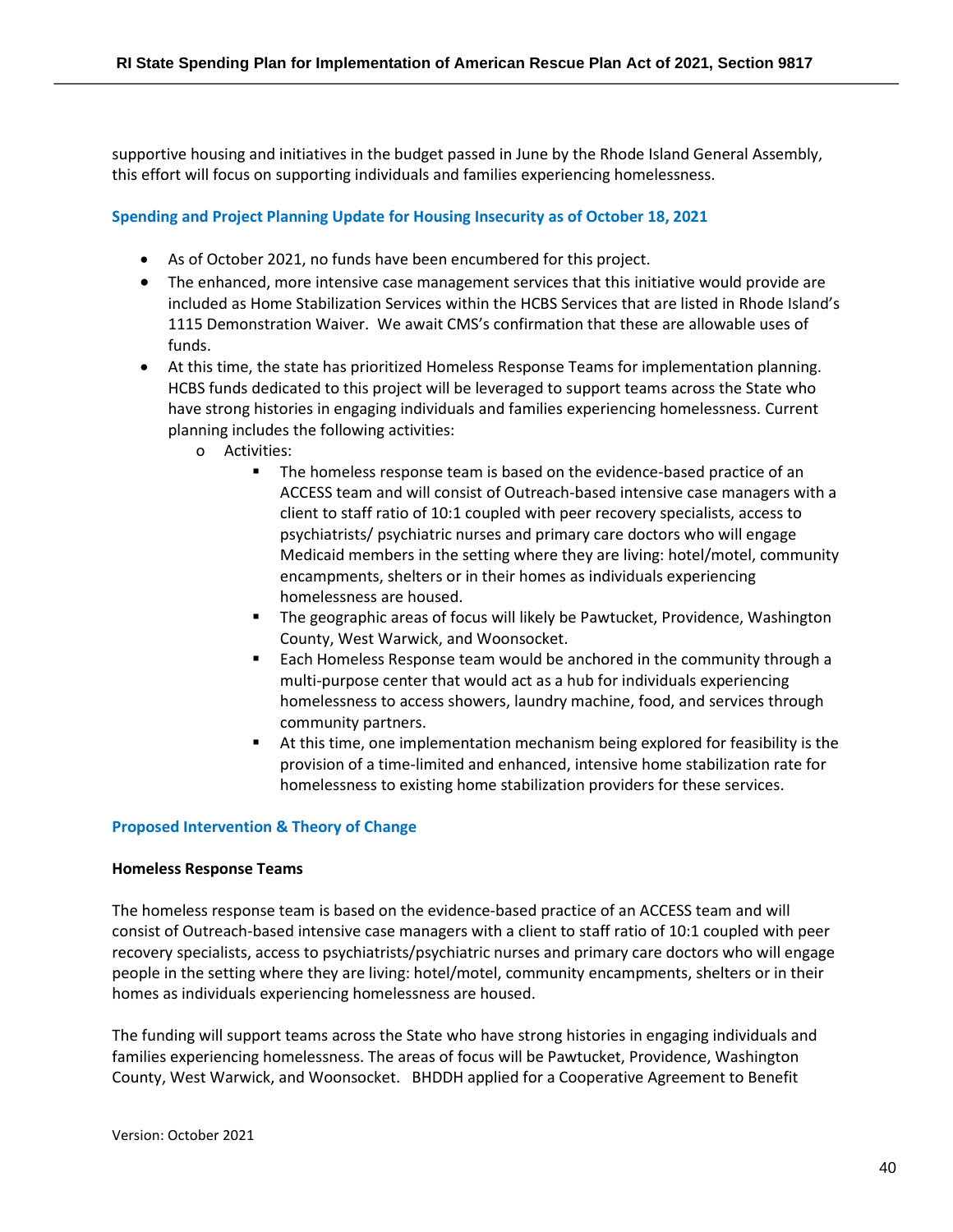Homeless Individuals in 2015, the grant was for 3 years and we successfully housed over 150 individuals by using a similar model.

### **Medical Respite**

There is an immediate need for respite to allow individuals experiencing homelessness who have been discharged to the streets after being treated for health conditions such as burns, head trauma, sexual assault or who are in need of assistance recovering from an operation or other medical conditions. A major Rhode Island hospital is currently collaborating with the Rhode Island Coalition to End Homelessness to pilot a respite program in the existing hotel program that will end September 30, 2021. However, this type of program is needed beyond this timeframe and for individuals living in places not meant for human habitation who are not part of the hospital's system and who may just need health respite without intensive medical supervision. This program would be piloted as part of a LTSS program that replicates the Office of Healthy Aging Respite program with assisted living facilities and nursing homes. The reimbursement cost would be enhanced to meet the needs of the population and facility and the stay would be limited to up to one month, however, it is anticipated that a Respite would need a capacity of up to 20 beds.

### **MCO Incentives Pilot**

This one-time pilot initiative would provide incentive payments to Managed Care Organizations to take responsibility for addressing gaps and barriers for individuals experiencing homelessness, including real time local/in-state access to services that have traditionally been unavailable to this population when they are at the point of contemplation – detox, short- and long-term substance use treatment and mental health psychiatric inpatient and outpatient treatment. If they are able to build capacity within the state and reduce reliance on out-of-state placements, thereby increasing capacity in RI. Adding the incentive and disincentivizing out of state placement could help improve the continuum of care.

### **Eviction Moratorium Stabilization**

Housing Navigation and Home Stabilization for individuals who have lost housing due to the ending of the eviction moratorium will required targeted intervention. The moratorium for eviction has been extended through 7/31/21 and the State would like to provide the Home Find and Home Stabilization services that are currently available through Medicaid to individuals who are homeless or at risk of homelessness with a primary diagnosis of mental health or physical health conditions to an expanded population of individuals with primary substance use disorder or developmental disabilities. Our partners in the housing field are unable to predict the numbers in this population who may be impacted, however, we will target 250 households. This program could target individuals' impact by the eviction moratorium in year 1 and continue to offer these services for individuals living with I/DD and substance use disorder who are interested in moving to the community to least restrictive settings or the target population for the existing Home Stabilization Program could be expanded. Exact amounts will be contingent upon the moratorium and volume of evictions.

### **Community-Based SUD Housing**

Develop a community-based residential treatment pilot program for individuals with primary substance use conditions or co-occurring mental health and substance use conditions that is modelled after one of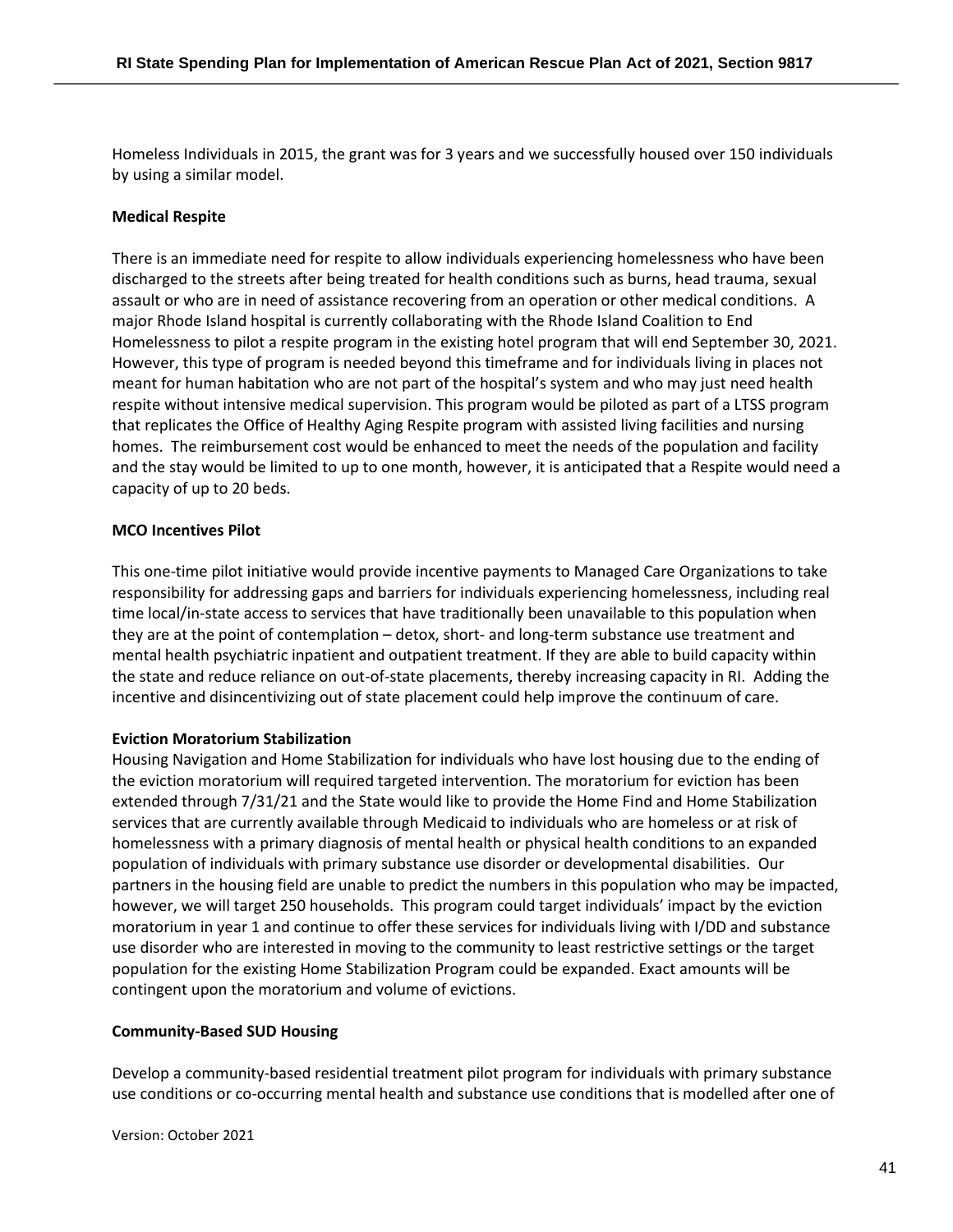the State's most successful programs, SSTARBIRTH, that allows for 6-month stays for mothers with young children. Similarly this program would allow selected clients to move within the three levels of residential Substance Use Treatment (3.1, 3.3 and 3.5) based on clinically determined lengths of stay that are not subject to continuous authorizations for up to 6 months to determine if this is beneficial to clients' overall recovery. This program would also pay for client's room and board who could not pay for it themselves, which is national model to cover costs to providers not paid through Medicaid.  This could help determine if it would incentivize providers to increase residential treatment capacity for substance use conditions, particularly alcohol which, along with opioids is the most prevalent substance that people seek treatment for in RI.

### **Sustainability**

The funding would be on-going for three years. The sustainability plan for the major initiative, Initiative 1 would be the implementation of CCBHC with the Behavioral Healthcare System and/or the transition of individuals who need on-going case management to the community mental health system's IHH/ACT program. The Respite Program could become a hybrid of an existing OHA Respite program but would not be critical once individuals are housed or have access to shelters with personal care/home health assistance. MCO Incentives would be replaced by systems cost savings. The Resident Service Coordinator Program could be sustained through elevating the percentage of funds allowable in the properties operating reserves or through a Medicaid-funded program. The long-term communitybased levels of care would be sustained through Medicaid policy changes on lengths of stay based on cost saving identified through this pilot (reducing cycling through emergency services.

### **Success Metrics**

- Number of individuals who get housed
- Medicaid utilization by individuals served
- Hospital re-admissions
- Number of households evicted and provided housing navigation services
- Increased stability of housed homeless and disabled participating in the programs
- Number of households diverted from the homeless system

### **Investing in Oral Health**

### **Opportunity Statement**

The past year has shed a bright light on the health inequalities that exist in our state, and oral health was not exempt. These proposed programs offer a chance to put Rhode Island in a better place than before the COVID-19 Pandemic, specifically with Medicaid populations living in home or communitybased settings, such as those in senior housing, homebound and/or receiving home health services, and those transitioning out from skilled facilities where mouth care is an included service.

Individuals with functional deficits, either physical or cognitive, rely on others to provide supportive services such as hygiene and toileting. These individuals may also need help performing basic oral hygiene, regular inspection of their mouths, and scheduling for dental care. This is critical for this population because vulnerable populations are often at greater risk for dental disease due to medications and diet changes. Additionally, poor oral hygiene among functionally dependent older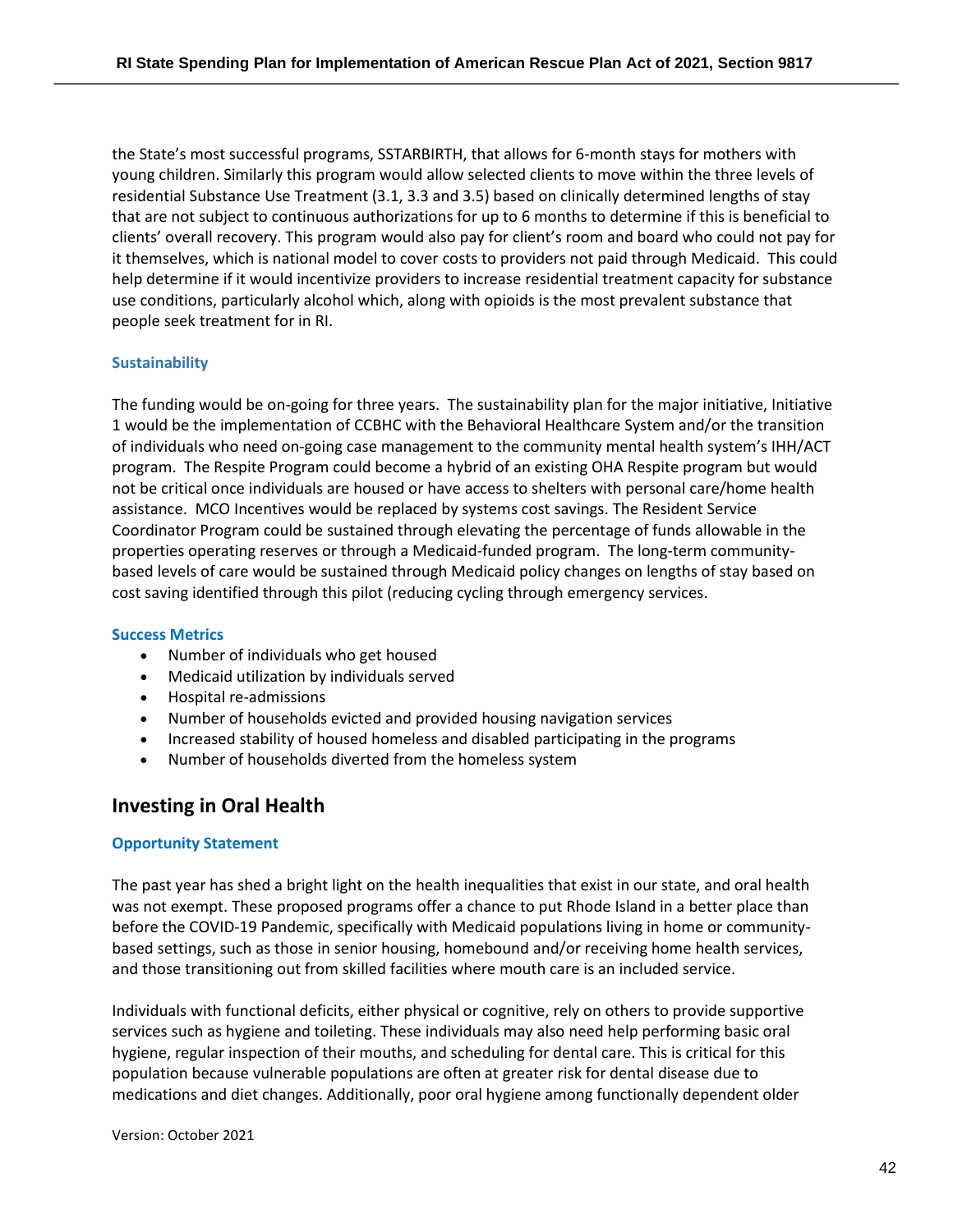adults is a key cause of aspiration pneumonia. If these individuals were in nursing homes, CNAs would be responsible to provide daily mouth care per state and federal regulations along with assuring that routine dental care is available. For those living in the community, the same standards must be met, but this will require training and resources.

### **Spending and Project Planning Update for Oral Health as of October 18, 2021**

- As of October 2021, no funds have been encumbered for this project.
- At this time, the State is planning for the implementation of a training that will be developed for home health professionals (including personal care aides, IPs, home health aides, visiting nurses, and others licensed in RI) that will include the following topic areas:
	- o General oral health information (i.e., why good oral health is important for these individuals)
	- o Mouth care and best practices for oral hygiene with different populations
	- o Oral Screening (how to identify any issues that may be developing)
	- o Referral to dental treatment (possibly connect with Initiative 3 for a home visit from a PHDH)
- This training will likely be given twice in-person at a one-day training (contingent upon COVID safety protocols), and then an online version may be developed with the assistance of the New England Public Health Training Center (NEPHTC) and/or equivalent training partner.
- A coordinator to oversee the development of the training, coordination, and promotion of the in-person training events and general oversight of the project is being considered as well.

### **Proposed Intervention & Theory of Change**

### **Dental Care in Home Health Settings Pilot**

To address the disparities in Oral Health Care access and improve health outcomes, Rhode Island will invest enhanced FMAP funding to formalize a Dental Provider and Home Health Partnership to increase dental care for homebound individuals. A training will be developed for home health professionals (including personal care aides, IPs, home health aides, visiting nurses, and others licensed in RI) that will include the following topic areas:

- General oral health information (i.e.why good oral health is important for these individuals)
- Mouth care and best practices for oral hygiene with different populations
- Oral Screening (how to identify any issues that may be developing)
- Referral to dental treatment (possibly connect with Initiative 3 for a home visit from a PHDH)

This training will be available both in person and online. A coordinator will be hired to oversee the development of the training, coordination, and promotion of the in person training events and general oversight of the project and an evaluation will be completed to allow RI Medicaid to determine the benefit of sustaining the program. Program planning and implementation will be informed by a stakeholder advisory group. This group will assist with promoting the educational events and continued oral health prevention activities.

### **Sustainability**

Version: October 2021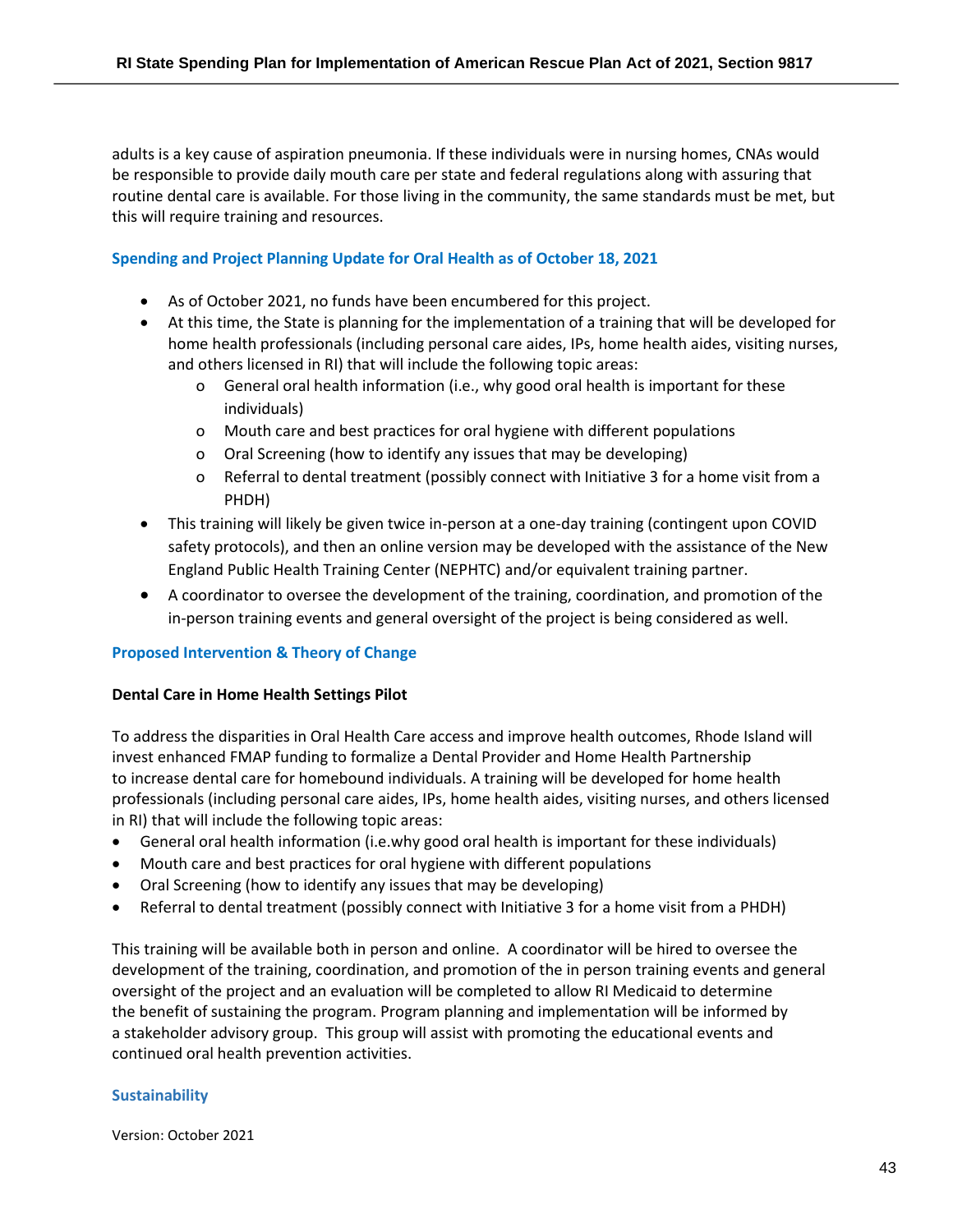Dental and Home Health Partnership to Provide Direct Care to Homebound Individuals is a one-time ask for education. The training would be recorded and available for later use.

### **Success Metrics**

- Reduce hospital admissions for aspiration pneumonia among older adults
- Host 2 in person trainings for Home Health Professionals
- 75% of attendees of the in person training and those who take the online modules report using mouthcare techniques taught and making referrals to dental care when necessary when provided a follow-up evaluation at 3 months, 6 months, and 12 months post training.

## **Updating Technology to Serve Our Members**

*Proposed Total Investment:* \$7M

### **Eligibility System, Network Adequacy and Data Analytics Expansion**

### **Opportunity Statement**

The effective implementation of activities to strengthen and enhance Rhode Island's HCBS systems of care requires investment in technology infrastructure. Currently, the technology that supports these activities are siloed by agency and program, and many systems are antiquated, some dating back to 1997. Since our customers individual needs cross multiple programs and agencies, this infrastructure can lead to a customer providing the same information to multiple agencies. It also contributes to delayed eligibility determinations and limit our ability to develop meaningful dashboards and other analytic tools.

Rhode Island plans to leverage one-time HCBS enhanced FMAP to address these challenges through technology investments to streamline eligibility, building interfaces to link systems in a person-centered way, and improving data quality and analytics capacity.

### **Spending and Project Planning Update for Technology as of October 18th, 2021**

No funds have been encumbered today on this initiative. System requirements have been drafted and submitted via our existing state process for technology enhancements. State leadership has also viewed multiple demonstrations on eligibility enhancement opportunities, Network Adequacy programs and data dashboard expansions. This work is closely tied with the No Wrong Door developments and may ultimately be combined. Over the next quarter, the State will finalize a procurement process and a timeframe for designing and implementing these changes.

### **Proposed Intervention & Theory of Change**

### **Streamline HCBS Eligibility – Expedite Access and Optimize Workflow**

Determining LTSS eligibility and providing adequate and accurate coverage has been and is a multi-step process that involves a variety of parties including eligibility technicians, social case worker and clinical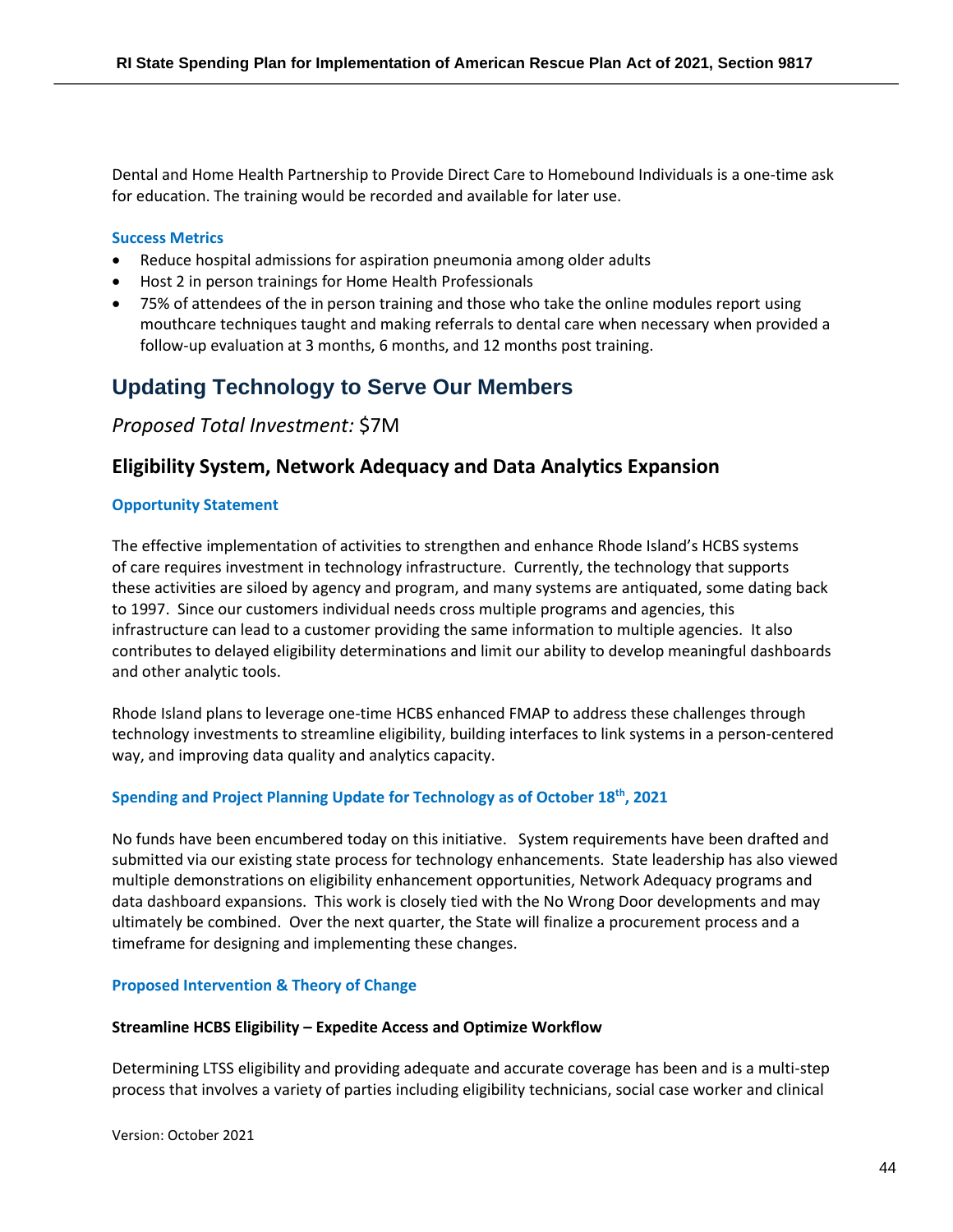determination staff. A process of this complexity requires that each step of the way is completed by the responsible parties in a timely and accurate manner. A smooth transition without delays is critical in ensuring that clients in a home or community-based setting receive the care they need when they need it. Managing the nuances of this can be a challenging process. Without significant oversight and attention to detail, HCBS clients pose the risk of a delayed determination of their eligibility and access to the services they need.

We aim to update and streamline the overall workflow such that it is not only quicker to benefits for HCBS clients, but also simpler to manage with reduced overhead and long-term technology costs. This will be achieved through:

1. Complete a comprehensive analysis of the existing workflow process – This process will include stakeholders, staff and all associated third parties.

2. Develop and implement eligibility system design changes to expedited LTSS eligibility and update dual channel interfaces to improve communications between systems. Particularly attention will be paid to how needs assessments are conducted and flow through the various systems (integrated eligibility, MMIS, case management etc.) currently required in the eligibility and post eligibility process.

This work will supplement and add to the technology enhancements discussed in the No Wrong Door section of this proposal.

### **Network Adequacy of Providers**

The State of Rhode Island is looking to collaborate with the MCOs to determine, implement and validate innovative HCBS network adequacy standards in addition to the traditional time and distance standards to ensure sufficient network access for their HCBS population.

Our approach to determining this is a multi-step process where we plan to:

- Create workgroups with multiple stakeholders where the different typical HCBS approaches to network adequacy will be reviewed to be deemed in sufficient to meet stakeholder concern
- Using an approach that uses the number of actual direct care workers available to participants would provide a more precise way to measure HCBS network adequacy and support the oversight needed
- Developing an approach of using a ratio of participants to Full Time Equivalents available as a means of measurement
- Develop a robust network adequacy solution with data integration across HCBS providers
- Seek to adopt HCBS standards, data sources, new processes, making tweaks to the standards based on data availability between LTSS providers and State

### **Data Analytics Expansion**

Enhanced FMAP funding will be leveraged to expand EOHHS Integrated Data Ecosystem and Medicaid analytic capability. This includes one-time investments in a data contractor to build out our Medicaid data warehouse with a specific eye towards incorporating new LTSS data; expansion of dashboard capabilities, and system changes to improve the quality of demographic data, including race and

Version: October 2021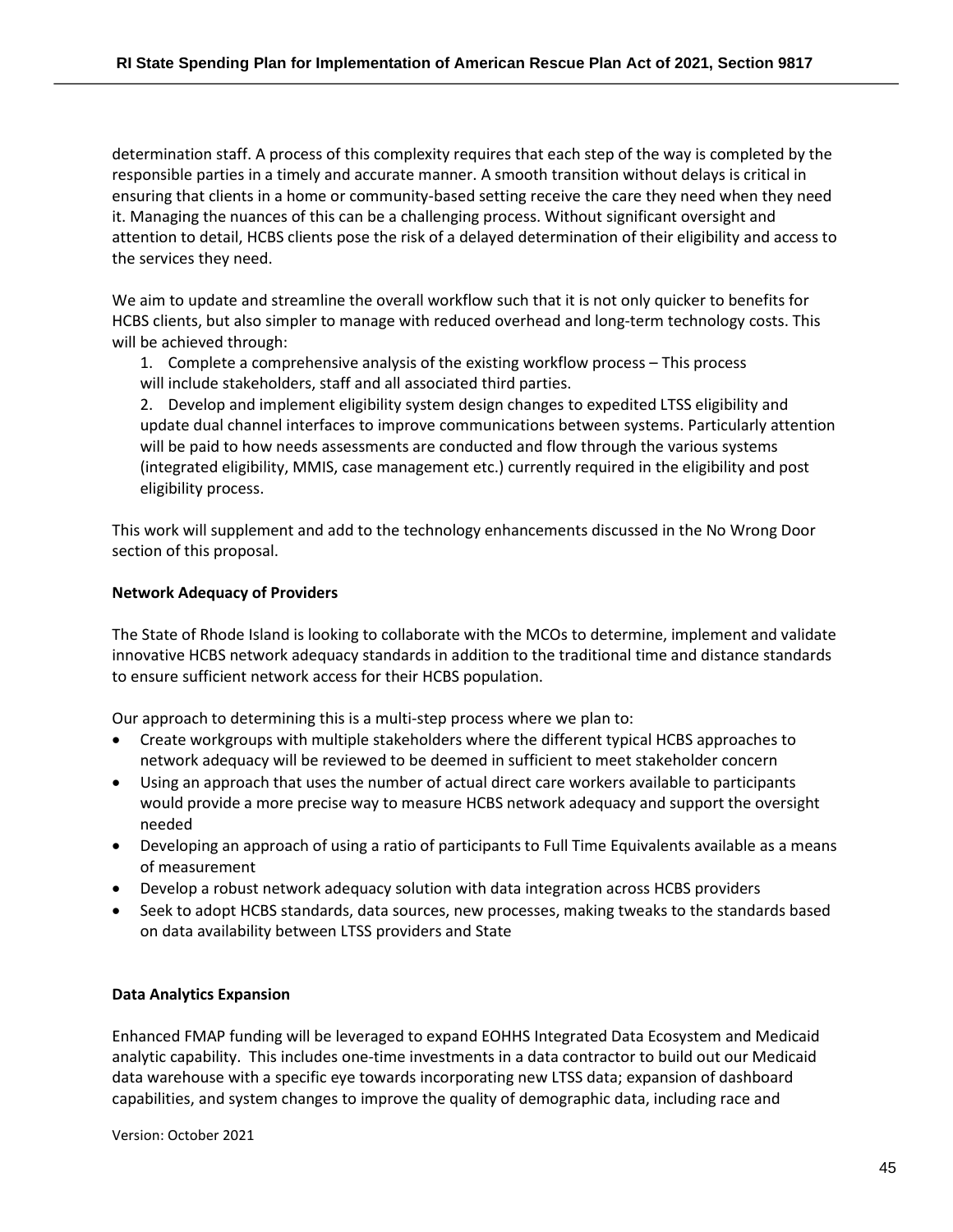ethnicity data. More specifically, with current data warehouse functionality we have limited ability developing dashboards and monitor trends in real time. This investment will allow the state to purchase an enhanced Power BI product to improve our analytic capability. Additionally, the moderate enhancements to the integrated eligibility system are required to improve the quantity and quality of race, ethnicity and other demographic data. These enhancements will yield long term improvements in the quality of our data and will enable the Medicaid program to gain additional insights into the health of our members.

### **Sustainability**

The majority of this investment in Medicaid technology is a one-time investment that will yield long term improvements for our HCBS programs. The cost of upgrading our Power BI tool will be an ongoing expense, however the State expects that the savings achieved through the retirement of duplicative legacy systems will offset the costs of this enhancement.

### **Success Metrics**

- Ability to track and process expedited LTSS applications in under 10 days
- Completion of a dashboard to track HCBS network adequacy
- Improved quality and quantity of demographic data, including race and ethnicity data

## **Rhode Island Legislative Appropriation**

EOHHS will work with the Rhode Island Office of Management and Budget, Governor's Office and Rhode Island General Assembly to ensure that funding from this ARPA direct award is appropriately accounted for in the State FY 22, FY 23 and FY 24 budgets. We anticipate following a process similar to appropriation of CARES Act funding in agency budgets.

# **Spending Plan Projection**

Rhode Island estimates receiving enhanced FMAP equaling approximately \$57 M. This will give the state between \$115 million and \$144 million all funds depending on federal match rate and rate of spending to allow Rhode Island to execute on the above priorities:

| Service <sup>3</sup>                           | Est. annual<br>spend $(\$M)$ |
|------------------------------------------------|------------------------------|
| Home Health Services <sup>4</sup>              |                              |
| 1115 Waiver Services meeting other definitions | 363                          |

<sup>&</sup>lt;sup>3</sup> As interpreted by Rhode Island EOHHS per definitions in Appendix B of SMD 21-003 issued by CMS on May 13, 2021. Note that where appendix B listed a line on the CMS-64, EOHHS assigned that spending to the service heading listed in appendix B, however, there is considerable spending eligible that does not yet have a CMS-64 line indicated.

<sup>&</sup>lt;sup>4</sup> Includes new investments adopted by legislature for SFY22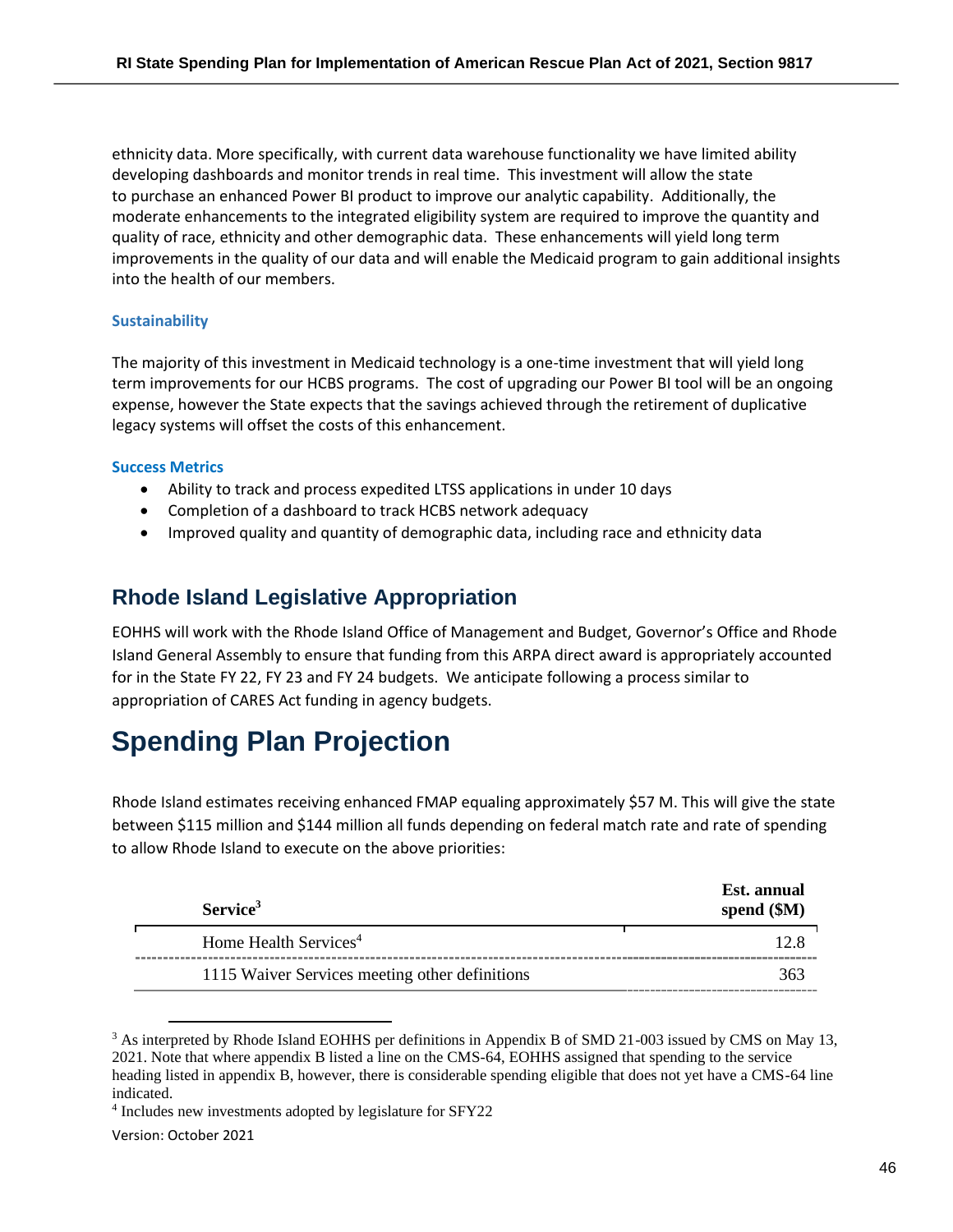| <b>PACE</b>                                                                                                          | 16.2    |
|----------------------------------------------------------------------------------------------------------------------|---------|
| Case Management                                                                                                      | 3.0     |
| Rehabilitative Services <sup>5</sup>                                                                                 | 50.4    |
| Managed Care Expenses meeting other definitions                                                                      | 152     |
| Total annual spend based on historical <sup>6</sup>                                                                  | 597     |
| Investments made before March 31, 2022                                                                               | TBD     |
| Total w/ investments made before March 31, 2022                                                                      |         |
| Value of HCBS enhanced FMAP bump (amount<br>available for us as state share of new HCBS<br>investments) <sup>7</sup> | 57      |
| Value of All Funds total available for new HCBS<br><i>investments</i>                                                | 115-144 |

<sup>&</sup>lt;sup>5</sup> This does not include \$3.5M of early intervention spending which RI believes should be eligible; we are awaiting CMS guidance

<sup>&</sup>lt;sup>6</sup> This does not include \$26.7M of school-based spending which RI believes should be eligible; we are awaiting CMS guidance on how to handle given it is a certified public expenditure.

<sup>&</sup>lt;sup>7</sup> This is not equal to 10% of "Total w/ Round 1 Investment" because Expansion spending is only eligible for 5% increase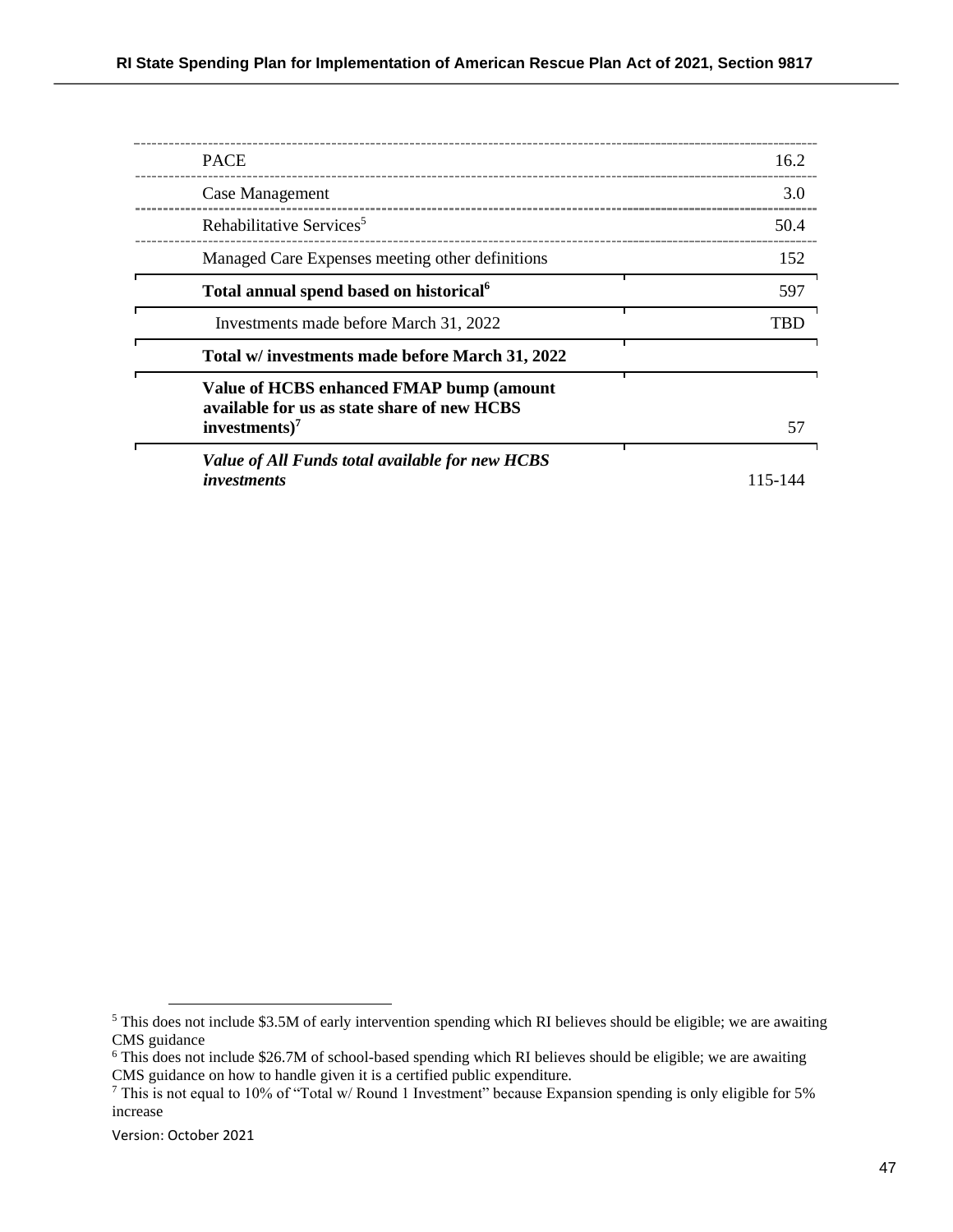# **Stakeholder Feedback**

EOHHS sought public comment on the types of activities that could be funded to enhance, expand, or strengthen Medicaid HCBS, as well as ways this funding could be used to address disparities and equity issues in the provision of HCBS. EOHHS is interested in distributing funding in line with our core values of choice, equity, and community engagement.

To gather opinions from all interested parties quickly and efficiently, EOHHS created and issued a survey to collect information that would lead to Rhode Island's proposal. EOHHS issued the survey on May 20, 2021 through June 2, 2021. The survey was circulated to the EOHHS Interested Parties list usually used for public comments on regulations and state plan amendments. We asked that recipients share the survey with others to get the widest range of input in a short period time.

The survey asked respondent to rate by level of importance each item in Appendix C and D of the CMS SMD on this funding opportunity, as well as provide free form comments.

Based on this survey, we received over 600 responses and comments from a wide range of stakeholders including direct care workers, family members, and staff from all type of organizations. For details on the type of respondent and the survey results, please refer to the link below on the EOHHS website. Based on the rating scale and the associated comments we pulled out four main themes:

- 1. Respondents outlined the need for increased training, salary, and supports (i.e. respite care) for caregivers and direct support workers.
- 2. Respondents requested additional community engagement opportunities for individuals with disabilities, including employment opportunities, and increased day service programs.
- 3. Respondents discussed the workforce shortage, difficulty hiring staff due to low wages, and long wait lists for home services.
- 4. Respondents also provided ideas related to new potential programs to be funded to improve the quality of HCBS services and develop innovative models of care to Rhode Islanders.

Based on these responses, and additional input from members and participants of the Long-Term Care Coordinating Council, the Equity Council, our Long-Term Services and Supports interagency team, the Children Behavioral Health System of Care workgroup, and other groups, we are pleased to submit this proposal for review and approval. Based on CMS feedback and approval, our planning and community engagement will continue, as we hope to ensure we are continuously reflecting the HCBS needs of our consumers while we focus on the long-term vision of our LTSS system. Our proposal, a summary of survey responses and future updates will be posted on the [EOHHS webpage here.](https://eohhs.ri.gov/initiatives/american-rescue-plan-act/home-and-community-based-services-hcbs-enhancement)

### **Spending and Project Planning Update as of October 18th, 2021**

• Following submission of this spending plan update, the State intends to reach out with program guidance for specific constituency groups for review and comment.